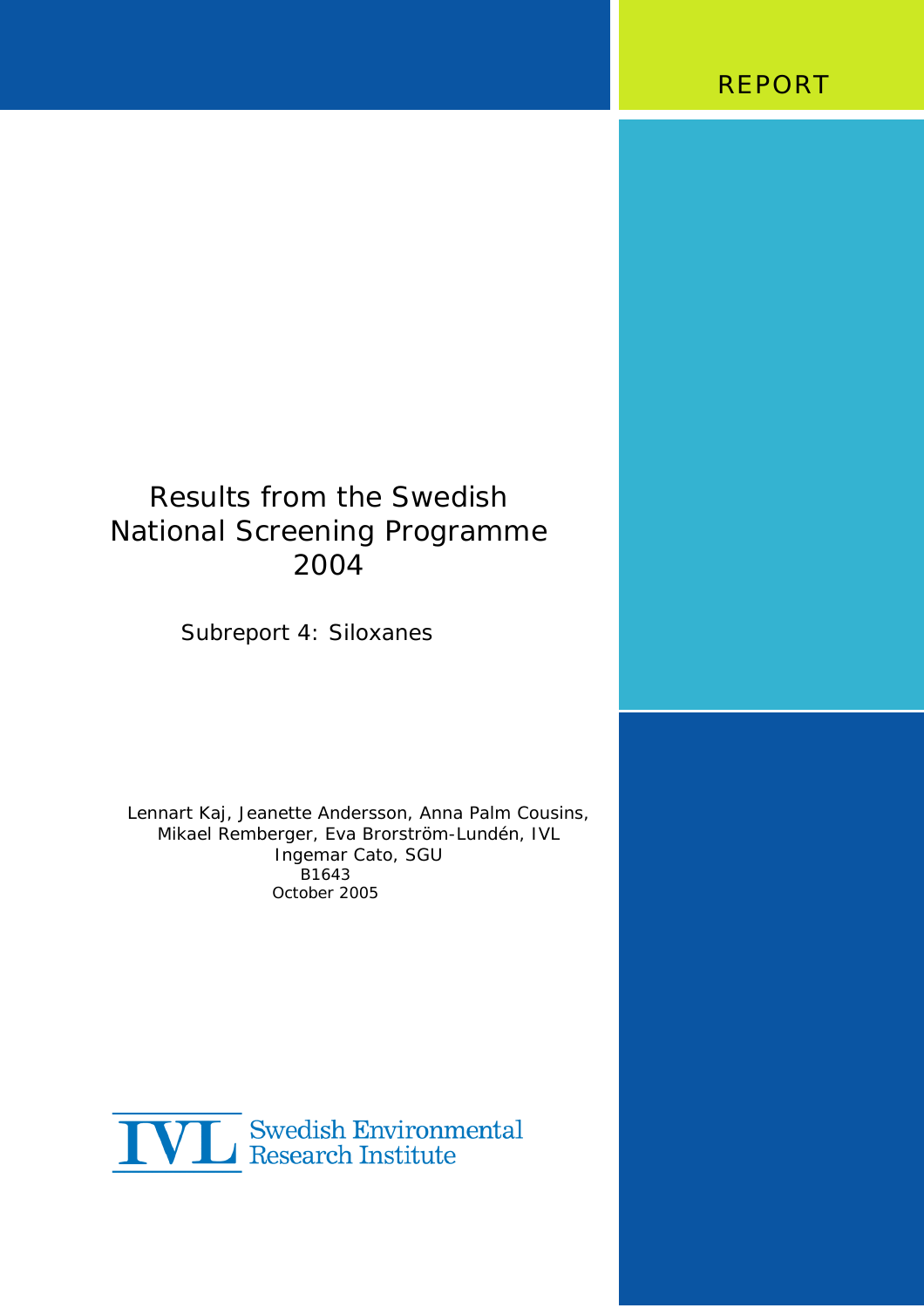

Swedish Environmental Research Institute

| Organization                                      |                        |
|---------------------------------------------------|------------------------|
| IVL Swedish Environmental Research Institute Ltd. | <b>Report Summary</b>  |
|                                                   | <b>Project title</b>   |
| <b>Address</b>                                    |                        |
| P.O. Box 21060                                    |                        |
| SE-100 31 Stockholm                               |                        |
|                                                   | <b>Project sponsor</b> |
| <b>Telephone</b>                                  |                        |
| $+46$ (0)8-598 563 00                             |                        |
| $A$ <sub>11</sub> ther                            |                        |

#### **Author**

Lennart Kaj, Jeanette Andersson, Anna Palm Cousins, Mikael Remberger, Ylva Ekheden. Brita Dusan, Eva Brorström-Lundén, IVL, Ingemar Cato, SGU

#### **Title and subtitle of the report**

Results from the Swedish National Screening Programme 2004. Subreport 4: Siloxanes

#### **Summary**

As an assignment from the Swedish Environmental Protection Agency, IVL has performed a screening study of siloxanes. The substances included were three cyclic polydimethylsiloxanes (D4, D5, and D6) and four linear analogues (MM, MDM, MD2M and MD3M). The overall objectives of the screening were to determine concentrations in a variety of media in the Swedish environment, to highlight important transport pathways, and to assess the possibility of current emissions in Sweden. A total of 138 samples of air, water, sludge, sediment and fish were analysed. D4 that is classified as a phase out substance was found in 37 out of 54 municipal sludge samples in concentrations from 130 to 2 300 ng/g DW and in various air samples in concentrations up to 300 ng/m<sup>3</sup>. D4 was not found in any of the water, sediment or fish samples. MM, which is on the OSPAR candidate list for dangerous substances, was found in leachate water from landfills and in low concentrations in air in the Stenungsund chemical industrial area. D5 was the dominating siloxane in most samples. It was found in all sludge samples from municipal treatment plants. The average concentration was 11 000 ng/g DW. Siloxanes were not found in aquatic biota (fish muscle).One or more of D4, D5 and D6 were found in 11 out of 49 samples of human breast milk. The maximum concentration of D4 was 10 µg/L, of D5 4.5  $\mu$ g/L and of D6 4.8  $\mu$ g/L.

#### **Keyword**

Screening siloxanes D4 D5 D6 MM MDM MD2M MD3M

#### **Bibliographic data**

IVL Report B1643

#### **The report can be ordered via**

Homepage: www.ivl.se, e-mail: publicationservice@ivl.se, fax+46 (0)8-598 563 90, or via IVL, P.O. Box 21060, SE-100 31 Stockholm Sweden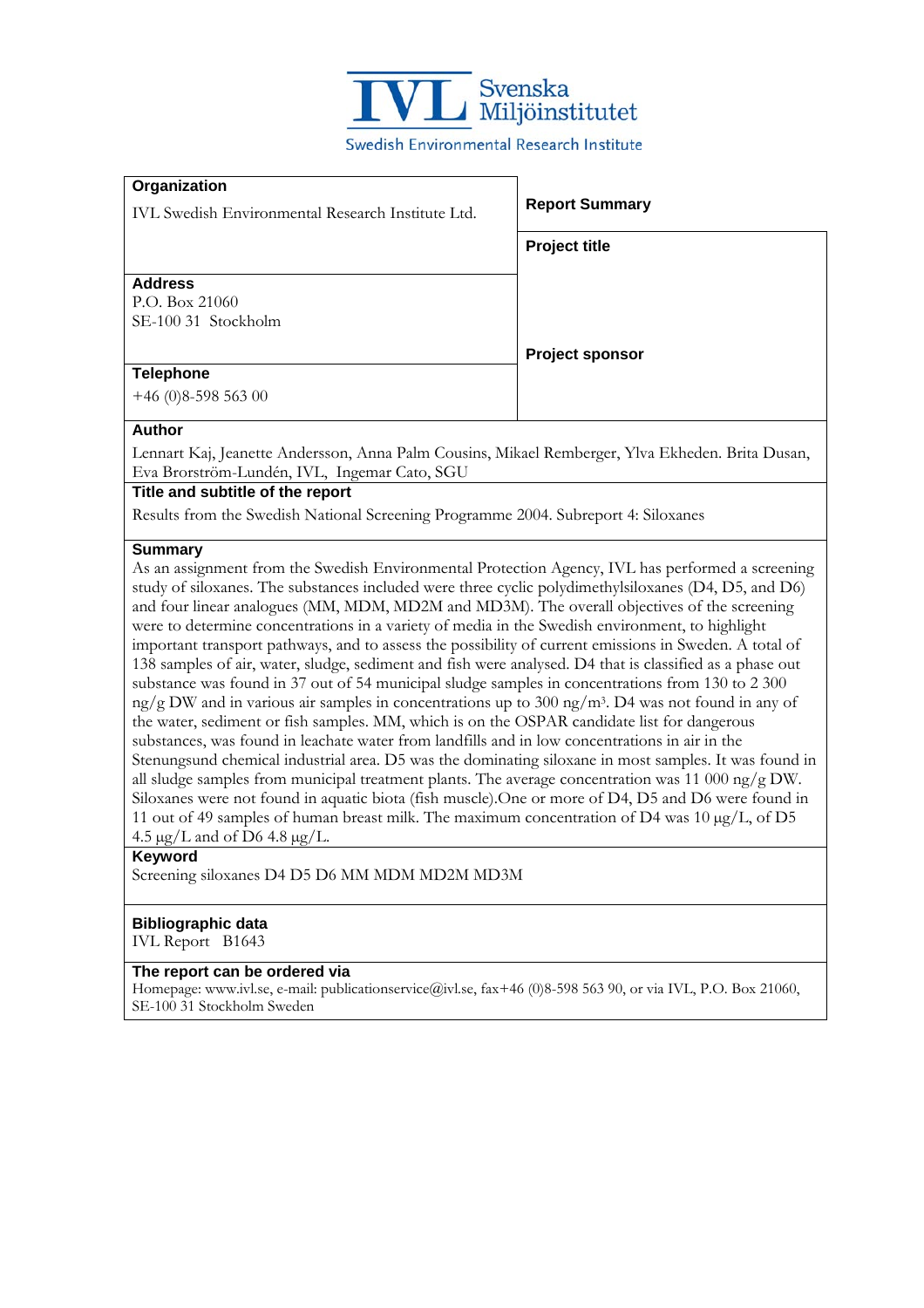# **Sammanfattning**

IVL Svenska Miljöinstitutet har på uppdrag av Naturvårdsverket utfört en screeningstudie av siloxaner. Studien omfattade tre cykliska polydimetyslioxaner (D4, D5, D6) och fyra linjära (MM, MDM, MD2M, MD3M). Det huvudsakliga syftet med studien var att bestämma koncentrationen i ett antal matriser i den svenska miljön, att undersöka viktiga transportvägar samt att utröna om pågående emissioner kan tänkas förekomma i Sverige. Vidare var syftet att undersöka betydelsen av atmosfärisk transport samt upptag i biota.

En nationell provtagningsstrategi utarbetades. Provtagningsprogrammet baserades på identifierade möjliga utsläppskällor samt på ämnenas egenskaper. Programmet inkluderade mätningar både i bakgrundsområden och nära potentiella punktkällor. Även mätningar av diffusa spridningsvägar i form av avloppssystem inkluderades. Mätningarna omfattade 39 prov fördelade på luft, vatten, slam, sediment och fisk. För att belysa humant upptag analyserades också 39 prov av bröstmjölk.

Utöver det nationella programmet bidrog tretton länsstyrelser med ytterligare 99 prov av samma provtyper från regionala program.

D4 som klassas som ett utfasningsämne återfanns i 37 av 54 slamprov från kommunala avloppsreningsverk i koncentrationer mellan 130 och 2 300 ng/g TS. D4 kunde inte detekteras i prov på vatten, sediment eller fiskmuskel.

MM som finns upptagen på OSPARs kandidatlista över farliga substanser förekom i lakvatten från deponier och i låga halter i luft från Stenungsundsområdet.

D5 var den dominerande siloxanen i de flesta proven. D5 fanns i alla slamprov från kommunala reningsverk. Medelkoncentrationen var 11 000 ng/g DW.

Siloxaner detekterades inte i något av de biologiska proven från den akvatiska miljön (fiskmuskel).

I elva av 49 analyserade prov av human bröstmjölk påvisades en eller flera av D4, D5 och D6. Den maximala koncentrationen av D4 var 10  $\mu g/l$ , av D5 4.5  $\mu/l$  och av D6 4.8  $\mu g/l$ . Kvantifieringsgränsen var 2 µg/l.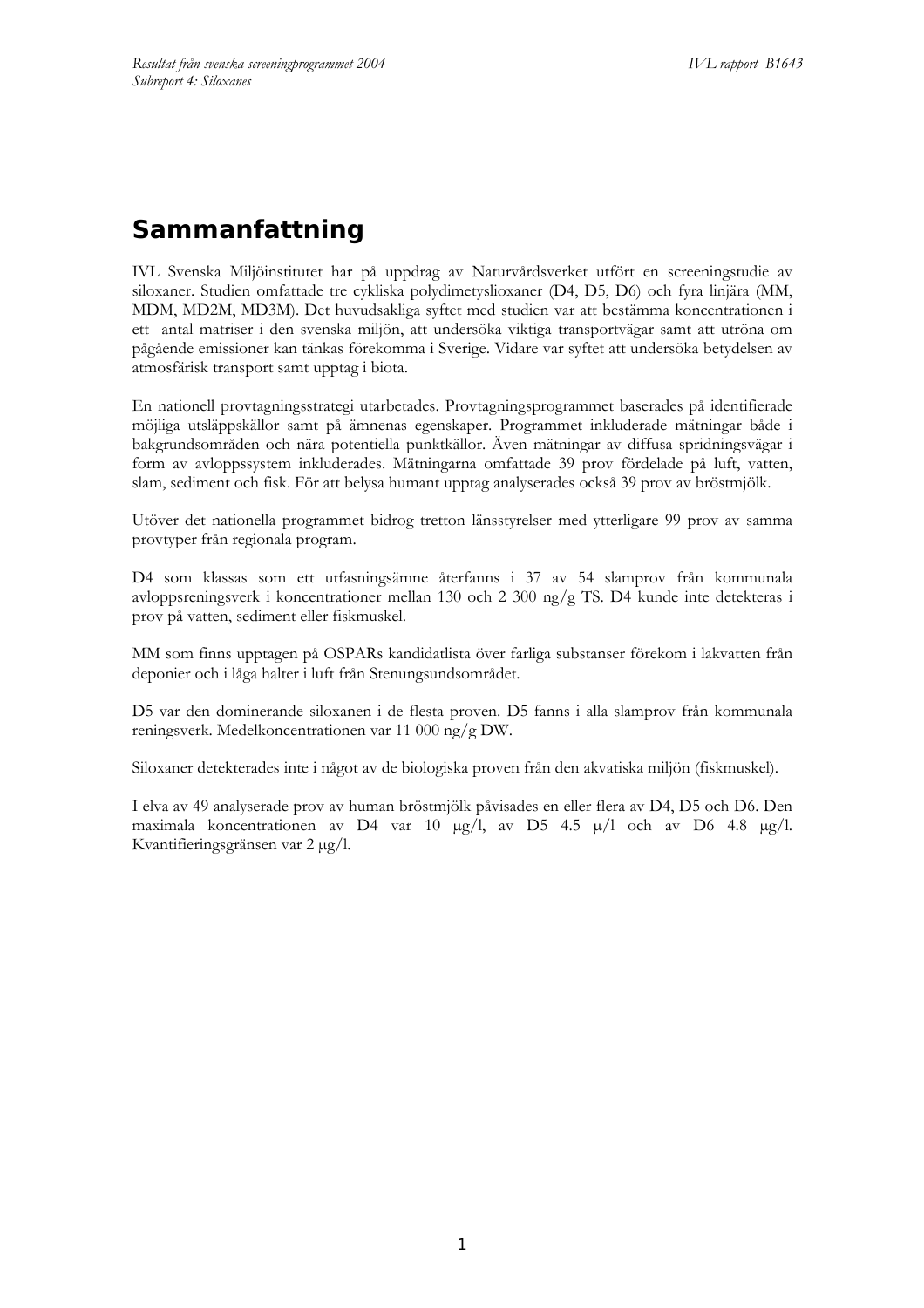## **Summary**

As an assignment from the Swedish Environmental Protection Agency, IVL has performed a screening study of siloxanes. The substances included were three cyclic polydimethylsiloxanes (D4, D5, and D6) and four linear analogues (MM, MDM, MD2M and MD3M). The overall objectives of the screening were to determine concentrations in a variety of media in the Swedish environment, to highlight important transport pathways, and to assess the possibility of current emissions in Sweden.

A national sampling strategy was developed. The sampling programme was based on identified possible emission sources and use of the chemicals as well as on the behaviour of the substances in the environment. The programme included measurements in background areas and close to potential point sources. Measurements of diffuse pathways from the society including sewage systems were also included. This programme totalled 39 samples of air, water, sludge, sediment and fish. To elucidate human exposure of siloxanes 39 samples of human breast milk were included in the national program. Thirteen county administrative boards throughout Sweden contributed 99 additional samples of the same sample types.

D4 that is classified as a phase out substance was found in 37 out of 54 municipal sludge samples in concentrations from 130 to 2 300 ng/g DW and in various air samples in concentrations up to 300  $ng/m<sup>3</sup>$ . D4 was not found in any of the water, sediment or fish samples.

MM, which is on the OSPAR candidate list for dangerous substances, was found in leachate water from landfills and in low concentrations in air collected in the Stenungsund chemical industrial area.

D5 was the dominating siloxane in most of the samples. It was found in all sludge samples from municipal treatment plants. The average concentration was 11 000 ng/g DW.

Siloxanes were not found in biota from aquatic environment (fish muscle).

One or more of D4, D5 and D6 were found in 11 out of 49 samples of human breast milk. The maximum concentration of D4 was 10  $\mu$ g/l, of D5 4.5  $\mu$ g/l and of D6 4.8  $\mu$ g/l. The quantification limit was  $2 \mu g/l$ .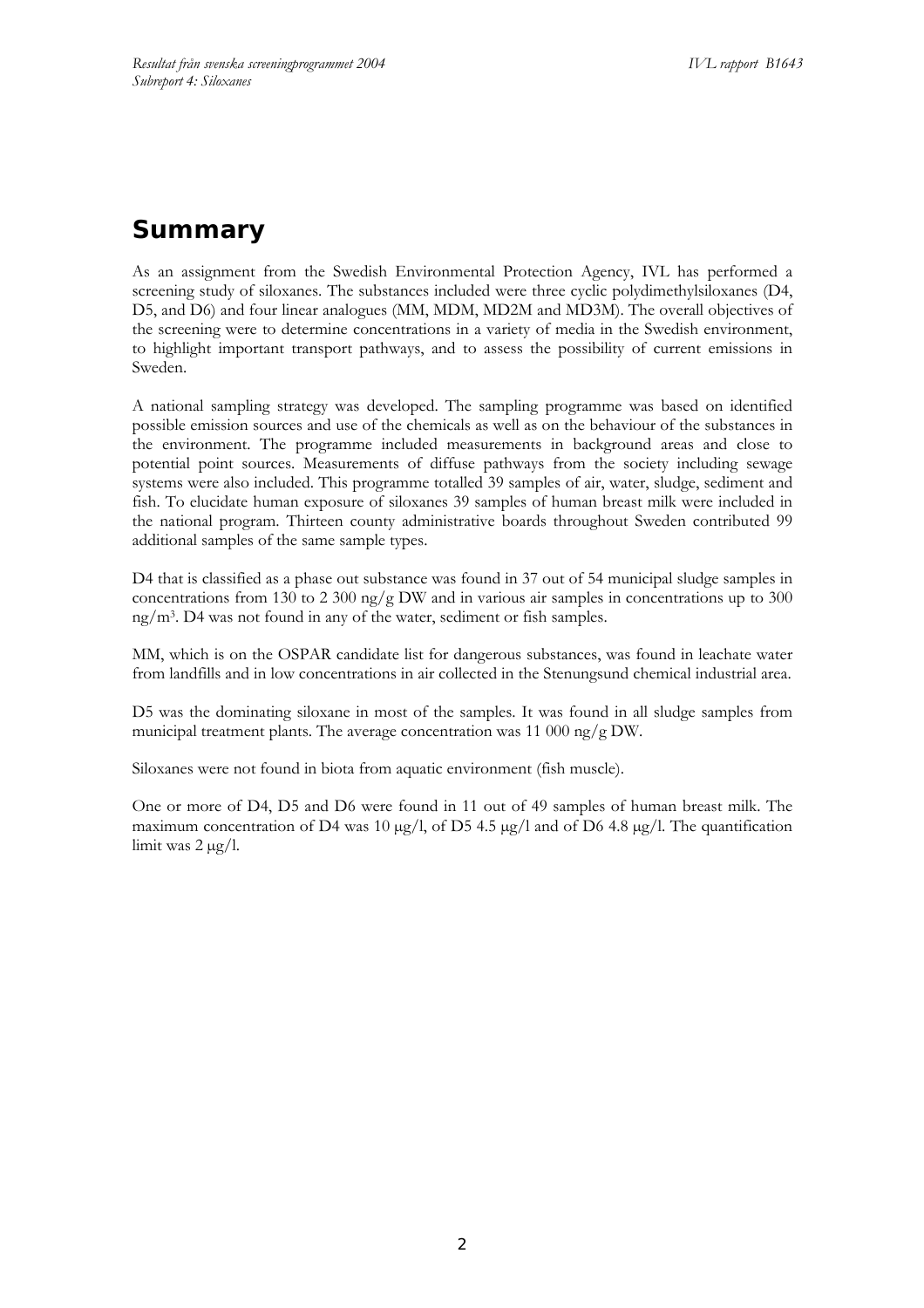### **Table of contents**

| 1              |       |  |
|----------------|-------|--|
| $\overline{2}$ |       |  |
| 3              |       |  |
| 4              |       |  |
| 5              |       |  |
|                | 5.1   |  |
|                |       |  |
| 6              |       |  |
|                |       |  |
|                | 6.1.1 |  |
|                | 6.1.2 |  |
|                | 6.1.3 |  |
|                | 6.1.4 |  |
|                | 6.1.5 |  |
|                | 6.1.6 |  |
|                |       |  |
|                | 6.2.1 |  |
|                | 6.2.2 |  |
|                | 6.2.3 |  |
| 7              |       |  |
|                |       |  |
|                | 7.1.1 |  |
|                | 7.1.2 |  |
|                | 7.1.3 |  |
|                | 7.1.4 |  |
|                | 7.1.5 |  |
|                | 7.1.6 |  |
|                |       |  |
|                | 7.2.1 |  |
|                | 7.2.2 |  |
|                | 7.2.3 |  |
|                | 7.2.4 |  |
| 8              |       |  |
| 9              |       |  |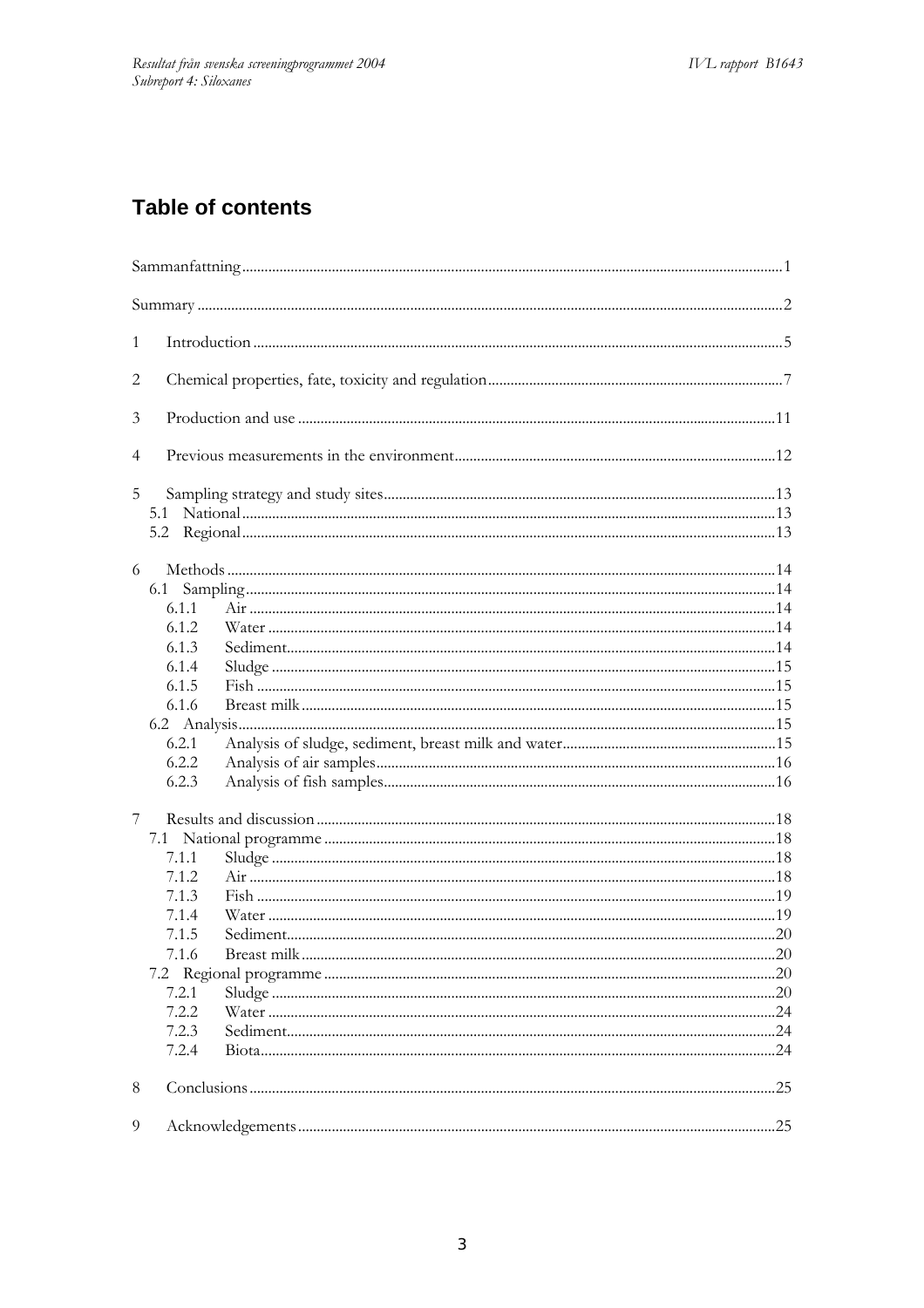10 References ...............................................................................................................................................26

Appendix Information on samples and lists of results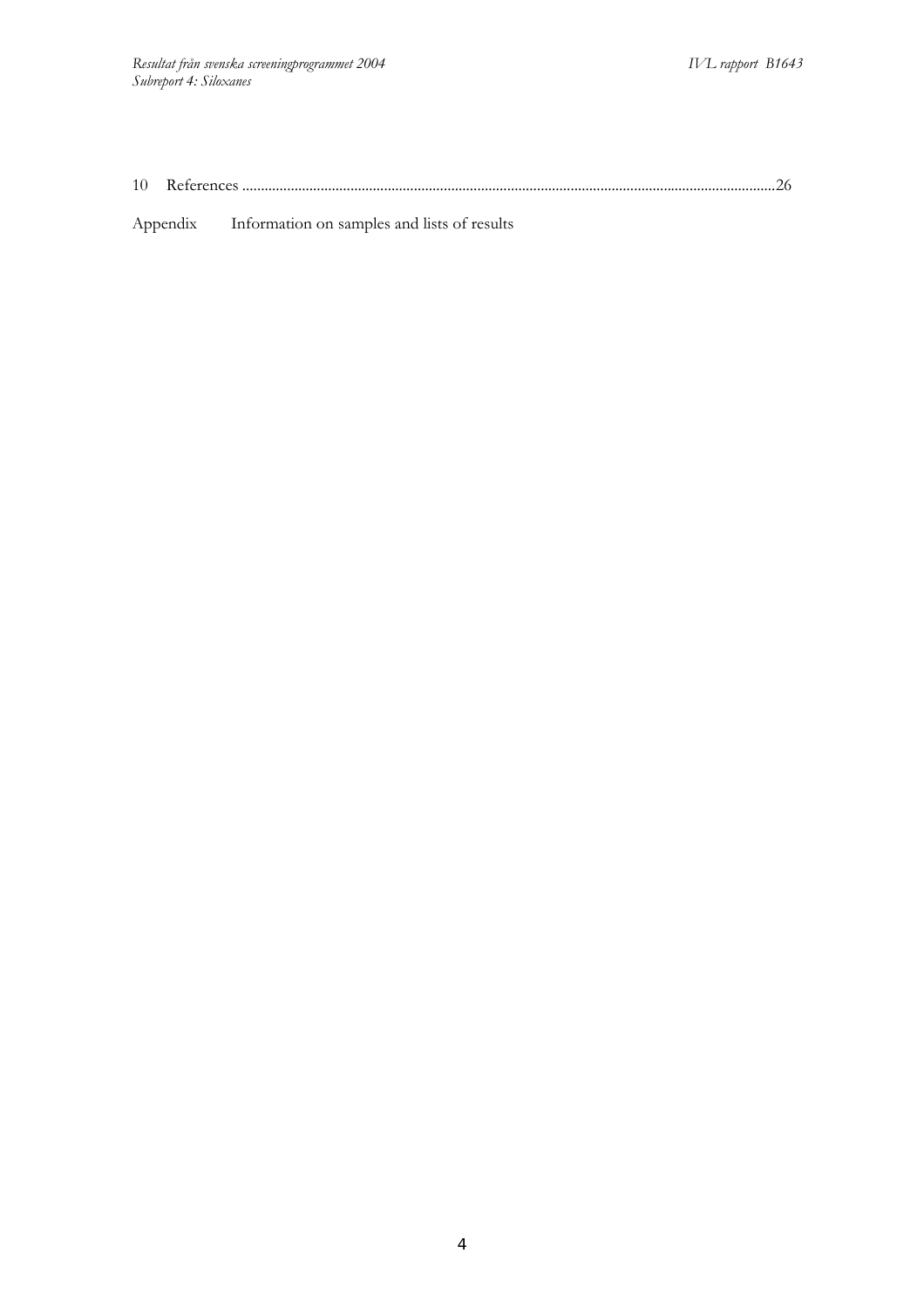## **1 Introduction**

As an assignment from the Swedish Environmental Protection Agency, IVL has performed a "Screening Study". This screening, which was carried out during 2004/2005, includes the following substances: adipates, octachlorostyrene, limonene, siloxanes, mirex, endosulfan and isocyanates. The different substances or groups of substances are emitted to and spread in the environment via a variety of sources, e.g. point sources and use in products. Some of the chemicals are commonly used internationally and/or in Sweden.

The seven chemicals or chemical groups studied have been identified as potentially toxic, bioaccumulative and/or persistent. Some are also included on different international/national priority lists. Table 1 shows an overview of the chemicals included and the major reasons for their concern.

| Table 1. | Overview of chemicals included in the screening 2004 and the reason for their concern |
|----------|---------------------------------------------------------------------------------------|
|          | (Loh et al., 2003; Andersson, 2004; OSPAR, 2005; UNEP, 2005) The chemicals considered |
|          | in the current report are written in bold/italic letters.                             |

|                   | Chemical type                                                            | Banned/<br>Restricted           | HPV <sup>a</sup> | Indications<br>of toxicity | Evidence<br>for $B/P^b$   | Internationa<br>I Priority List                                   |
|-------------------|--------------------------------------------------------------------------|---------------------------------|------------------|----------------------------|---------------------------|-------------------------------------------------------------------|
| Adipates          | Additive                                                                 | <b>No</b>                       | $\mathsf{x}$     | $\mathsf{x}$               |                           |                                                                   |
| Octachlorostyrene | Unintentional<br>by-product                                              | PRIO-<br>substance <sup>c</sup> |                  | X                          | $\boldsymbol{\mathsf{x}}$ | Candidate<br>for the<br>Stockholm<br>convention                   |
| Limonene          | Cleaning agent<br>(also naturally<br>occurring)                          |                                 |                  | X                          |                           |                                                                   |
| <b>Siloxanes</b>  | Lubricant,<br><i>industrial raw</i><br>material,<br>chemical<br>additive | PRIO-<br>substance <sup>c</sup> | $\boldsymbol{x}$ | $\boldsymbol{x}$           | $\boldsymbol{x}$          | <b>OSPAR</b><br>(HMDS)                                            |
| Mirex             | Pesticide                                                                | Banned                          |                  | X                          | $\boldsymbol{\mathsf{x}}$ | Stockholm<br>convention                                           |
| Endosulfan        | Pesticide                                                                | Banned                          |                  | X                          | $\boldsymbol{\mathsf{x}}$ | WFD,<br>OSPAR.<br>Candidate<br>for the<br>Stockholm<br>convention |
| Isocyanates       | Industrial raw<br>material                                               | Regulated                       | X                | X                          |                           | OSPAR <sup>d</sup>                                                |

a) High Production Volume

b) Bioaccumulation/Persistence

c) The chemical is included on Swedish Chemicals Inspectorate's PRIO-list, and is identified as a "phase-out-chemical"

d) Concerns 3,3'-(ureylenedimethylene)-bis-(3,5,5-trimethylcyclohexyl) diisocyanate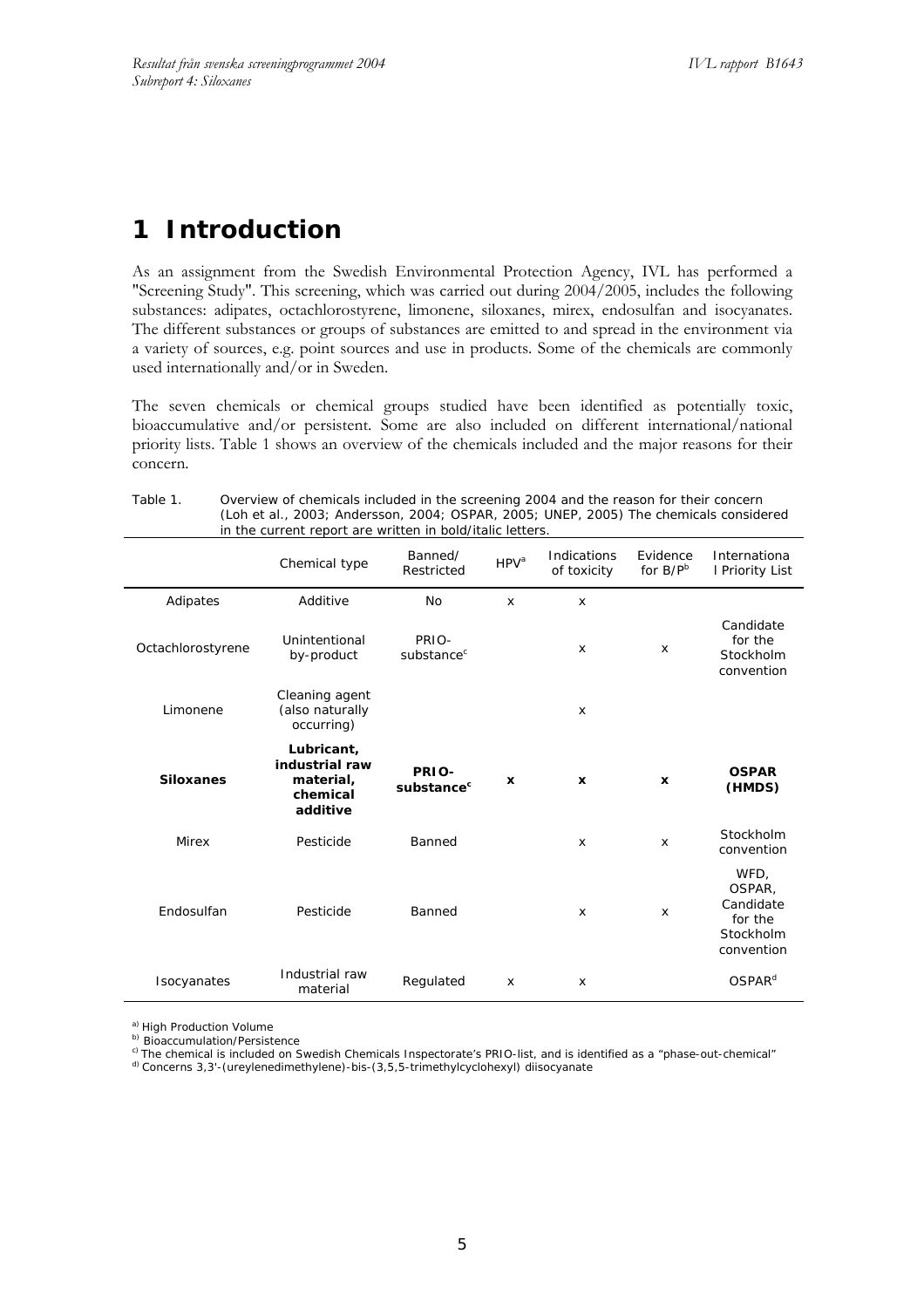The overall objectives of the screening were to determine concentrations in a variety of media in the Swedish environment, to highlight important transport pathways, and to assess the possibility of current emissions in Sweden. A further aim was to investigate the likelihood of atmospheric transport and uptake in biota. The outcome of the study is aimed to serve as a basis for decisionmaking regarding monitoring activities of these chemicals.

Due to the variety in emission sources and use as well as differences in chemical properties, the screening has been carried out in seven sub-projects. This report concerns the results of **siloxanes**. Results for the other chemicals are presented in subreports 1-3 and 5-6.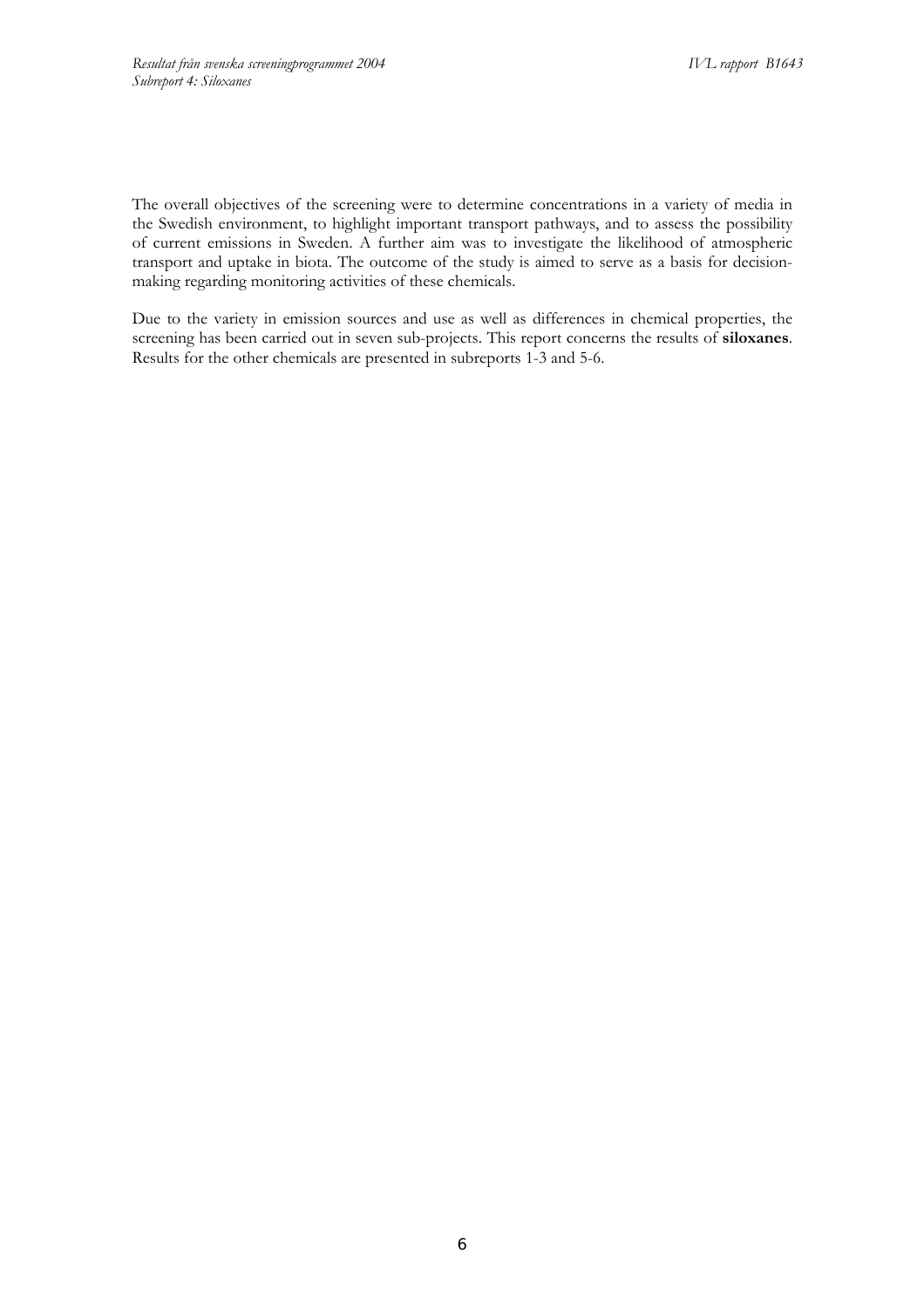## **2 Chemical properties, fate, toxicity and regulation**

Siloxanes form a large group of chemicals with molecular weights from a few hundreds to several hundred thousands. This study is limited to three cyclic and four linear polydimethylsiloxanes of low molecular weight. These compounds are listed in Table 2. They are referred to by their full names or the abbreviations given in this table. The abbreviated names are according to the General Electric´s siloxane notation (Hurd, 1946).

| Abbreviation      | Name                          | CAS#           | <b>Structure</b>                                                                                                                                                                       |
|-------------------|-------------------------------|----------------|----------------------------------------------------------------------------------------------------------------------------------------------------------------------------------------|
| D <sub>4</sub>    | Octamethylcyclotetrasiloxane  | 556-67-2       |                                                                                                                                                                                        |
| D <sub>5</sub>    | Decamethylcyclopentasiloxane  | $541 - 02 - 6$ |                                                                                                                                                                                        |
| D <sub>6</sub>    | Dodecamethylcyclohexasiloxane | 540-97-6       |                                                                                                                                                                                        |
| MM (or<br>HMDS)   | Hexamethyldisiloxane          | $107 - 46 - 0$ | CH <sub>3</sub><br>CH <sub>3</sub><br>$CH_3 - Si -$<br>Si –<br>-CН <sub>3</sub><br>CH <sub>3</sub><br>CH <sub>3</sub>                                                                  |
| <b>MDM</b>        | Octamethyltrisiloxane         | $107 - 51 - 7$ |                                                                                                                                                                                        |
| MD <sub>2</sub> M | Decamethyltetrasiloxane       | $141 - 62 - 8$ | CH <sub>3</sub><br>CH.<br>CH <sub>3</sub><br>CH <sub>3</sub><br>$-Si-O-Si-CH3$<br>$CH_3 - Si - O - Si - O$<br>CH <sub>3</sub><br>CH <sub>3</sub><br>ĊН <sub>3</sub><br>CH <sub>3</sub> |
| MD3M              | Dodecamethylpentasiloxane     | 141-63-9       | CH <sub>3</sub><br>CH <sub>3</sub><br>CH <sub>3</sub><br>$CH_3 - Si - O$<br>Si -CH,<br>CH <sub>3</sub><br>ĊН,<br>CH <sub>3</sub>                                                       |

Table 2. Siloxanes included in the screening programme.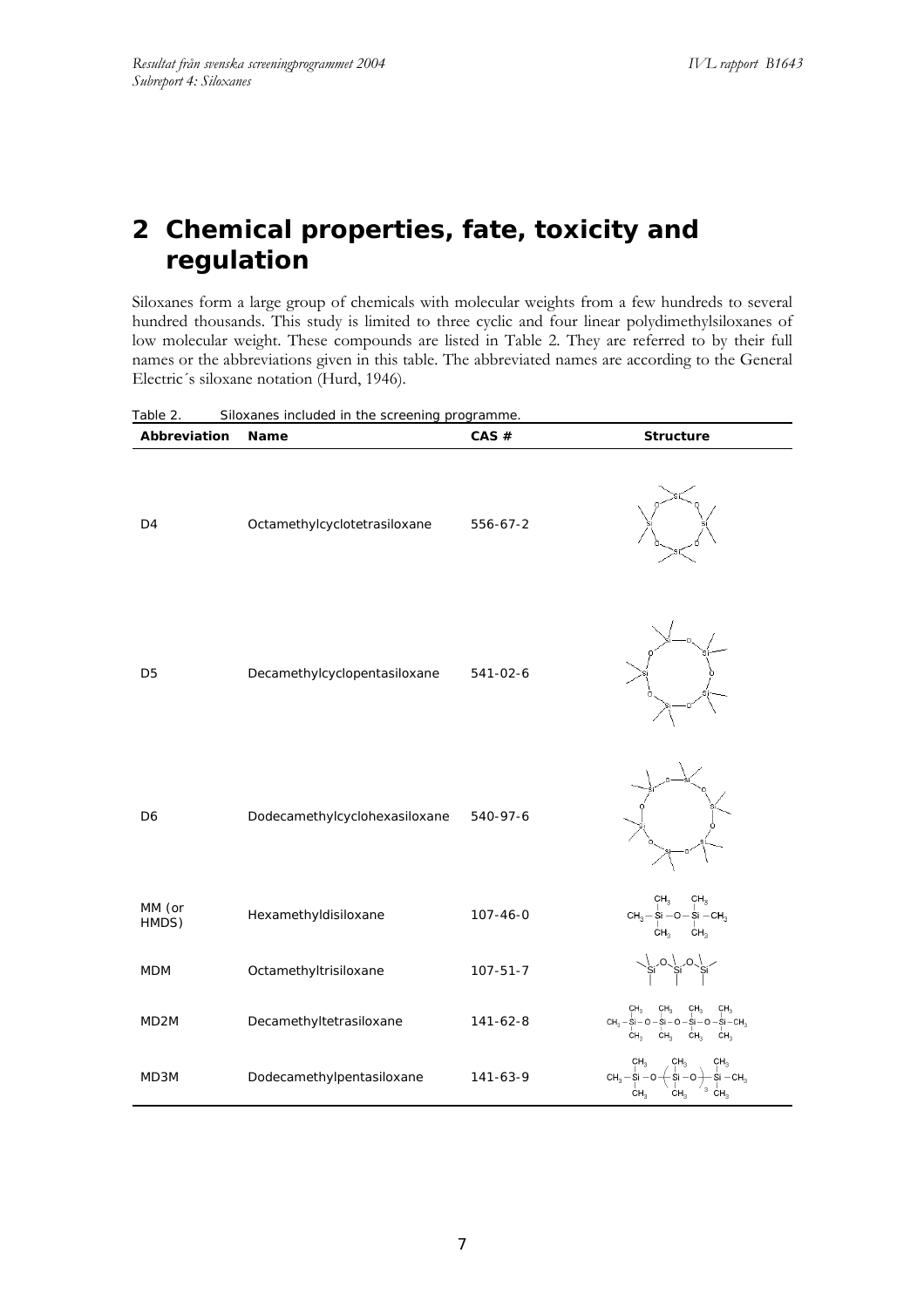The siloxanes selected in this study occur as clear viscous liquids at room temperature and have varying physical-chemical properties according to Table 3.

| МW    | $W_{sol}$ (mg/l)     | (mm Hq)          |         | Log $K_{\alpha w}$                                                                                      | <b>BCF</b>        | $K_{oc}(L/kg)$                |
|-------|----------------------|------------------|---------|---------------------------------------------------------------------------------------------------------|-------------------|-------------------------------|
| 296.6 | $0.9(25^{\circ})$    | 1 $(25^{\circ})$ | 0.42    |                                                                                                         | 12400             | $2.85 \times 10^{4}$          |
| 370.8 |                      |                  |         |                                                                                                         | 5000 <sup>b</sup> | $1.6 \times 10^{4b}$          |
| 444.9 |                      |                  |         |                                                                                                         |                   |                               |
| 162.4 | 2(25°)               | 42 $(25°)$       | 4.5     | 4.2                                                                                                     | 5000              | $4.6 \times 10^{3}$           |
| 236.5 |                      |                  |         |                                                                                                         |                   |                               |
| 310.7 |                      |                  |         |                                                                                                         |                   |                               |
| 384.8 | $3.1 \times 10^{-4}$ | 0.10             | 0.79    | 6                                                                                                       |                   |                               |
|       |                      |                  | $V_{p}$ | н<br>$0.24^{b}$ ; 0.017 <sup>c</sup> (25°) 0.2 (25°) <sup>b,c</sup> 0.4 <sup>b</sup> ; 0.3 <sup>c</sup> | (Atm $m^3$ /mol)  | $5.7^{\rm b}$ : $5.2^{\rm c}$ |

Table 3. Chemical and physical data.

<sup>a</sup> HSDB, 2004; b ECB, 2005; c SRC, 2005

In the atmosphere siloxanes may exist both in the vapour and particle phases. However the most volatile siloxanes are mainly in the vapour phase. In particle phase, the siloxanes are mainly removed from the air through deposition whereas in the vapour phase they may also react with hydroxyl radicals. Half-lives for reaction with hydroxyl radicals in air are given in Table 4.

| Table 4. |  | Half-lives for reaction with hydroxyl radicals in air. |
|----------|--|--------------------------------------------------------|
|          |  |                                                        |

| <b>Substance</b> | <b>Half life</b> | Reference         |
|------------------|------------------|-------------------|
| D4               | 16 days          | <b>HSDB, 2004</b> |
| D5               | 10 days          | <b>HSDB, 2004</b> |
| MМ               | 12 days          | <b>HSDB, 2004</b> |

MM, D4 and D5, have high vapour pressures and high Henry's law constants and may vaporise both from soil and from water. Siloxanes have high  $K_{OC}$  (Table 3) and are considered not to be transported with water in soil. In water, they may sorb to particles and are likely to be enriched in sediment (HSDB, 2004). Siloxanes are resistant to chemical reactions such as oxidation, reduction, and direct photodegradation (HSDB, 2004). However, varying information exists on the possibility of siloxanes to undergo hydrolysis e.g in a study of hydrolysis kinetics of D4 the degradation rate was considered environmentally significant. Intermediate and final hydrolysis products were not established in the study (Durham, 2004).

A modelling exercise was performed using the Equilibrium Criterion (EQC) model (Mackay et al., 1996) in order to highlight the likely fate and partitioning behaviour of siloxanes. D5 and MD3M were selected as model substances for fate assessment. Physical-chemical properties were taken from Table 2. The degradation half-lives used were as follows; air: 170 h, water 550 h, soil 1700 h and sediment 5500 hours. The data was based on degradation data obtained from HSDB (2004), as well as estimated data using the EPIWIN software (Meylan, 1999) and classified according to Mackay (2001). Emission rates were set to 1000 kg/h, only for illustrative purposes. The outcome of the modelling exercise is shown in Table 5. The numbers given in the table should be regarded as indicative, as they are dependent on model structure as well as chemical property data.

The overall residence time in the system of both substances is predicted to be fairly low, and generally lower for D5 (<14 days when emitted to all media) than for MD3M ( $\approx$ 30 days). It should be emphasised, however, that advective processes contribute significantly to this low residence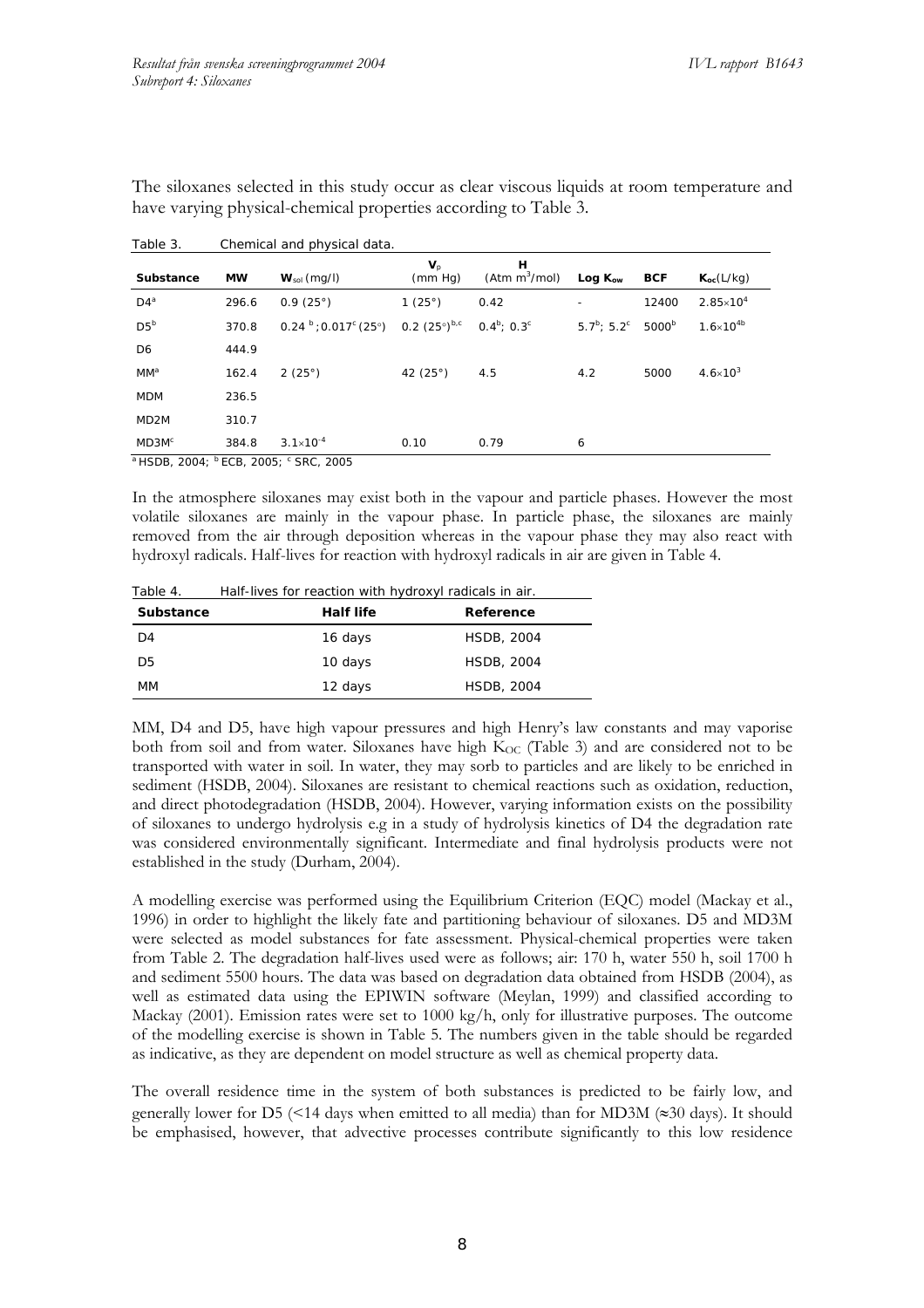time, and it does not necessarily imply that the chemical is ultimately removed from the environment. On the contrary, the atmospheric half-lives of 1-2 weeks (Table 4) and their general resistance to chemical reactions as mentioned above, imply that siloxanes are persistent enough to undergo long-range atmospheric transport.

The model results emphasize the high volatility of these siloxanes, showing significant partitioning to air regardless of emission media. When emitted to water, however, a large amount is also expected to deposit to sediments, as a result of a relatively high  $LogK<sub>OW</sub>$ -value. The primary receiving media are likely to be air and water, based on the high volatility and the areas of use of siloxanes.

| Emission  | % in air       |      | % in water     |         | % in soil      |         | % in sediment  |         | Persistence (h) |      |
|-----------|----------------|------|----------------|---------|----------------|---------|----------------|---------|-----------------|------|
| medium    | D <sub>5</sub> | MD3M | D <sub>5</sub> | MD3M    | D <sub>5</sub> | MD3M    | D <sub>5</sub> | MD3M    | D <sub>5</sub>  | MD3M |
| Air       | 99.9           | 100  | < 0.001        | < 0.001 | 0.1            | < 0.1   | < 0.01         | < 0.001 | 71              | 71   |
| Water     | 4              |      | 26             | 8       | < 0.01         | < 0.001 | 70             | 91      | 778             | 2271 |
| Soil      | 50             | 81   | < 0.01         | < 0.001 | 50             | 19      | < 0.01         | < 0.01  | 138             | 87   |
| All three | 17             | 6.5  | 21             | 8       | 7              | 0.5     | 55             | 85      | 329             | 810  |

Table 5. Results from EQC modelling of D5 and MD3M, using emission rates of 1000 kg/h

Laboratory experiments have shown high BCF for D4 and somewhat lower for D5 and MM (Table 3). High vaporisation rate from water as a result of high volatility, combined with high tendency to bind to particles and thereby high sedimentation rates acts to reduce the actual concentrations available for uptake in biota (HSDB, 2004).

Ecotoxicity data are given in Table 6 below.

| Table 6. | <b>Ecotox data for D4 (US EPA, 2005) IMBL: Immobilisation, GRO: growth, MOR:</b>         |
|----------|------------------------------------------------------------------------------------------|
|          | mortality, REP: Reproduction, ITX: intoxication, NOC, MULT: Multiple effects recorded as |
|          | ana roquit                                                                               |

| one result                                              |             |                |          |                |
|---------------------------------------------------------|-------------|----------------|----------|----------------|
| Common name, Scientific name                            | Endpoint    | Effect         | Duration | Conc $(uq/L)$  |
| Opposum Shrimp (Americamysis bahia)                     | <b>NOEC</b> | <b>IMBL</b>    | 14d      | 9.1            |
| Midge (Chironomus tentans)                              | <b>NOEC</b> | <b>GRO</b>     | 14 d     | >15            |
| Midge (Chironomus tentans)                              | <b>NOEC</b> | <b>MOR</b>     | 14 d     | >15            |
| Sheepshead minnow (Cyprinodon variegatus)               | <b>NOEC</b> | <b>MOR</b>     | 14 d     | 6.3            |
| Water flea (Daphnia magna)                              | <b>NOEC</b> | <b>IMBL</b>    | 48 h     | >15            |
| Water flea (Daphnia magna)                              | <b>NOEC</b> | <b>REP</b>     | 21d      | $1.7 - 15$     |
| Rainbow trout, donaldson trout<br>(Oncorhynchus mykiss) | LC50        | <b>MOR</b>     | 14d      | $10, 8.5 - 13$ |
| Rainbow trout, donaldson trout<br>(Oncorhynchus mykiss) | LOEC        | <b>MOR</b>     | 14 d     | 6.9            |
| Rainbow trout, donaldson trout<br>(Oncorhynchus mykiss) | <b>NOEC</b> | <b>MOR</b>     | 14d      | $\leq$ = 4.4   |
| Rainbow trout, donaldson trout<br>(Oncorhynchus mykiss) | <b>NOEC</b> | NOC, MULT 93 d |          | 4.4            |
| Water flea (Daphnia magna)                              |             | ITX, IMBL      | 21d      | $1.7 - 15$     |

The lowest value for No Observed Effect Concentrations (NOEC) was obtained for water fleas (Daphnia magna), a zooplankton that is an important grazer in many limnic ecosystems. Lassen et al., (2005) have derived so-called Chronic Values (ChV) for fish for a number of siloxanes by using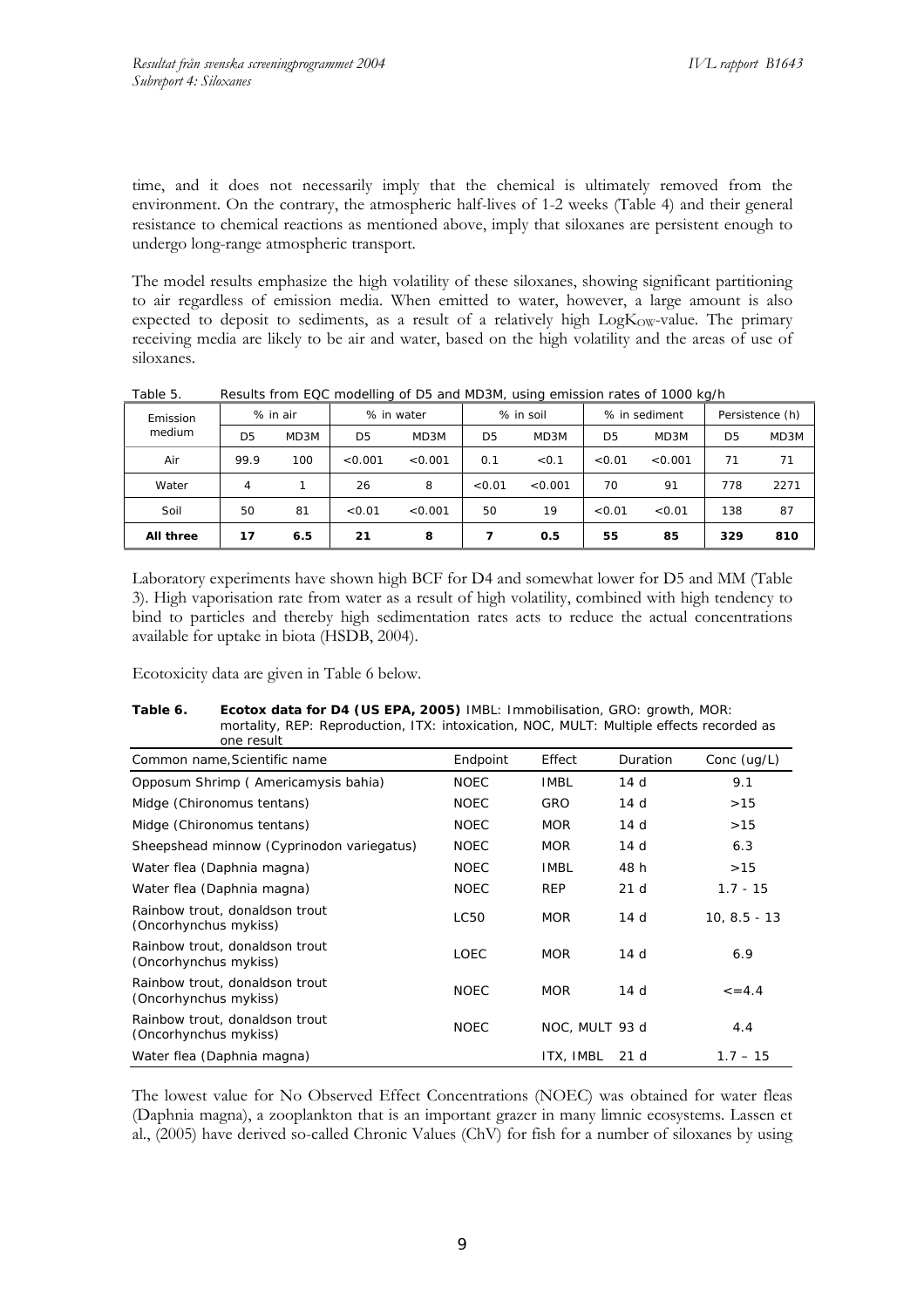the U.S. EPA PBT Profiler software (U.S. EPA, 2005). ChV is the same as the chronic no effect concentration and shows at what concentration no long-term effects are expected. The results are listed in Table 7.

| Table 7. |                              | Chronic values for fish derived by Lassen et al., (2005) |
|----------|------------------------------|----------------------------------------------------------|
|          | <b>Chemical abbreviation</b> | Fish ChV (mg/L)                                          |
|          | D4                           | 0.058                                                    |
|          | D <sub>5</sub>               | 0.021                                                    |
|          | MМ                           | 0.062                                                    |
|          | <b>MDM</b>                   | 0.028                                                    |

Some evidence exists on the potential carcinogenity of D5 (U.S. EPA, 2003).

D4 is classified as R62 "possible risk of impaired fertility" and as R53 "may cause long-term adverse effects in the aquatic environment" (KemI, 2004). D4 is also classified as a PBT/vPvB substance and hence as a phase-out substance in the priority data base of the Swedish Chemicals Inspectorate and as such not supposed to be used in any new chemical applications within Sweden. MM is included on the OSPAR candidate list for dangerous substances.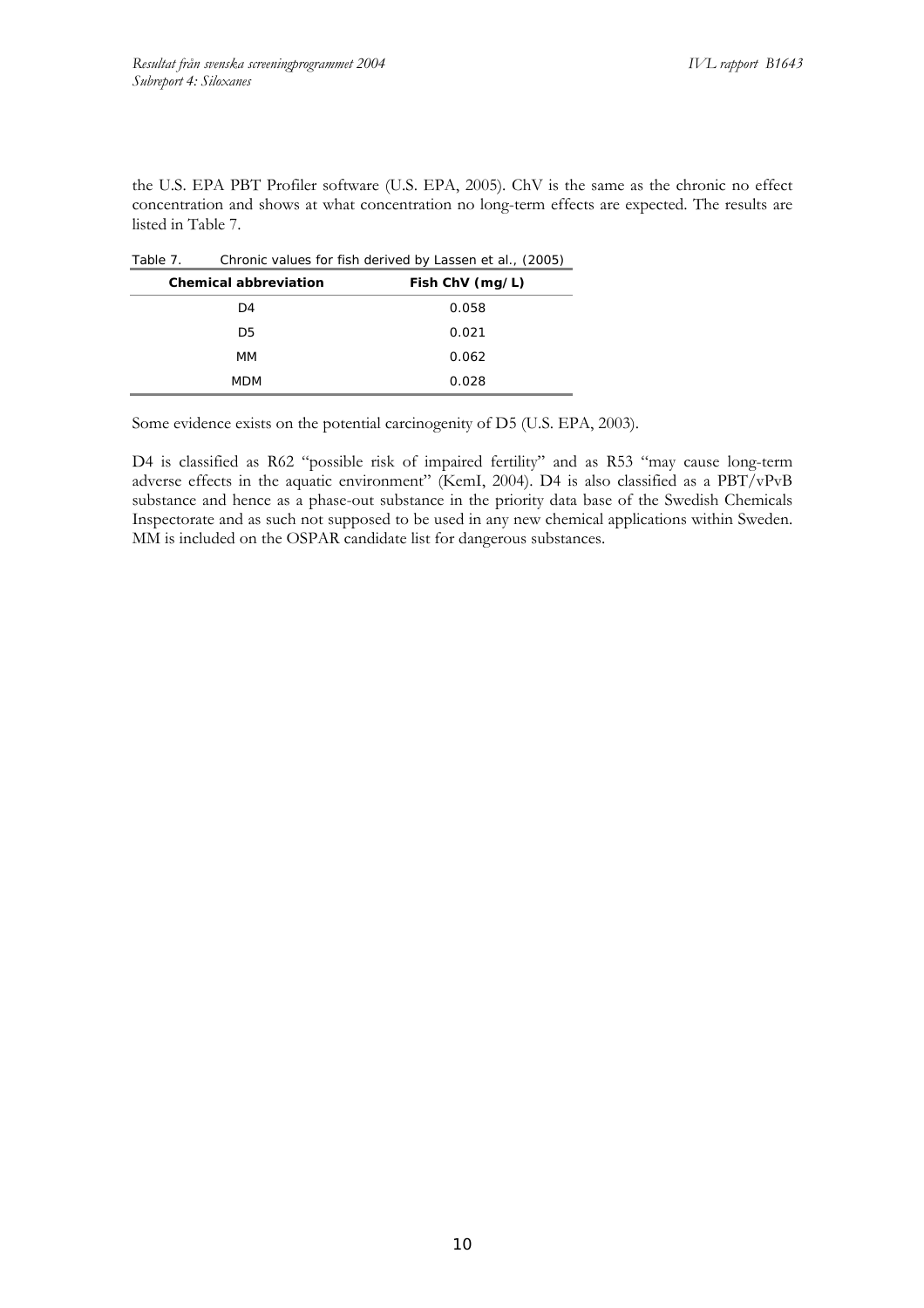# **3 Production and use**

Siloxanes are widely used over the world and D4, D5 and MM are chemicals of high production volume within the European Union. Table 8 shows the main fields of application for siloxanes within the Nordic countries.

Table 8. Fields of application of siloxanes in the Nordic countries (SPIN, 2005).

|                | <b>Field of application</b>                                                                                                                                                                                                                                         |
|----------------|---------------------------------------------------------------------------------------------------------------------------------------------------------------------------------------------------------------------------------------------------------------------|
| D4             | Fuel additives, Cleaning/washing agents, Impregnation materials, Adhesives,<br>Binding agents, Surface treatment, Construction materials, Paints, laguers and<br>varnishes, Fillers, Reprographic agents, Process regulators, Anti-set-off, Anti<br>adhesive agents |
| D <sub>5</sub> | Fuel additives, Surface treatment, Cleaning/washing agents, Fillers, Impregnation<br>material, Adhesives, Binding agents, Paints, laguers and varnishes, Reprographic<br>agents, Softeners, Surface active agents, Process regulators                               |
| D6             | Surface treatment, Paint, laguers and varnishes                                                                                                                                                                                                                     |
| MDM, MD2M      | Paint, laguers and varnishes                                                                                                                                                                                                                                        |

In Sweden, there is limited use of MD2M, MDM and MM, and more extensive use of D4, D5 and D6 (Figure 1). The use of MD3M is however confidential (too few users). In the cosmetics industry, the name cyclometicone is used for the cyclic dimethylsiloxanes. Examples of .product categories are body lotion, hair styling products, creams, lipstick and deodorants.



Figure 1. Swedish use of D4, D5, and D6 (SPIN, 2005)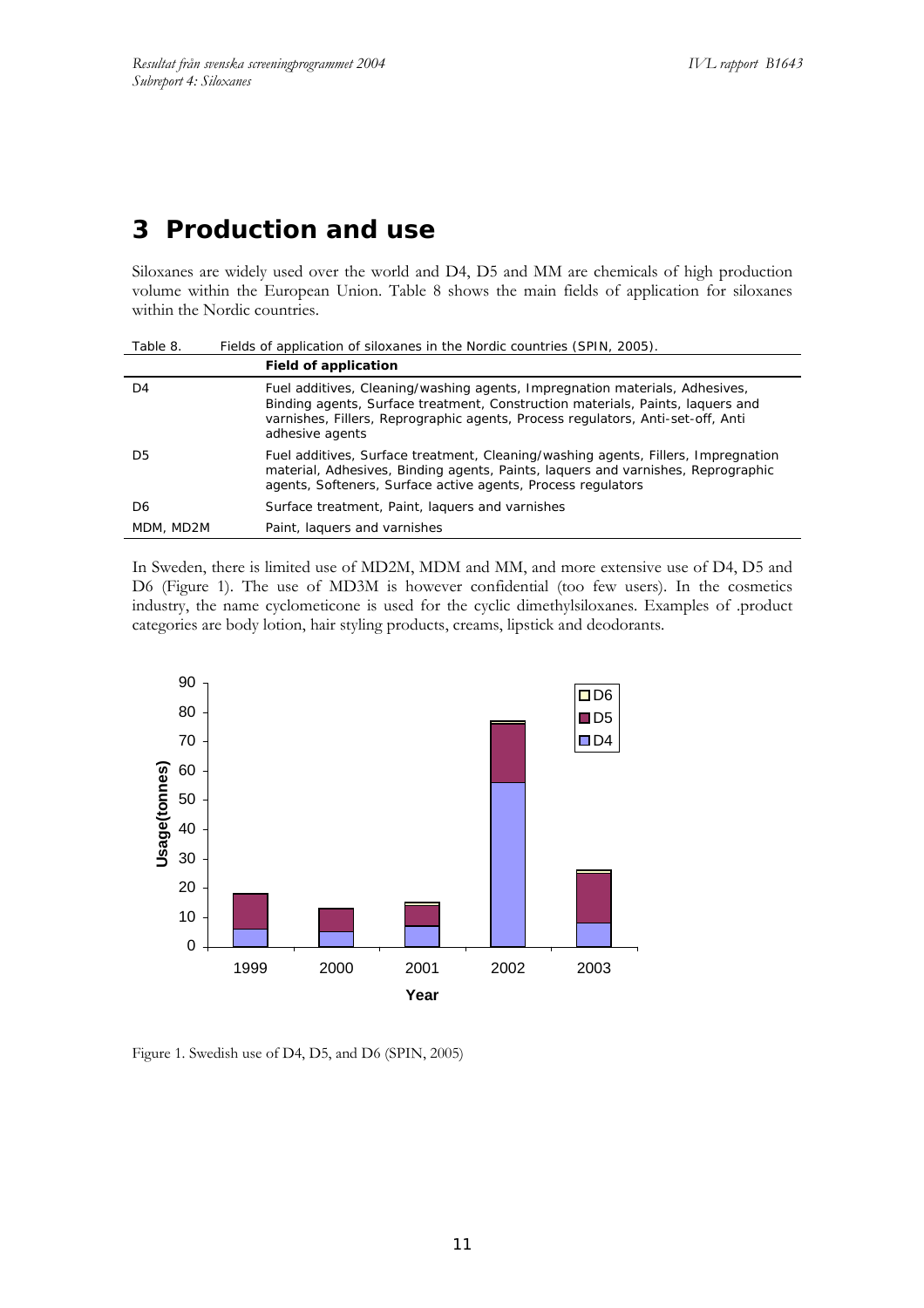Data on the occurrence of siloxanes in the environment are scarce. Table 9 shows examples on previously detected concentrations of MM and D4 in the environment.

| Table 9. |                  | Concentration levels of siloxanes in various matrices. |               |               |                                |
|----------|------------------|--------------------------------------------------------|---------------|---------------|--------------------------------|
| Country  | Location         | Matrix                                                 | MМ            | D4            | Reference                      |
| Sweden   | Landfill         | Percolate water (µq/l)                                 | $2 - 106$     | $1 - 2$       | Paxéus, 2000                   |
| Germany  | Landfill 1       | Biogas $(mq/m3)$                                       | $1.04 - 1.31$ | 7.97-8.84     | Schweigkopfler & Niessner 1999 |
| Germany  | Landfill 2       | Biogas (mg/m $3$ )                                     | $0.38 - 0.77$ | $4.24 - 5.03$ | Schweigkopfler & Niessner 1999 |
| Germany  | STP <sub>1</sub> | Biogas (mg/m <sup>3</sup> )                            | 0.05          | $6.40 - 6.98$ | Schweigkopfler & Niessner 1999 |
| Germany  | STP <sub>2</sub> | Biogas $(mq/m3)$                                       | 0.01          | 2.87-3.02     | Schweigkopfler & Niessner 1999 |

In order to extend reference data, Table 10 shows results from previous measurements of polydimethylsiloxanes found in the literature, even though the specific compounds were not specified.

Table 10. Concentration levels of polydimethylsiloxane in different matrices (HSDB, 2004)

| Matrix                                    | Country                                            | Concentration        |
|-------------------------------------------|----------------------------------------------------|----------------------|
| Surface water near sewage treatment plant | Australia, Japan and USA, 1997                     | $0.8 - 5$ $\mu$ g/l. |
| Surface water near industrial area        | Japan, 1997                                        | $2.8 - 54.2$ µg/l    |
| Water from a sewage water treatment plant | USA and Japan, 1997                                | Barely detected      |
| Sludge                                    | Australia, Canada, Germany, Japan and USA,<br>1997 | 20-50100 mg/kg<br>dw |
| Sediment                                  | Australia, Germany, Japan and USA, 1997            | 314 mg/kg dw         |
| Fish                                      |                                                    | $0.6 - 0.7$ mg/kg    |

As part of an interdisciplinary field study (DBH: Dampness in buildings and health) indoor air measurements in 400 Swedish homes has recently been carried out. The results for siloxanes from a study of VOCs in air in children's bedrooms are summarised in Table 11 (Schmidbauer, 2005).

| Table 11.         | Concentration of siloxanes in indoor air in Sweden. |                       |                      |                      |
|-------------------|-----------------------------------------------------|-----------------------|----------------------|----------------------|
| Siloxane          | Number of homes with<br>siloxane detected           | Mean<br>$(\mu q/m^3)$ | Min<br>$(\mu g/m^3)$ | Max<br>$(\mu g/m^3)$ |
| D <sub>5</sub>    | 250                                                 | 9.7                   | 0.5                  | 79.4                 |
| D <sub>6</sub>    | 142                                                 | 7.9                   | 0.6                  | 164                  |
| D <sub>4</sub>    | 73                                                  | 9.0                   | 0.6                  | 51.2                 |
| D7                | 8                                                   | 6.4                   | 1.2                  | 35.5                 |
| MD <sub>2</sub> M | 5                                                   | 20                    | 5.3                  | 73.2                 |
| <b>MDM</b>        | 2                                                   | 7.4                   | 2.5                  | 12.3                 |
| <b>MM</b>         |                                                     | 1.5                   | -                    |                      |
| D <sub>3</sub>    |                                                     | 7.3                   |                      |                      |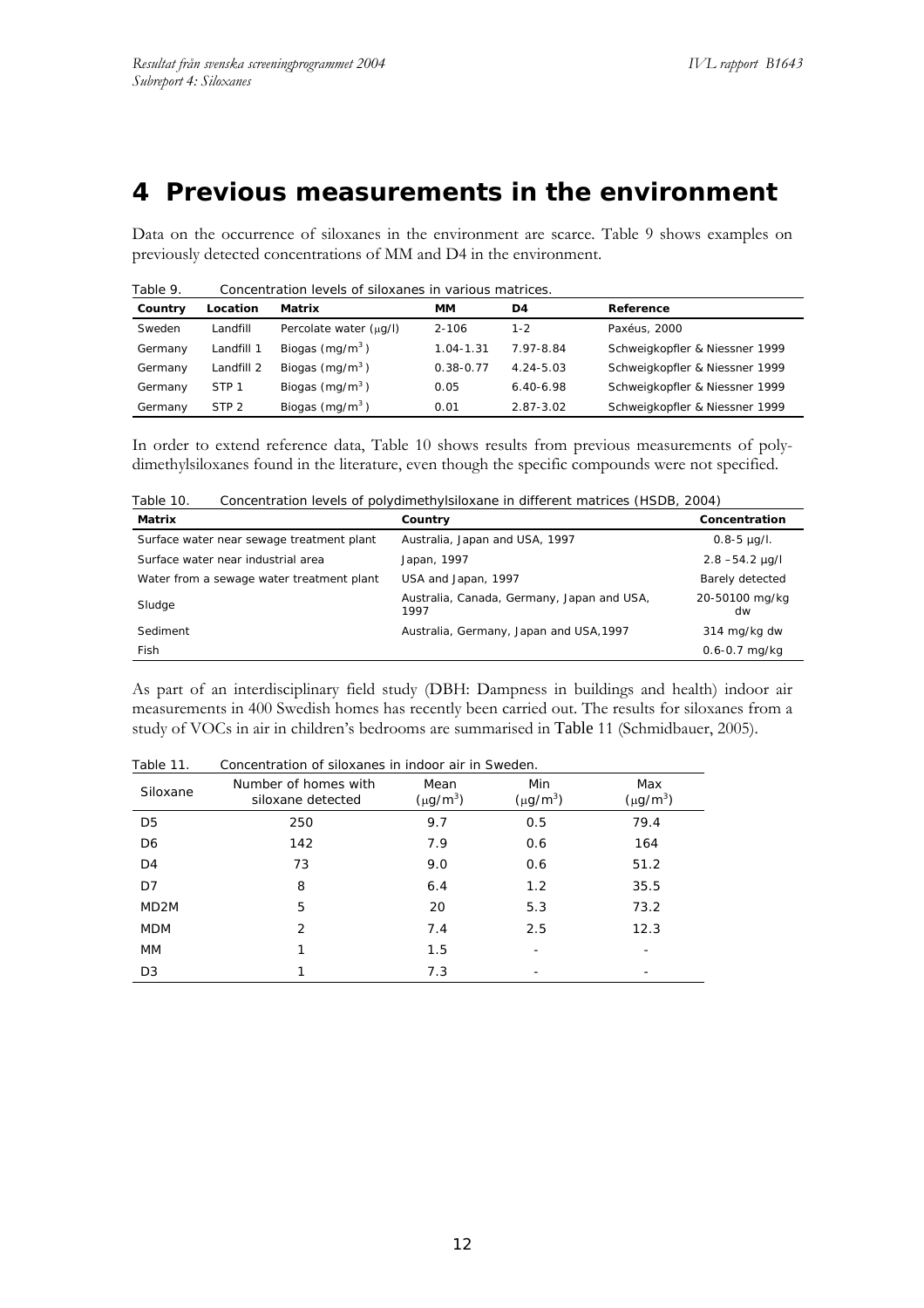# **5 Sampling strategy and study sites**

### **5.1 National**

A national sampling strategy was developed in order to determine the environmental concentrations of siloxanes and related substances in different environmental matrices in Sweden. An additional aim of the sampling programme was to identify major emission sources as well as important transport pathways. The sampling programme was therefore based on identified possible emission sources and use of the chemicals as well as on the behaviour of the substances in the environment. The programme included both measurements in background areas and close to potential point sources. Measurements of diffuse pathways from the society including sewage systems were also included. The programme is summarised in Table 12.

Table 12. National sampling strategy for siloxanes

| <b>Site</b>                          | Air | Water | Sediment | <b>Fish</b> | Sludge | <b>Total</b>      |
|--------------------------------------|-----|-------|----------|-------------|--------|-------------------|
| Background                           |     |       |          |             |        |                   |
| Råö                                  | 3   |       |          |             |        | 3                 |
| Various                              |     |       | 3        | 3           |        | 6                 |
| <b>Point sources</b>                 |     |       |          |             |        |                   |
| Stenungsund (industrial area)        | 3   | 3     | 3        | 3           |        | $12 \overline{ }$ |
| Chemical production plant, Sundsvall | 3   | 3     | 3        | 3           |        | $12 \overline{ }$ |
| <b>Diffuse sources</b>               |     |       |          |             |        |                   |
| STP Henriksdal                       |     |       |          |             | 1      | 1                 |
| STP Borås                            |     |       |          |             | 1      | 1                 |
| STP Göteborg                         |     |       |          |             | 1      | 1                 |
| Stockholm                            | 3   |       |          |             |        | 3                 |
| <b>Total</b>                         |     |       |          |             |        | 39                |

Additionally 39 samples of human breast milk were analyzed.

## **5.2 Regional**

Swedish county administrative boards have had the possibility during the sampling period to add regional samples to the national sampling programme. Different counties have chosen different strategies for their regional sampling scheme. One way of selecting has been to increase the number of samples for substances connected to their environmental programmes i.e. substances that have been regulated or included in the national priority database. Another strategy has been to choose substances where environmental levels are expected to differ from national levels because of intense use within the county i.e. local industrial areas or because of geographic proximity to European industrial areas.

Thirteen regional county administrative boards participated in the regional screening programme with in total 99 additional samples consisting of 10 fish samples, 20 water samples, 17 sediment samples and 52 sludge samples.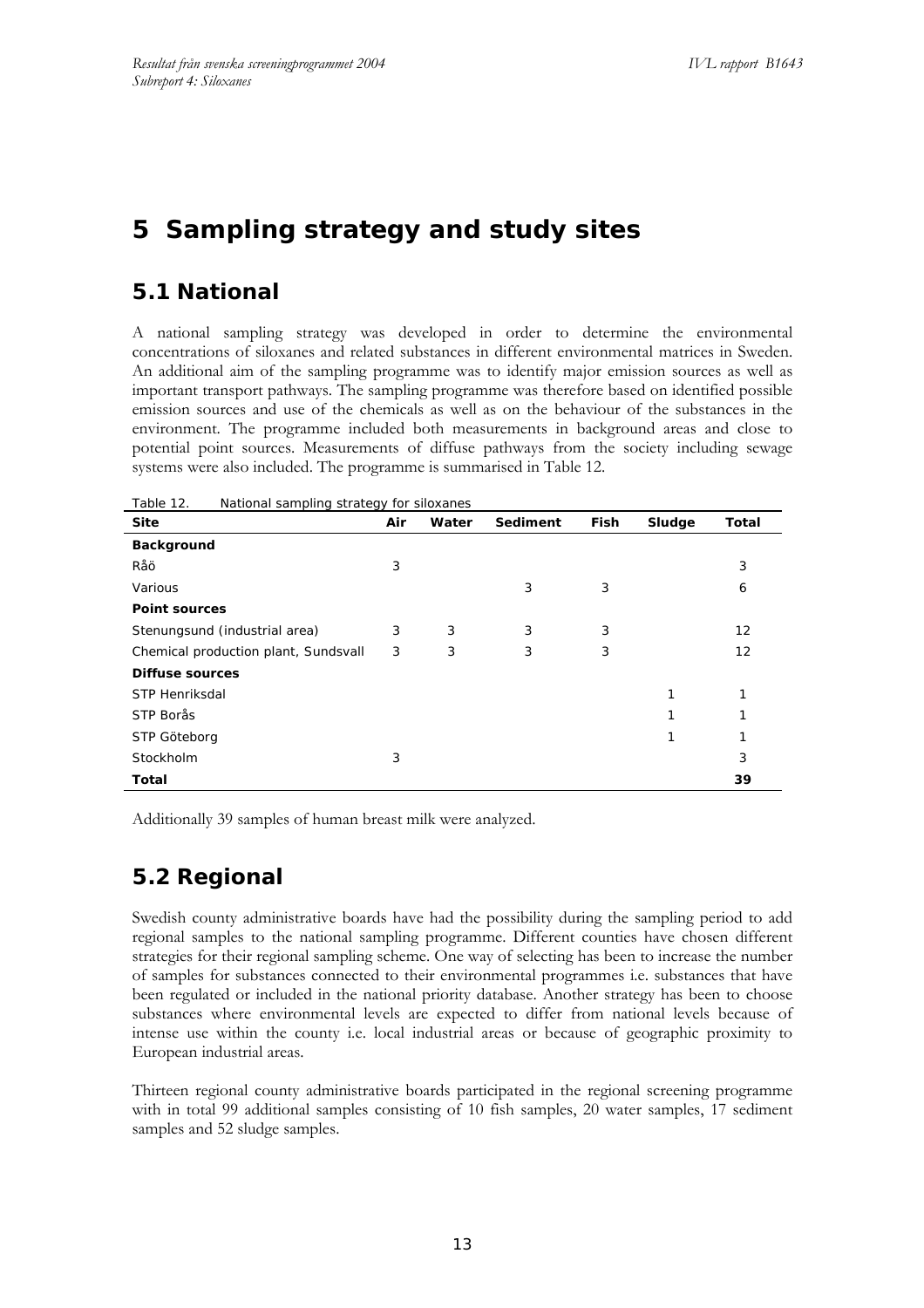# **6 Methods**

## **6.1 Sampling**

As a guideline for adequate and consistent sampling, a manual for the sampling personnel in the national as well as the regional screening programmes was developed. Detailed instructions for sampling, storing and transport were given. Sampling protocols for all sample types were included in the manual. The overall aim of the sampling protocols was to:

- 1. Guide the personnel, responsible for sampling on how to avoid contamination of the samples
- 2. Ensure documentation of the sampling procedure, quality of the sample and environmental and physical circumstances during the sampling.

All samples from the regional county administrative boards were sent to IVL Swedish Environmental Research Institute for analysis.

### **6.1.1Air**

Air samples were collected by pumping air through two adsorbent tubes in series containing Tenax™. The airflow varied between 50 and 100 ml/min. The sampling duration was 2 hours. An additional unexposed adsorbent tube was used as a field blank.

### **6.1.2Water**

Water samples were collected with pre-heated (400°C) bottles fitted with aluminium foil lined screw cap and stored in a refrigerator until analysed. A bottle with milli-Q water, which was exposed to the surrounding environment during the sampling time, was used as a field blank.

### **6.1.3 Sediment**

Sediment samples from lakes or sites close to the coast were collected by means of a Kajak sampler. The sediment core was sliced and transferred into pre-heated (400°C) glass jars fitted with aluminium foil lined screw caps and stored in a refrigerator until analysed. A glass jar filled with diatomaceous earth, which was exposed to the surrounding environment during the sampling time, was used as a field blank.

The four marine sampling sites (Ö Gotlandsdjupet, Ö Öland, Norrköpingsdjupet, Ö Landsortsdjupet) were chosen from areas with continuous deposition of fine-grained sediment. These sites were identified with hydroacoustic methods (shallow seismic, sub-bottom profiler and chirp side-scan sonar). Prior to sampling, the bottom at the sampling site was inspected with a submarine video camera. Furthermore, a sediment-core from the site was X-rayed with a sedimentscanner (Cato et al. 2000) in order to detect unwanted physical disturbances as strong bioturbation, anchoring, trawling, etc. Sites, which fulfilled the sedimentological demands set up, were then sampled with a Gemini corer and the cores were sliced in vertical position with a core-cutter onboard. Surface sediments (0-1 cm) from four cores taken at each site were mixed in order to neutralise sediment inhomogenities. The samples collected were stored dark and frozen in precleaned and burned glass bottles.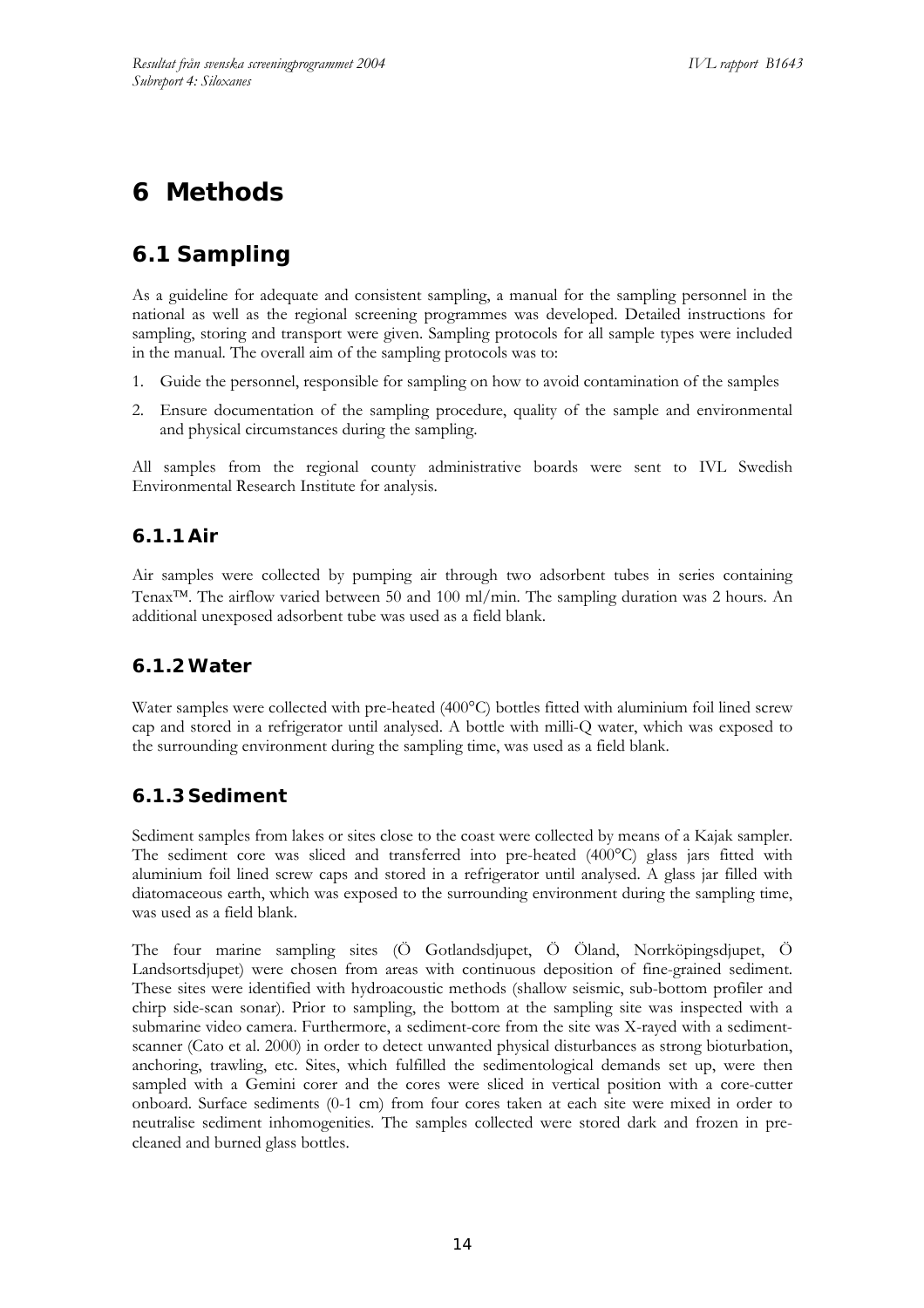#### **6.1.4 Sludge**

The staff at the different treatment plants collected the sludge samples from the anaerobic chambers. The sludge was transferred into pre heated (400°C) glass jars fitted with aluminium foil lined screw caps and stored at 4°C or -18°C until analysed. A glass jar filled with diatomaceous earth, which was exposed to the surrounding environment during the sampling time, was used as a field blank.

#### **6.1.5 Fish**

Fish were collected by means of fishing net, hoop net or fishing- rod, individually wrapped in aluminium foil and stored in a freezer (-20°C). Later the fish were dissected and muscle samples taken for analysis. Muscle samples from herring from background areas were directly supplied from The Environmental Specimen Bank and the Museum of Natural History (A. Bignert and Colleagues).

#### **6.1.6Breast milk**

Human breast milk samples were provided by The University Hospital of Lund (Department of Occupational and Environmental Medicine). The sampling strategy and methodology have been described elsewhere (Appelgren 2005, in prep.).

The samples were primarily collected for analysis of phtalates. They were acidified with phosphoric acid (1 M; 125  $\mu$ /ml) immediately after collection. The samples were stored in a freezer (-80 $^{\circ}$ C) and were transported to the IVL laboratory in Stockholm on dry ice. The obtained samples were marked with numbers and carried no personal information or medical history.

## **6.2 Analysis**

#### **6.2.1Analysis of sludge, sediment, breast milk and water**

The samples were diluted with water and purged with a gas stream passing through an adsorbent from which the analytes were thermally desorbed and analysed by GC-MS.

Approximately 2 g of wet sludge were diluted to 20 ml with MilliQ water and homogenised with a high frequency mixer (Polytron). Approximately 1 ml of the slurry was weighed in to the purge & trap apparatus and diluted to 10 ml. 0.5 ml buffer solution  $(2M K<sub>2</sub>HPO<sub>4</sub>, 0.4M HCl, 80g Na<sub>2</sub>EDTA)$ 2H2O per litre) was added. Sediment was diluted in a similar way, but homogenised by shaking only. Breast milk, 2 ml, was diluted to 5 ml with Milli Q water.

The purge & trap apparatus for sludge, sediment, breast milk and waste water samples consisted of a 25 ml graduated glass test tube with an adapter with one inlet for a Pasteur pipette extending to the bottom of the tube and one side arm to which an empty adsorbent tube was connected using flexible tubing (Viton). This tube acted as a short cooler and water trap. An adsorbent tube containing 0.25 g Tenax TA was connected to the empty tube, the Pasteur pipette was connected to the purge gas (nitrogen, 50 ml/min) and the tube was immersed in a thermostatic water bath. An electric fan facilitated air cooling of the upper part of the apparatus. Samples were purged at 70°C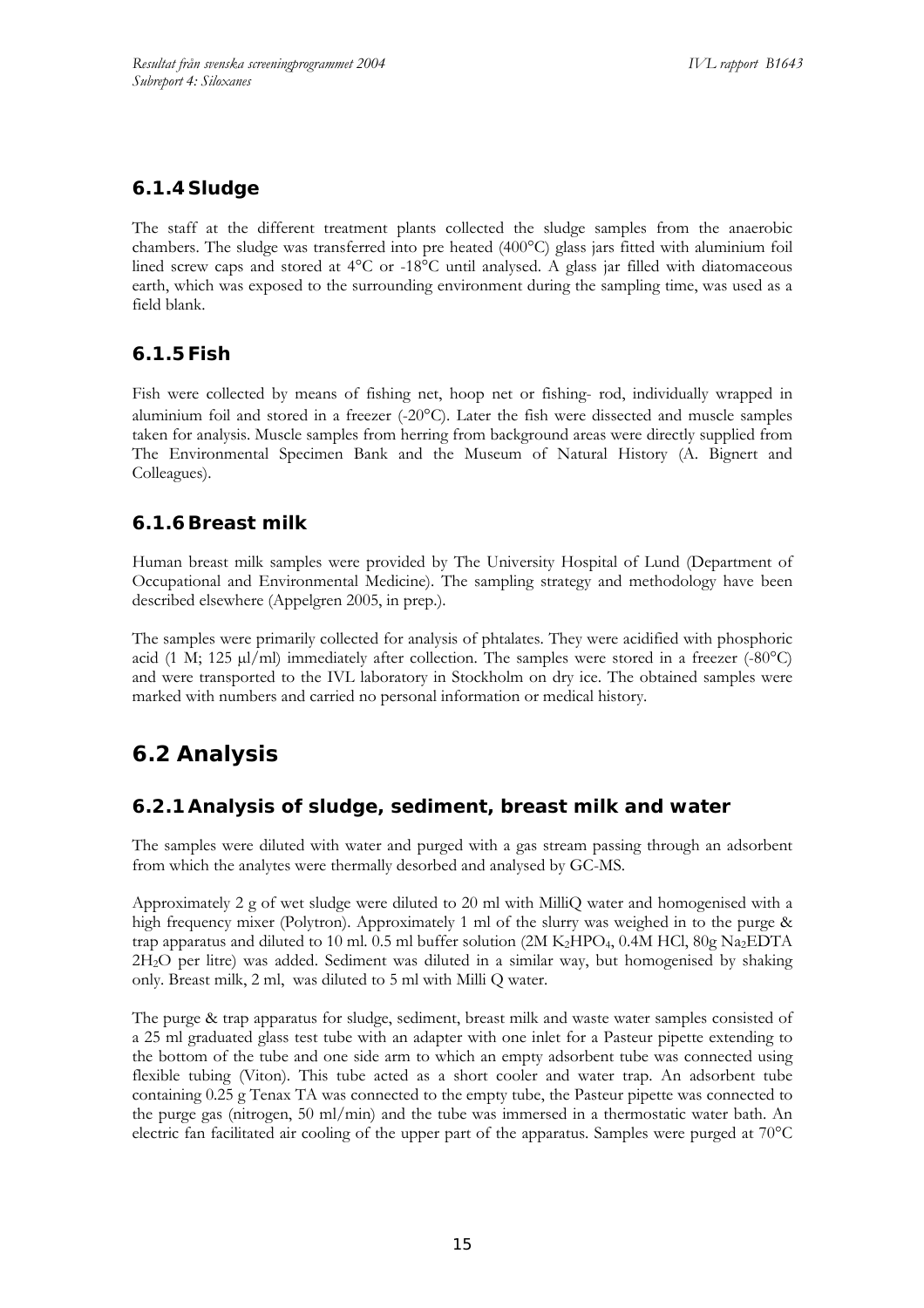for 20 min (analysis of MM) and for 2h (all other siloxanes). For low contaminated water samples a gas washing bottle with glas frit gas inlet was used as purge vessel. Water volume was 60 - 80 ml, the other conditions was the same as above.

The adsorbent tube was transferred to a thermal desorber (Unity, Markes) connected to a GC-MS instrument (6890N, 5973N, Agilent). Prepurge time was 2 min, tube desorption time 5 min at 225°C, the trap was held at  $3^{\circ}$ C and heated at  $32^{\circ}$ C/s to 250°C. The desorbing flow was 30 ml/min and the split flow 10 ml/min. The flow path temperature was 150 °C and it connected directly to the GC-column, which was a CP-Sil 8CB  $30m \times 0.25$  mm id, film thickness 0.5µm (Varian). The column temperature was 40°C for 3 min, programmed to 200°C at 12°C/min and to 260°C at  $30^{\circ}$ C/min. The carrier gas was helium held at constant pressure 10 psi measured at 40 $^{\circ}$ C. The mass detector was used in single ion recording mode.

500 mg each of D3, D4, D5, MM, MDM, MD2M, MD3M (Aldrich) and D6 (Gelest) were mixed in a test tube. The chemicals were of 97% declared purity or better. 200 mg of the mixture were dissolved in methanol and diluted to 25 ml. This made a stock solution of 1 mg/ml for each component. This solution was further diluted with methanol. Different amounts of this solution were added to 10 ml MilliQ water and 0.5 ml buffer solution in the purge & trap apparatus and analysed as samples. In this way a seven-point linear calibration curve was constructed and used for quantification of the samples. The blank level and calibration was regularly checked by running water blanks and one or more of the calibration solutions together with the samples.

|                   | RT, min | Quant.<br>Ion | Supp.<br>ion 1 | Supp.<br>Ion <sub>2</sub> | Supp<br>ion 3 |
|-------------------|---------|---------------|----------------|---------------------------|---------------|
| MМ                | 4.28    | 147           | 148            |                           |               |
| D <sub>3</sub>    | 7.07    | 207           | 208            |                           |               |
| <b>MDM</b>        | 8.15    | 221           | 73             |                           |               |
| D <sub>4</sub>    | 10.04   | 281           | 282            |                           |               |
| MD <sub>2</sub> M | 11.17   | 207           | 295            | 73                        |               |
| D <sub>5</sub>    | 12.41   | 355           | 267            | 73                        |               |
| RD3M              | 13.60   | 281           | 369            | 147                       | 73            |
| D6                | 14.71   | 341           | 429            | 325                       |               |

Table 13. Retention times, quantification and supporting ions used for analysis of siloxanes

### **6.2.2Analysis of air samples**

The adsorbent tubes were analyzed using the thermal desorber and GC-MS system described above (6.2.1). Calibration was carried out using adsorbent tubes to which a small volume of siloxane standard solution in methanol had been injected while a stream of nitrogen was flowing through the tube.

### **6.2.3Analysis of fish samples**

Different methods for determination of D4 and D5 in biota are described in literature (Flassbeck et al., 2001, Flassbeck et al. 2003, Kala et al. 1998, and Varaprath et al. 2000). However, none of the described methods were using high resolution mass spectrometry for quantification. Due to the ubiquity of the cyclic siloxanes great care was given to reduce the risk for contamination of the samples with siloxanes through direct contact with the lab staff, the equipment used for sample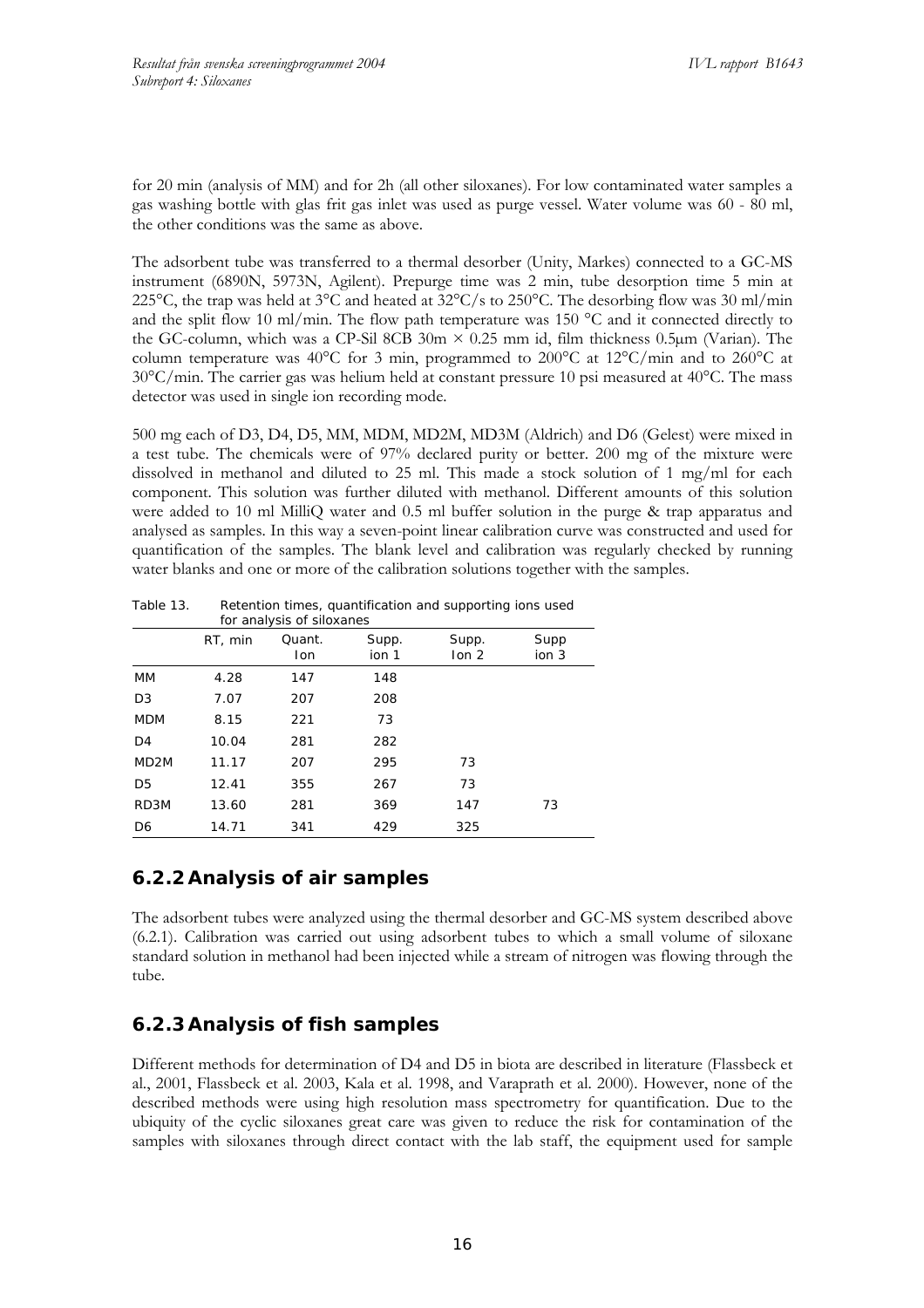storage, preparation, and extraction. To avoid evaporation loss of the volatile siloxanes and to reduce the contamination risk, a very short and comprehensive sample preparation and quantification method was developed and validated.

Typically the sample material was thawed and homogenised with a household mixer. A 0.30 g aliquot of the sample was mixed thoroughly with 1 mL n-hexane on a whirl mixer for 5 min. The mixture was separated by centrifugation at 10000 rpm and the clear solution was carefully removed with a Pasteur pipette and transferred without any further treatment into a GC-MS vial. There was no significant difference in the results from sample extracts which were dried with sodium sulfate according to the procedure published by Dow Corning (Varaprath et al., 2000) and the results from undried extracts.

For method testing and calibration a solution was prepared containing D3, D4, D5, D6, MM, MDM, MD2M, and MD3M at concentrations of about 3 ng/ $\mu$ L and about 30 ng/ $\mu$ L in n-hexane.

The sample extracts were analysed on a GC-HRMS system (GC: 6890 Agilent, MS: Micromass Ultra Autospec) using the following parameters: Gas chromatograph: Splitless injection (injector temp: 200°C), Helium as carrier gas (1 mL/min; constant flow), 25m×0.2mm×0.11µm Agilent Ultra2 capillary; Temperature program: 35°C, 3min, 7°/min, 130°C, 0 min, 30°/min, 325° C, 5 min. Interface temperature: 250 ° C. Mass spectrometer: Ion source temperature: 200° C; Electron impact mode with accelerating voltage 8000 V, Resolution: 10000 at 5 %; Single ion monitoring mode acquiring the following masses (m/z): 147.0661 (MM), 207.0329 (D3), 221.0849 (MDM), 281.0517 (D4), 295.1037 (MD2M), 355.0705 (D5), 369.1225.

Before and after a series of 10 samples including a complete method blank the calibration solution was injected in 2 parallels. Quantification was performed as external standard quantification. Analysis of biota was done by NILU, Norwegian Institute for Air Research, Kjeller, Norge.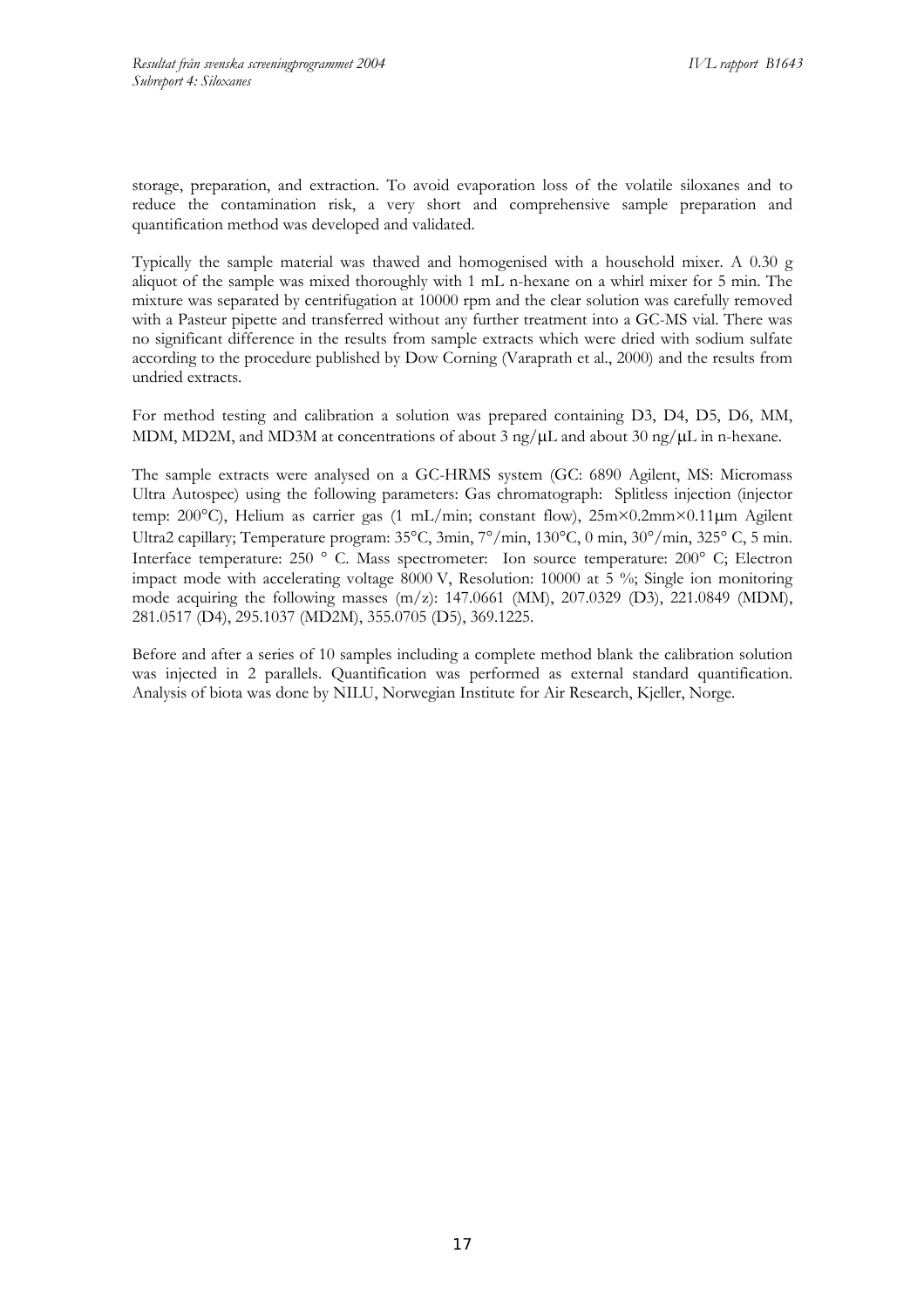# **7 Results and discussion**

All individual results are given in Appendix 1, Tables A3, A4 and A5.

## **7.1 National programme**

### **7.1.1 Sludge**

Sludge from the three large municipal sewage treatment plants (STPs) in Stockholm, (Henriksdal), Gothenburg (Ryaverken) and Borås (Gässlösa) showed a similar pattern of siloxanes. D5 dominated with concentrations in the range 10 000 to 22 000 ng/g DW. D6 and D4 followed with concentrations close to 3000 and 300 ng/g DW, respectively. The concentrations of the linear analogues were considerably lower: MM and MDM  $\leq$  ng/g DW, MD2M 8-16 ng/g DW and MD3M 24-46 ng/g DW.

The concentrations as well as the distribution among the measured siloxanes are illustrated below (Figure 5) where also the concentrations found in sludge samples from the regional programs are given.

### **7.1.2Air**

The results from analysis of siloxanes in air are presented in Figure 2.

The background samples from Råö, which were all taken in November 2004, showed great variations in the concentrations; it was 6 times higher during the last occasion. The concentrations during this period were higher compared to the samples collected both at point sources and in the urban area. Back trajectories using the HYSPLIT model (NOAA, 2005), which indicate the origin of the air masses, could not explain the observed concentration differences at Råö. Contamination of the sample can not be ruled out. The samples collected close the first point source, Stenungsund show somewhat elevated concentrations compared to two of the background samples as well as to the second point source Stockvik . Concentrations in the urban area (Stockholm) were in the same order of magnitude as the concentrations at the background site and in Stockvik.

The siloxane that occurred in the highest concentration in most of the samples was D4, the most volatile of the measured cyclic siloxanes. The most volatile linear siloxane, MM, was detected in all three samples from Stenungsund and in the last sample from the background site, but not in the other samples.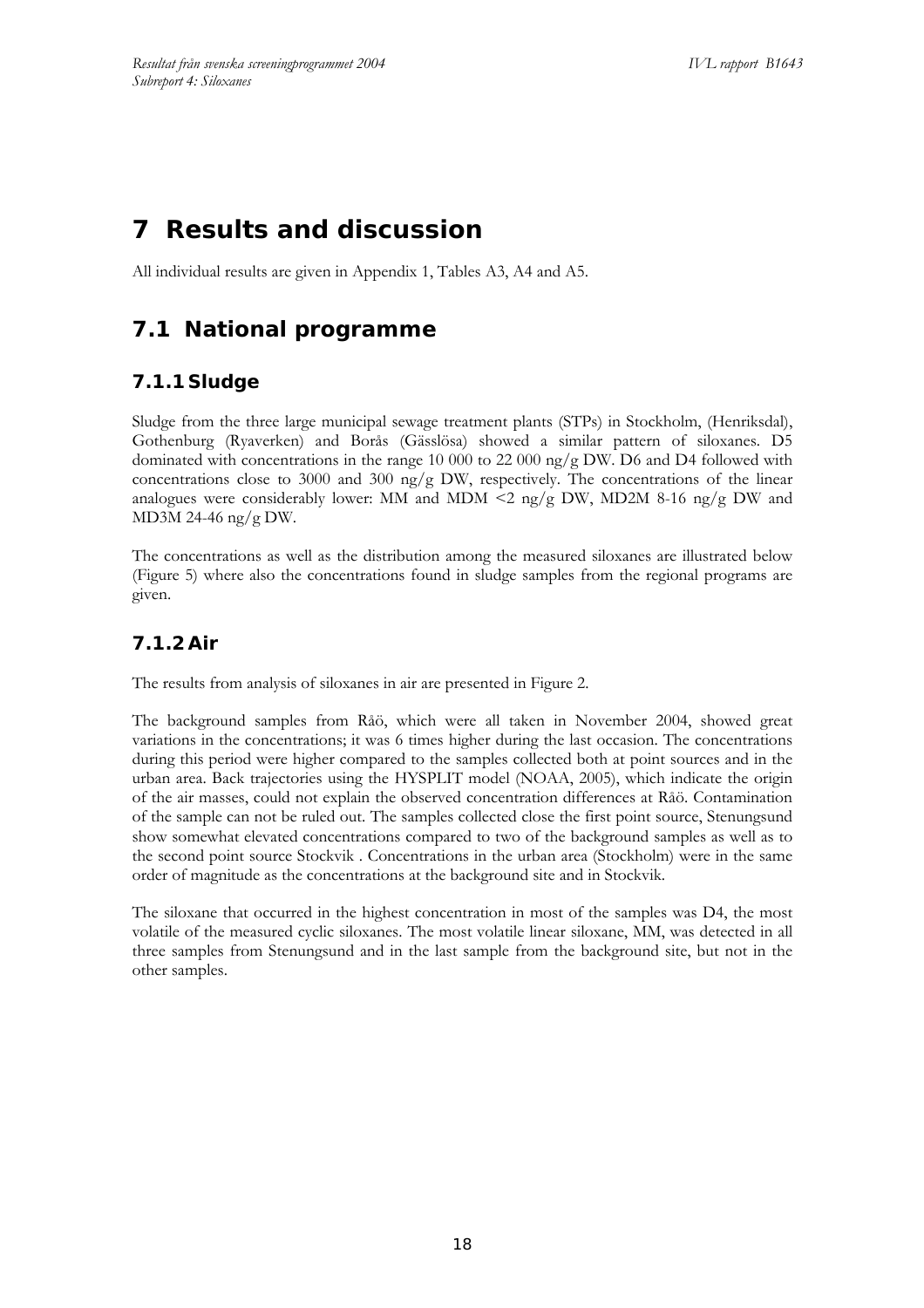

Figure 2. Measured concentrations of siloxanes in air, within the national programme.

### **7.1.3 Fish**

No siloxanes were detected in the muscle samples from different species of fish. The obtained limits of detection (LOD) are shown in Table 14.

| Siloxane          | LOD, ng/g ww |
|-------------------|--------------|
| D4                | 5            |
| D5                | 5            |
| D6                | 5            |
| MМ                | 0.4          |
| <b>MDM</b>        | 0.3          |
| MD <sub>2</sub> M | 0.4          |
| MD3M              | 0.5          |

Table 14. LOD of siloxanes in fish muscle

#### **7.1.4Water**

Only two of the six water samples from the national sampling programme, which were all collected at the point sources, showed detectable concentrations of siloxanes, and in each case only one single substance was detected. D6 was found in a concentration of  $0.04 \mu g/L$  in the surface water sample from the industrialised area in Stenungsund and MM was detected  $(0.0006 \mu g/L)$  in outgoing sewage water from the Stockvik industrial site.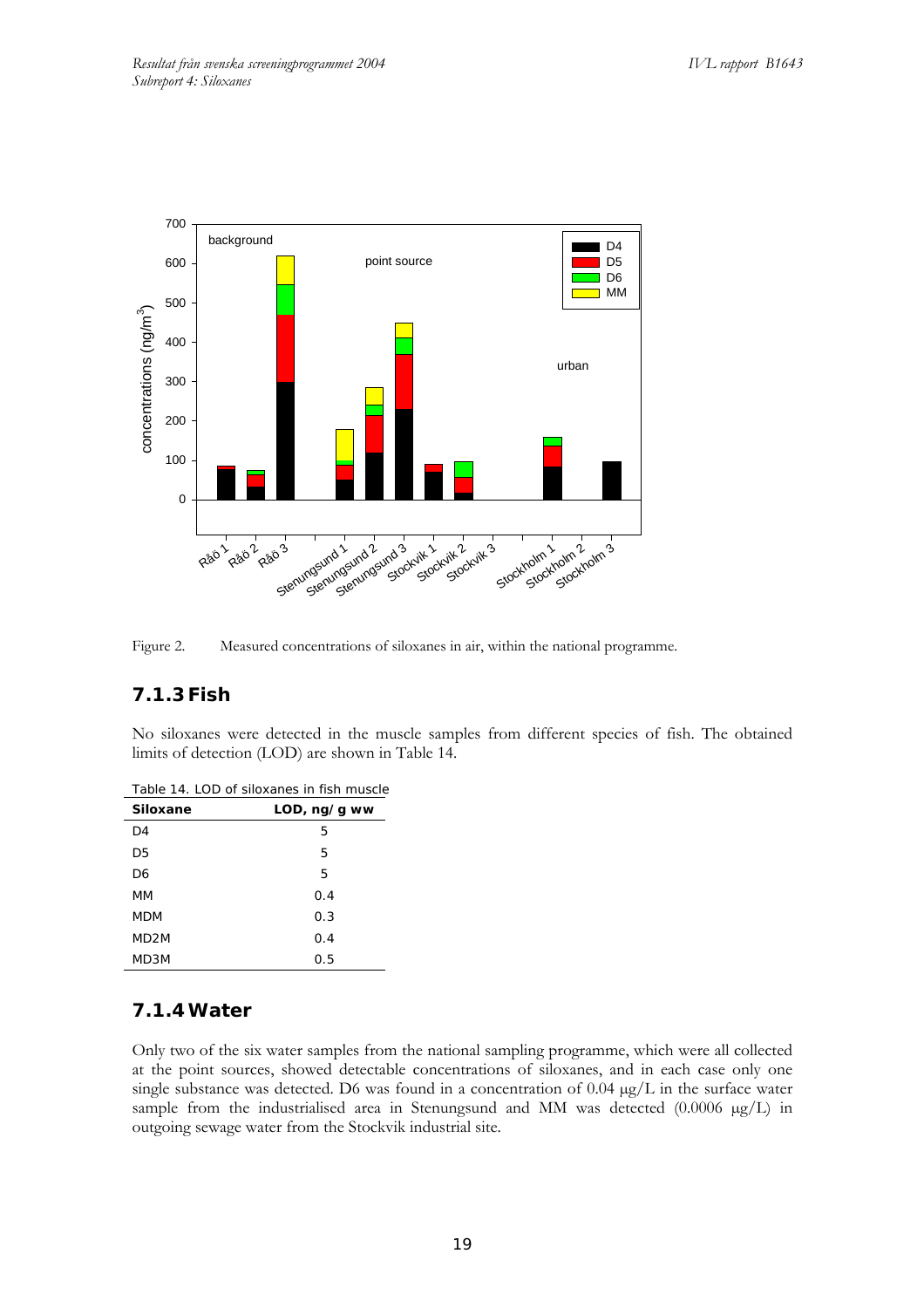#### **7.1.5 Sediment**

No cyclic siloxanes were detected in any of the sediment samples analysed within the national programme. Linear siloxanes were detected in two samples, from the bay of Sundsvall outside Stockvik industrial area. MD2M was detected in one of the deeper sediments (2-7 cm) in a concentration of 0.9 ng/g dw and MD3M was detected in both deeper sediment samples from this area in concentrations of 1.7 and 0.7 ng/g dw respectively.

### **7.1.6Breast milk**

One or more of the cyclic siloxanes, D4, D5 and D6, was found in 11 out of 49 human breast milk samples. The results are illustrated in Figure 3. The maximum concentration of D4 was 10  $\mu$ g/l, of D5 4.5 µg/l and of D6 4.8 µg/l. Trace amounts of linear siloxanes were found in 6 of the samples, however all concentrations were below 0.04 µg/l.



Figure 3. Concentrations of D4, D5 and D6  $(\mu g/I)$  in breast milk. The samples are sorted in decreasing order of concentration. Results for sample 12-39 are below the quantification limit. The bars to the right illustrate the quantification limits.

## **7.2 Regional programme**

#### **7.2.1 Sludge**

An overview of concentrations of siloxanes in the sludge samples from the regional screening is illustrated in "box plots" in Figure 4. The results from the three STPs in the national programme are also included in the plots. The concentrations in sludge from the different STPs are graphically illustrated in Figure 5.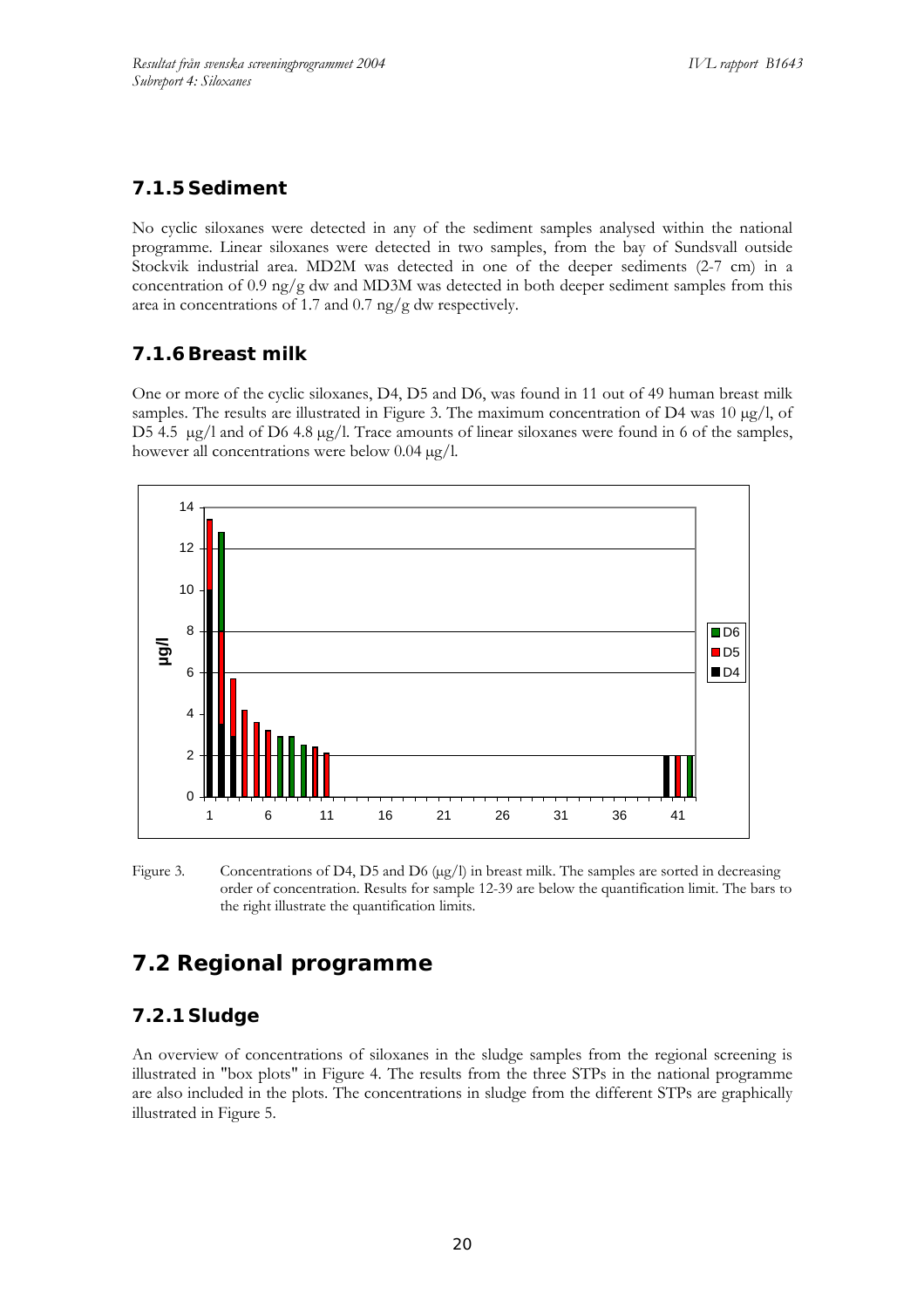There was a great variation in the concentrations in the sludges from the different STPs. D5 and D6 were detected in all 52 sludge samples except in one industrial sludge from Olofström. The sample from Fagersta STP, Borlänge, showed the highest concentrations, D5, 54 000 ng/g DW and D6, 8 400 ng/g DW which were substantially higher than in the sludges from the large STPs in Stockholm, Göteborg and Borås.. The lowest concentrations (D5 54 ng/g DW and D6 37 ng/g DW) were found in a sample from Härjedalen, Björnrike STP, that also had the highest dry weight (69% DW) of all the samples. It is possible that siloxanes had been lost in the drying procedure. The sample with next lowest concentrations (Flen STP, D5 570 ng/g DW, D6 170 ng/g DW) was not exceptionally dry (28% DW)

D4 was detected in 34 of the samples. The concentration range was 130 - 2300 ng/g DW. Concentrations of D4 higher than 1000 ng/g DW was found in the samples from Kristianstad, Gnesta, and Lidköping.

The concentrations of the linear analogues were, as in the national programme, substantially lower: MM was found in only three samples with a maximum of 8 ng/g DW, MDM in 12 samples with a maximum of 22 ng/g DW. MD2M was in the range  $\leq 0.5$  to 37 and MD3M  $\leq 0.5$  to 160 ng/g DW.



Figure 4. Concentrations of siloxanes (ng/g DW, logaritmic scale) in sludge from all municipal STPs. The lower and upper boundaries of the box represent the 25- and 75-percentiles, the line within the box is the median concentration. The whiskers represent the 10- and 90-percentiles, and the dots are individual results outside this range.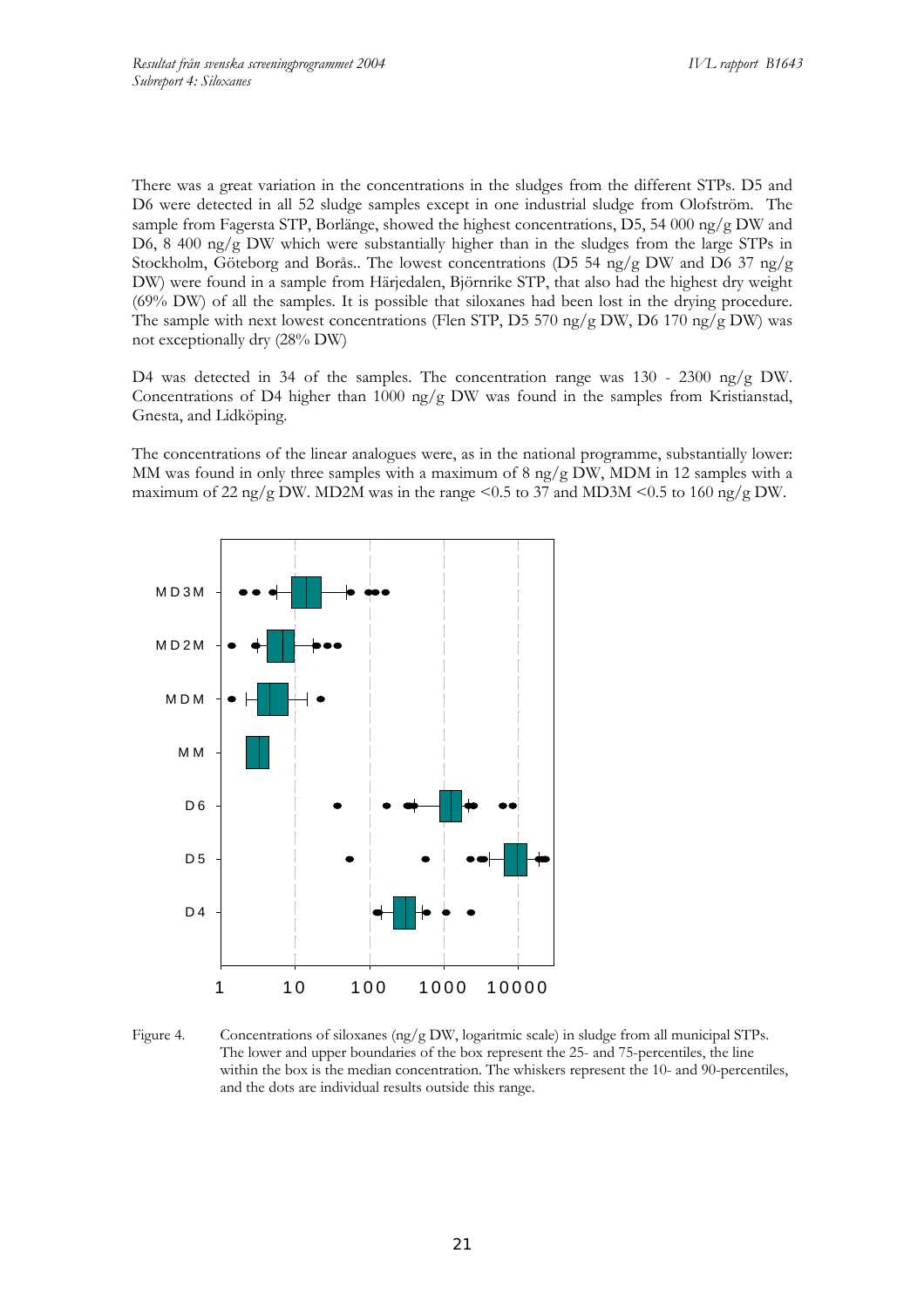A summary of the siloxane concentrations found in the 54 sludge samples from municipal STPs (national and regional programme) is given in Table 15.

The concentration of D5 found in sludge could be compared to the concentrations of some other widespread organic contaminants without implying any similarities in their effects. In a recent study concerning sludge from 20 Swedish STPs, di-(ethylhexyl)-phthalate (DEHP) averaged to 49 000 and 4-nonylphenol to 9 000 ng/g DW (Bignert and Remberger, 2005). In another study including 23 Swedish STPs the average concentration of 4-nonylphenol was 15 000 ng/g DW (Remberger et al., 2004). Thus, the concentration level of D5 found in the present study is similar to that for 4 nonylphenol and somewhat lower than that for DEHP. Siloxanes may therefore be added to the list of organic pollutants that make it problematic to use municipal sewage sludge in a sustainable way, i e as a source of nutrients in agriculture.

Table 15. Summary of siloxane concentrations found in sludge from the 54 municipal STPs in the national and regional programmes.

| <b>Siloxan</b><br>e | Detected in<br>number of samples | Median conc.<br>ng/g DW | Average conc.<br>ng/g DW | Maximum conc.<br>ng/g DW |
|---------------------|----------------------------------|-------------------------|--------------------------|--------------------------|
| D <sub>4</sub>      | 37                               | 310                     | 390                      | 2300                     |
| D <sub>5</sub>      | 54                               | 9500                    | 11000                    | 54000                    |
| D <sub>6</sub>      | 54                               | 1300                    | 1500                     | 8400                     |
| MМ                  | 3                                | 5                       | 5                        | 8                        |
| <b>MDM</b>          | 12                               | 5                       |                          | 37                       |
| MD <sub>2</sub> M   | 46                               |                         | 9                        | 37                       |
| MD3M                | 44                               | 15                      | 24                       | 160                      |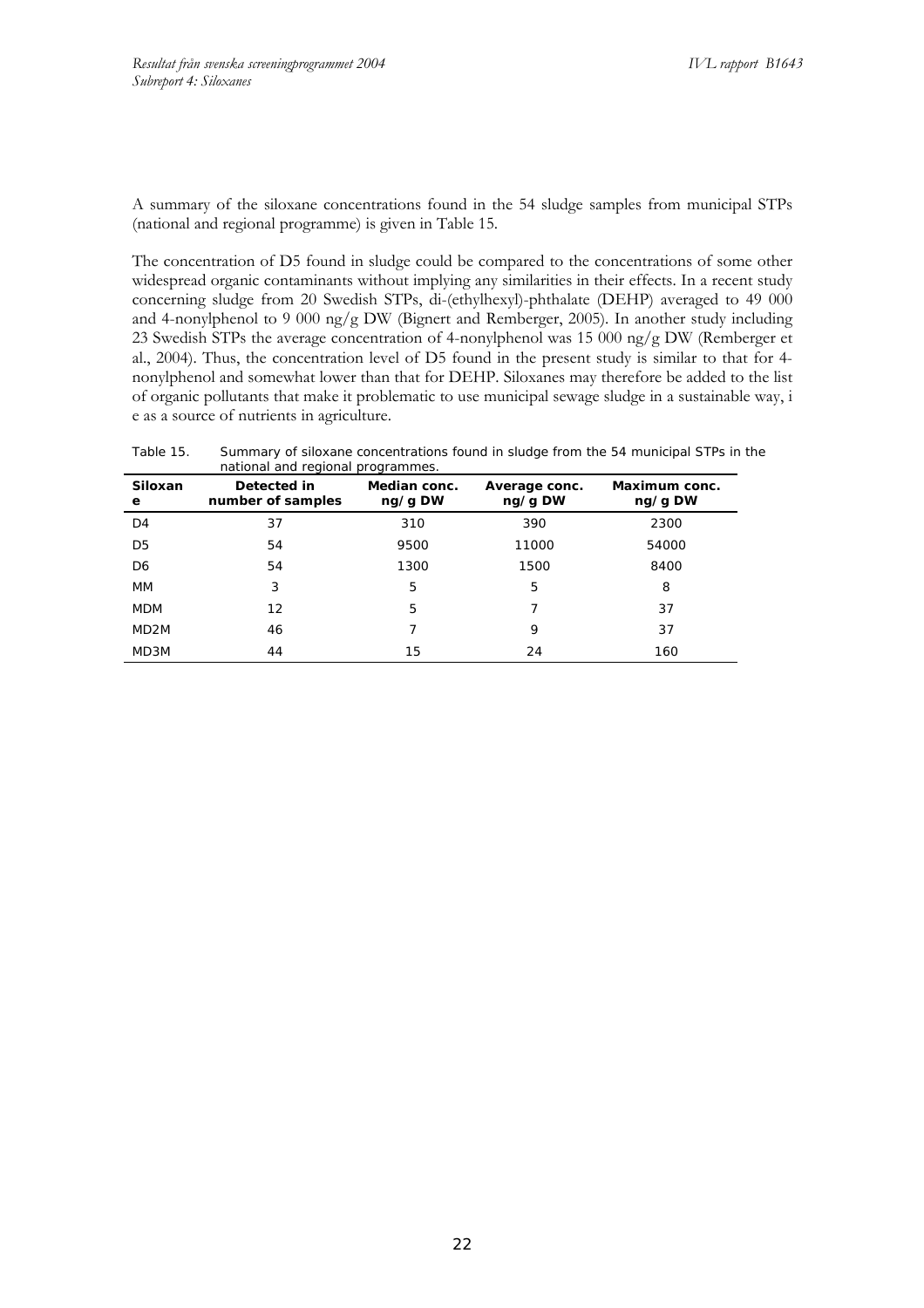

Figure 5. Concentrations of siloxanes in sludge from municipal STPs, ng/g DW. Please note the different concentration scales in the left and right parts of the figure.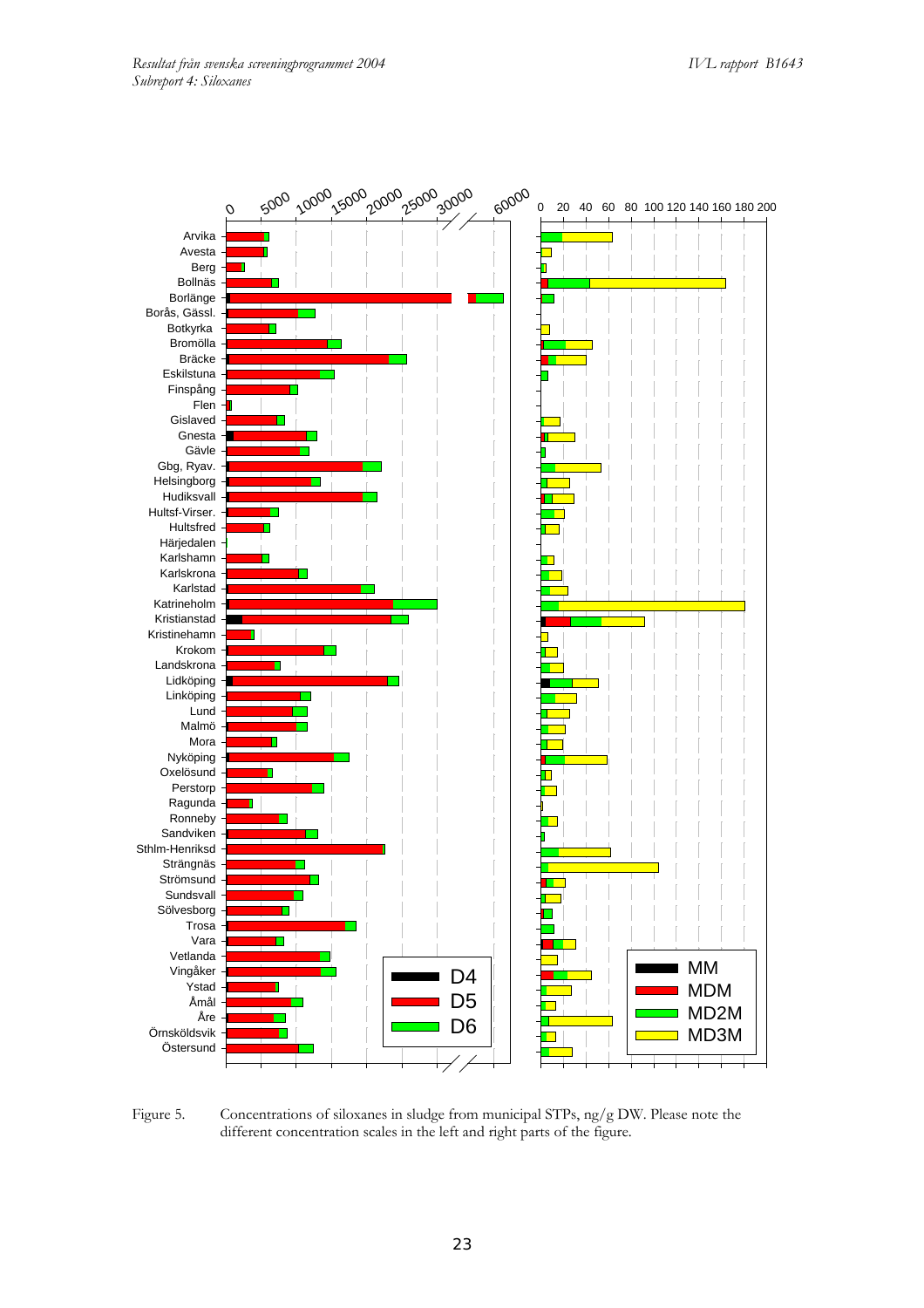#### **7.2.2Water**

Four samples of influent water to municipal STPs were included in the regional program. D5 was found in three of the samples in concentrations from 1.1  $\mu$ g/L (Gislaved) to 0.1  $\mu$ g/L. The limit of detection was 0.04  $\mu$ g/L. D6 was like D5 highest in Gislaved (0.27  $\mu$ g/L) and 0.06-0.08  $\mu$ g/L in the other influents. In the 12 effluent water samples from municipal STPs D5 was found in one (Gislaved,  $0.051 \mu g/L$ ) and D6 in five. The concentration of D6 was highest in Gislaved (0.23  $\mu$ g/L) and 0.05-0.08  $\mu$ g/L in the remaining three effluents. The concentrations of D5 and D6 in the industrial effluent sample from a pulp and paper production plant were 0.059 and 0.15  $\mu$ g/L respectively. D4 was not found in any of the water samples.

In percolate waters from landfills detectable concentrations of MM (0.058 and 0.0015  $\mu$ g/L) were found, while no cyclic siloxanes were detected. MM was also found in one effluent from a municipal STP (Arvika STP 0,0098 µg/L. MM was the only linear siloxane detected. in the water samples.

#### **7.2.3 Sediment**

The siloxanes D5, D6, MD2M and MD3M were found in sediments from Himmerfjärden, Botkyrka in the concentrations 190, 51, 1.2 and 0.44 ng/g DW respectively.

In lake Vänern, D5, D6 and MD3M occured in sediment from Åsjorden (36, 200, 0.45 ng/g DW respectively) and MD2M  $(0,3 \text{ ng/g DW})$  in sediment from Kattfjorden.

#### **7.2.4Biota**

No siloxanes were detected in biotic samples, which were all muscle samples from different species of fish. The obtained limits of detection (LOD) are shown in Table 14 above.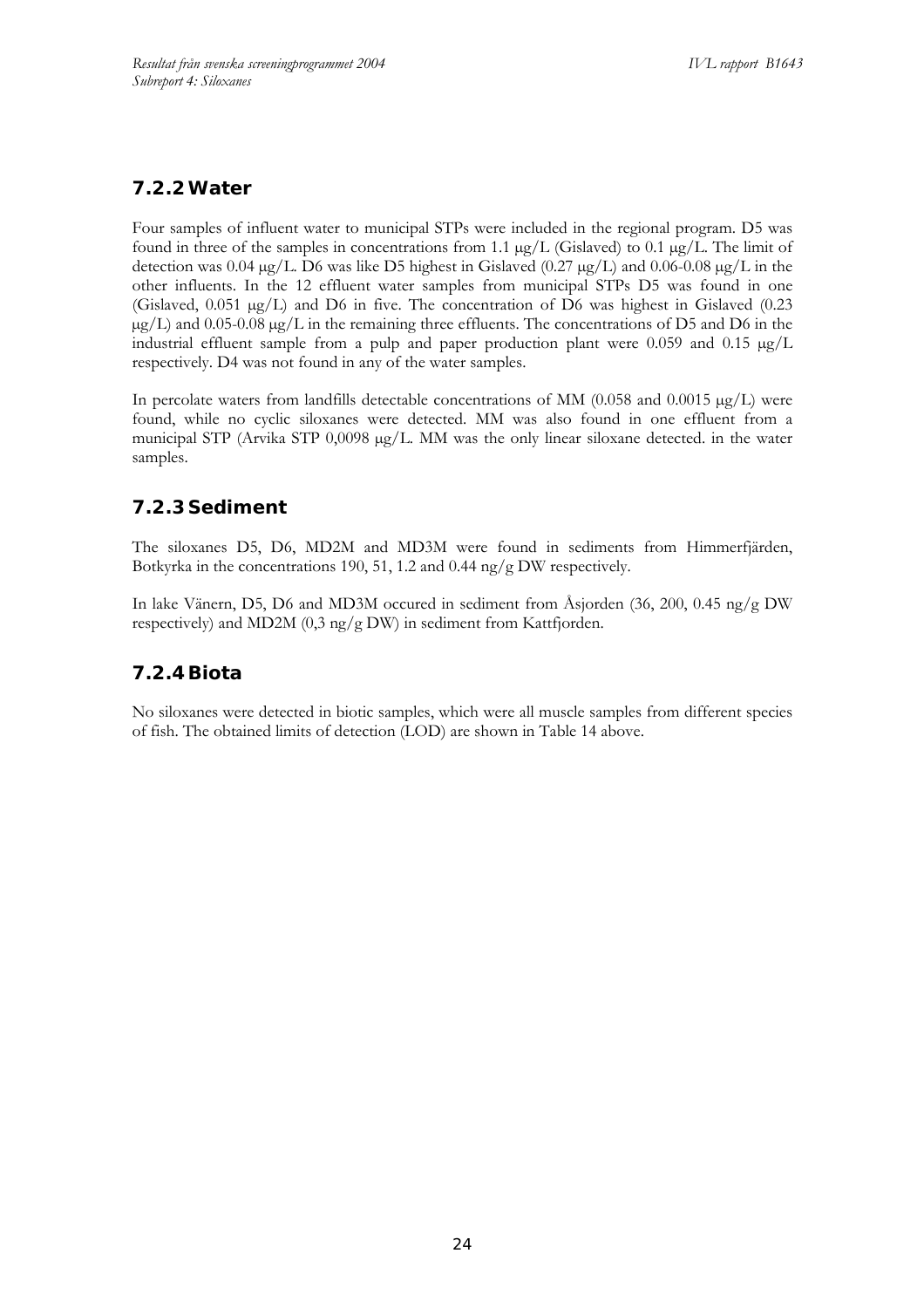# **8 Conclusions**

D4, which is classified as a phase out substance was found in 37 out of 54 municipal sludge samples in concentrations from 130 to 2 300 ng/g DW and in various air samples in concentrations up to 300 ng/m3. D4 was not found in any of the water, sediment or fish samples.

D5 was the dominating siloxane in most samples. It was found in all sludge samples from municipal treatment plants. The average concentration was 11 000 ng/g DW.

MM, which is on the OSPAR candidate list for dangerous substances, was found in leachate water from landfills and in low concentrations in air in the Stenungsund chemical industrial area.

Siloxanes were not found in biota (fish muscle).

# **9 Acknowledgements**

Thanks to all staff at the county administrative boards and different municipalities that have contributed to the sampling. Especially thanks to Anders Bignert, NRM, and staff at potential point source industry for contributing samples to the national programme. The study was financed by Environmental Monitoring at Swedish Environmental Protection Agency.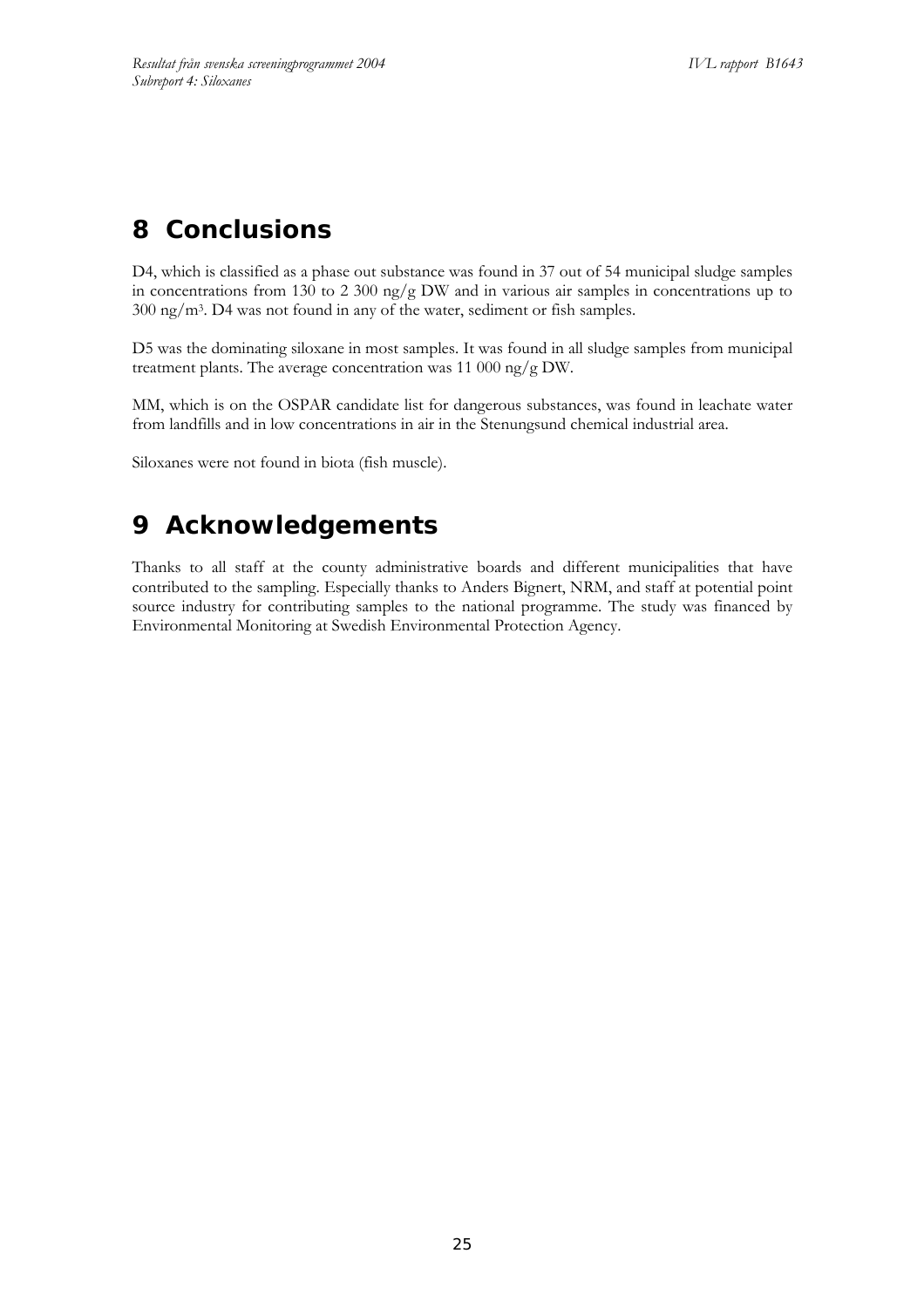## **10 References**

- Andersson, J. 2004. Teoretisk förstudie till screening av miljögifter i Skåne 2004. M Sc. Thesis. Department of Ecology, University of Lund. *In Swedish*
- Appelgren, M., Bensryd, I., Berglund, M., Calafat, A., Falk Filipsson, A., Hanberg, A., Håkansson, H., Högberg, J., Jansson, B., Remberger, M., Skerfving, S. (2005) Phthalates and their metabolites in human breast milk, blood and urine as measures for monitoring exposure in human risk groups.Institute of Environmental Medicine, Karolinska Institutet, Box 210, SE-171 77 Stockholm, Sweden
- Bignert, A.., Remberger, M.(2005). Utvärdering av analyser av ämnen prioriterade inom vattendirektivet och direktiv 76/464/EEG i miljöprover. Preliminär sakrapport Naturhistoriska Riksmuseet.
- Cato, I., Rindby, A., Rudolfsson, J., 2000: Unik sedimentscanner utvecklad. Geologiskt forum 25, 13-15. *In Swedish*
- Flassbeck, D., Pfleiderer, B., Grumping, R., Hirner, A.V., 2001 Determination of low molecular weight silicones in plasma and blood of women after exposure to silicone breast implants by GC/MS, Analytical Chemistry 73, pp. 606-611.
- Flassbeck, D., Pfleiderer, B., Klemens, P., Heumann, K.G., Eltze, E., Hirner, A.V., 2003. Determination of siloxanes, silicon, and platinum in tissues of women with silicone gel-filled implants, Analytical and Bioanalytical Chemistry 375, pp. 356-362.
- Hurd, C. B. 1946. Siloxanes. 1. The specific volume and viscosity in relation to temperature and constitution. J Am Chem Soc 68:364.
- Durham, J. .2004. Non –Regulated Study: Method development and preliminary assessment of the hydrolysis kinetics of Octamethylcyclotetrasiloxane (D4) according to the principles of OECD. Dow Corning Corporation. Health & Environmental Sciences. Final Report HES Study no: 9931-102
- HSDB 2004. Hazardous Substance Data Base. U.S. National Library of Medicine http://www.toxnet.nlm.nih.gov/cgi-bin/sis/htmlgen?HSDB .2004-02-10 till 2004-04-20
- Kala, S.V., Lykissa, E.D., Neely M. W., Lieberman, M.W. 1998. American journal of pathology, 152(3) 645-649.
- KemI.2004.Klassificeringslistan.http://www.kemi.se/Kemi/Kategorier/Databaser/Klassificeringsli stan/amne.cfm?id=602-077-00-1. 2004-02-12 till 2004-04-20
- Loh, C., Johansson, V., Ivarsson, P. 2003. Utredning av ämnen inför screening 2004. EnviroPlanning Rapport 1003-01/10/01/rap001. In Swedish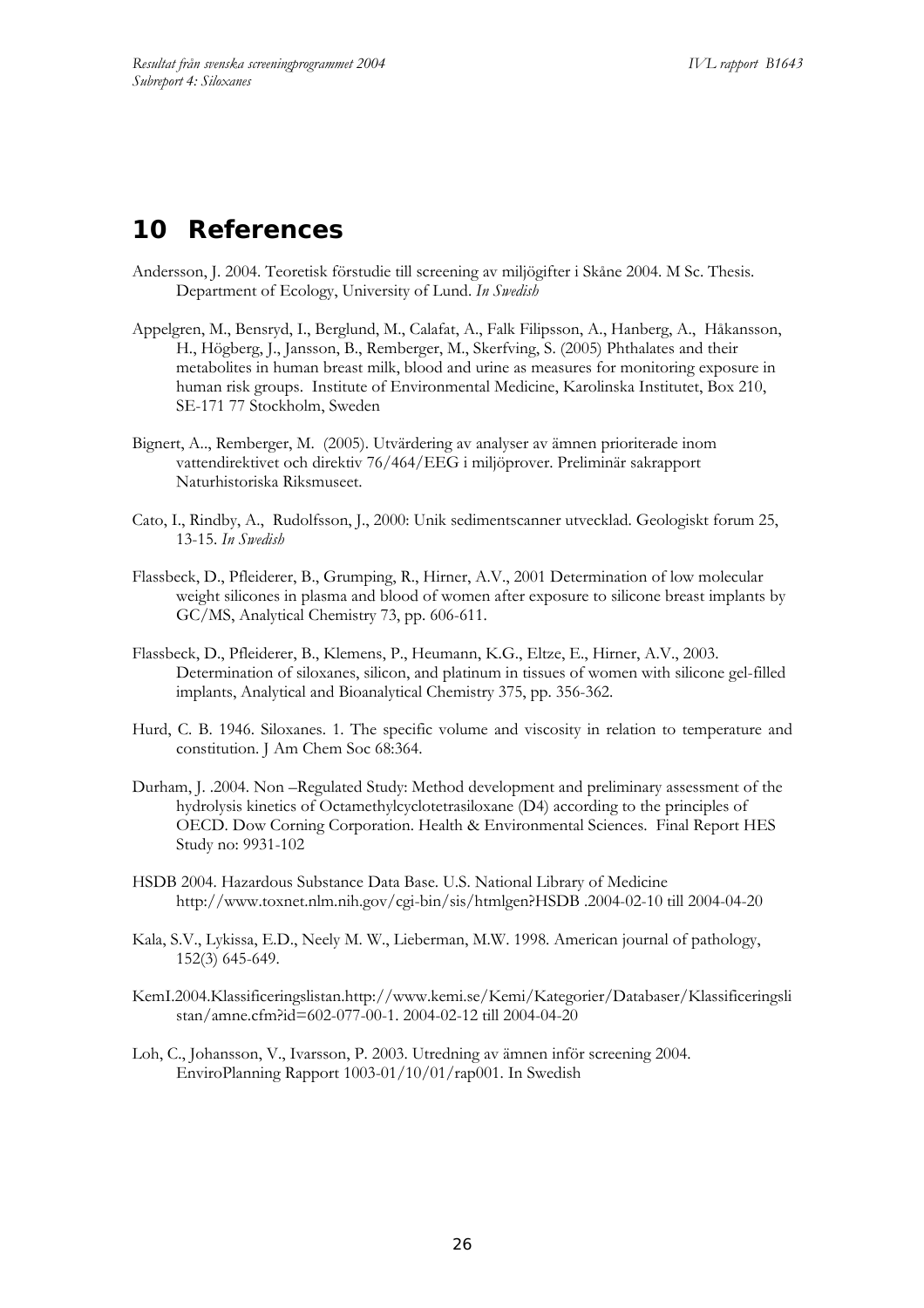Mackay, D., Di Guardo, A., Paterson, S:, Cowan, C.E. 1996. Evaluating the environmental fate of a variety of types of chemicals using the EQC model. Environ. Toxicol. Chem. Vol. 15 pp 1627-1637

- Mackay, D. 2001. Multimedia Environmental Models: The Fugacity Approach, CRC Boca Raton, FL, USA
- Meylan, W. 1999. EPIWIN x3.04 [computer program: US EPA Version for Windows], Syracuse Research Corporation, Syracuse, NY, US. http://www.epa.gov/oppt/exposure/docs/episuitedl.htm (June 13, 2005)
- Paxéus, N. 2000. Organic Compounds in Municipal Landfill Leachates. Water Science and Technology 42: 323-333.
- Remberger, M., Kaj, L., Palm, A., Sternbeck, J., Kvernes, E., Brorström-Lundén, E., (2004) Screening tertiary butylphenols, methylphenols, and long-chain alkylphenols in the Swedish environment IVL Rapport B1594
- NOAA (2005) The NOAA ARL HYSPLIT model. http://www.arl.noaa.gov/ready/hysplit4.html
- OSPAR. 2005. OSPAR List of Chemicals for Priority Action Replaced OSPAR Annex 2 from June 2002, www.ospar.org, March, 2005.
- Schmidbauer, Norbert , 2005, NILU (Norweigian Institute for Air Research). Personal communication.
- Schweigkopfler, M. and Niessner, R.1999. Determination of Silxanes and VOC In Landfill Gas and Sewage Gas by Canister Sampling and GC-MS/AES Analysis. Environ. Science and Technology. 1999 33:3680-3685.
- SPIN, 2005. Substances for Preparation in Nordic Countries. Chemical Substance Database. Available at: http://www.spin2000.net/spin.html Aug, 2005
- SRC, 2005. Syracuse Research Corporation's Interactive PhysProp Database Demo. Available at http://www.syrres.com/esc/physdemo.htm, 30 June, 2005
- UNEP. 2005. Stockholm Convention on Persistent Organic Pollutants (POPs) http://www.pops.int/
- US EPA. 2003. Siloxane D5 in Drycleaning Applications.Fact Sheet Can be found at: http://www.epa.gov/dfe/pubs/garment/d5fs.pdf)
- Varaprath, S., Seaton, M., McNett, D., Cao, L., Plotzke, K.P., 2000. Quantitative determination of octamethylcyclotetrasiloxane (D-4) in extracts of biological matrices by gas chromatographymass spectrometry, International Journal of Environmental Analytical Chemistry 77, pp. 203- 219.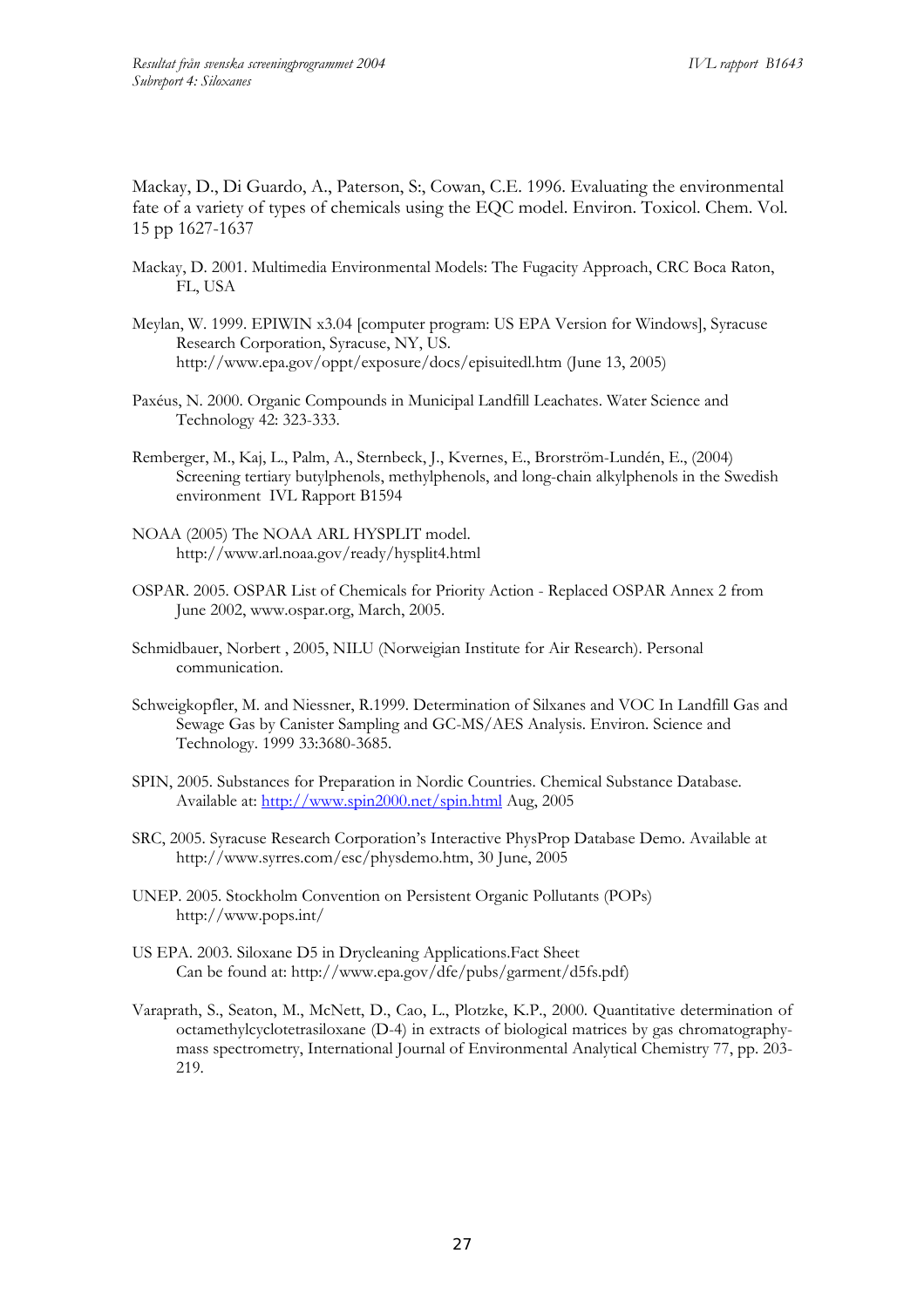| ì                  |
|--------------------|
| $\frac{1}{2}$<br>í |
| Í<br>i<br>¢        |
| ١                  |
|                    |

| Category         | Sample ID | City        | Site              |       | Matrix Notes                     | Sampling date    | XRT90                | <b>YRT90</b> | DW/LW(%)      |
|------------------|-----------|-------------|-------------------|-------|----------------------------------|------------------|----------------------|--------------|---------------|
| Back-            |           |             | Råö               | Air   |                                  | $2004 - 11 - 16$ |                      |              |               |
| ground           |           |             | Råö               | Äir   |                                  | $2004 - 11 - 23$ |                      |              |               |
|                  |           |             | Råö               | Air   |                                  | $2004 - 11 - 30$ |                      |              |               |
|                  | MR-3750   |             | Ö Gotlandsdjupet  | Sed   | 0-2 cm, 121 m depth, SGU 04-0058 |                  | 6216805              | 1697299      | 9.5           |
|                  | MR-3751   |             | Ö Öland           | Sed   | 0-2 cm, 77m depth SGU 04-0368    |                  | 6277308              | 1607374      | 8.3           |
|                  | MR-3752   |             | Norrköpingsdjupet | Sed   | 0-2 cm, 179m depth SGU 07i-001   |                  | 6435399              | 1625504      | 6.6           |
|                  | MR-3639   |             | V.Fladen          | biota | herring                          | 2003-09-16       | $57^{\circ}$ O4' 47" | 15 °55' 18"  | $\frac{7}{1}$ |
|                  | MR-3640   |             | Ängsskärsklubb    | biota | baltic herring                   | 2003-10-01       | $65*43'$             | $23°*03'$    | 2.3           |
|                  | MR-3641   |             | Landsort          | biota | baltic herring                   | $2003 - 11 - 12$ | 57° 12' 27"          | 11°39' 53"   | 4.5           |
| Potential        |           | Stenungsund |                   | Äir   |                                  | 2004-11-08       |                      |              |               |
| sources<br>point |           | Stenungsund |                   | Air   |                                  | 2004-11-09       |                      |              |               |
|                  |           | Stenungsund |                   | Air   |                                  | 2004-12-08       |                      |              |               |
|                  | MR-3872   | Stenungsund |                   | Sed   | $\overline{A}$                   |                  | 6446247              | 1264535      |               |
|                  | MR-3874   | Stenungsund |                   | Sed   | <b>P</b>                         |                  | 6446760              | 1264051      | 27.2<br>31.1  |
|                  | MR-3876   | Stenungsund |                   | Sed   | 冨                                |                  | 6446077              | 1253472      | 27.2          |
|                  | MR-3878   | Stenungsund |                   | water | $\overline{A}$                   |                  | 6446247              | 1264535      |               |
|                  | MR-3880   | Stenungsund |                   | water | <b>D7</b>                        |                  | 6446760              | 1264051      |               |
|                  | MR-3882   | Stenungsund |                   | water | $\overline{\mathbb{L}}$          |                  | 6446077              | 1253472      |               |
|                  | MR-4053   | Stenungsund |                   | biota | Eelpout, females                 |                  |                      |              |               |
|                  | MR-4054   | Stenungsund |                   | biota | Eelpout, males                   |                  |                      |              |               |
|                  | MR-4055   | Stenungsund |                   | biota | Eelpout, juveniles               |                  |                      |              |               |
|                  | MR-4050   | Sundsvall   | Sundsvall bay     | biota | baltic herring                   |                  |                      |              |               |
|                  | MR-4051   | Sundsvall   | Sundsvall bay     | biota | herring                          |                  |                      |              |               |
|                  | MR-4052   | Sundsvall   | Sundsvall bay     | biota | salmon                           |                  |                      |              |               |

Table A 1 Sample list for national screening of siloxanes. DW = dry weight (sediment, sludge). LW = lipid weight (biota) **Table A 1 Sample list for national screening of siloxanes.** DW = dry weight (sediment, sludge). LW = lipid weight (biota)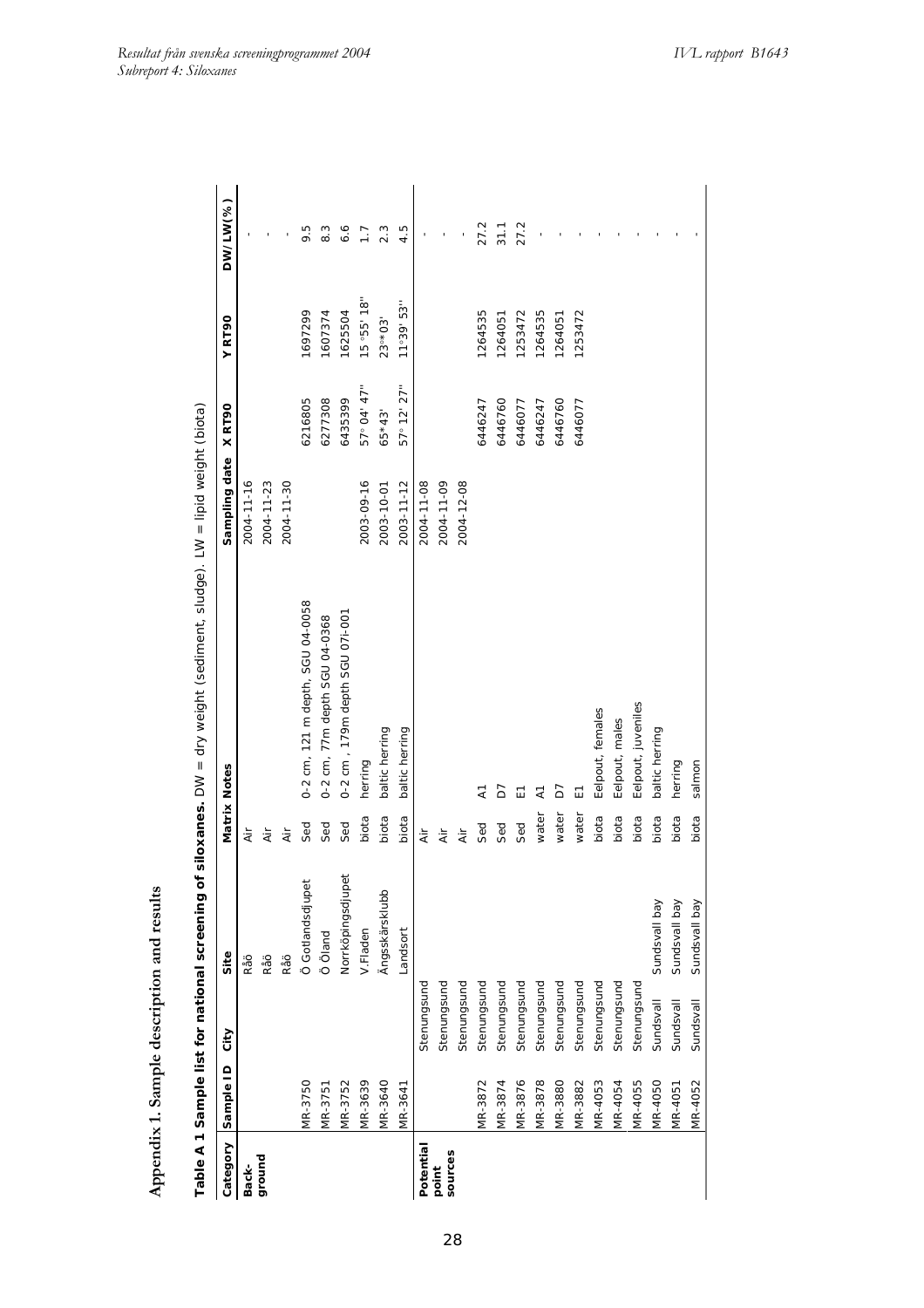| Table A 1. Cont. |           |              |                                       |        |                                                                                                                                                                     |                  |               |         |        |          |
|------------------|-----------|--------------|---------------------------------------|--------|---------------------------------------------------------------------------------------------------------------------------------------------------------------------|------------------|---------------|---------|--------|----------|
| Category         | Sample ID | City         | Site                                  |        | <b>Matrix Notes</b>                                                                                                                                                 |                  | Sampling date | XRT90   | Y RT90 | DW/LW(%) |
| Potential        |           |              | Stockvik                              | Air    |                                                                                                                                                                     | 2004-11-04       |               |         |        |          |
| sources<br>point |           |              | Stockvik                              | Air    |                                                                                                                                                                     | 2005-01-26       |               |         |        |          |
|                  |           |              | Stockvik                              | Air    |                                                                                                                                                                     |                  |               |         |        |          |
|                  | MR-3600   | Sundsvall    | Bay outside Stockvik 1 Sed            |        | $0-2$ cm                                                                                                                                                            | 2004-10-21       | 6918274       | 1581483 | 41.3   |          |
|                  | MR-3601   | Sundsvall    | Bay outside Stockvik 1                | Sed    | $2 - 7$ cm                                                                                                                                                          | 2004-10-21       | 6918274       | 581483  | 43.6   |          |
|                  | MR-3603   | Sundsvall    | Bay outside Stockvik 2                | Sed    | $0-2$ cm                                                                                                                                                            | 2004-10-21       | 6915504       | 581340  | 44.0   |          |
|                  | MR-3604   | Sundsvall    | Bay outside Stockvik 2                | Sed    | $2-7$ cm                                                                                                                                                            | 2004-10-21       | 6915504       | 1581340 | 30.4   |          |
|                  | MR-3612   | Sundsvall    | Akzo-Nobel Stockv.<br>Expancel TP     | water  | effluent                                                                                                                                                            | 2004-10-22       |               |         |        |          |
|                  | MR-3613   | Sundsvall    | Akzo-Nobel Stockvik                   | water  | water from well on factory<br>area                                                                                                                                  | 2004-10-22       |               |         |        |          |
|                  | MR-3610   | Sundsvall    | Bay outside Stockvik                  | water  | recipient                                                                                                                                                           | 2004-10-21       | 6914691       | 1581178 |        |          |
| Diffuse          |           | Stockholm    | $\sim$<br>Hudiksvallsgatan            | Air    |                                                                                                                                                                     | $2004 - 11 - 18$ |               |         |        |          |
| sources          |           | Stockholm    | $\sim$<br>Hudiksvallsgatan            | Air    |                                                                                                                                                                     | 2004-12-02       |               |         |        |          |
|                  |           | Stockholm    | $\mathbf{\Omega}$<br>Hudiksvallsgatan | Air    |                                                                                                                                                                     | 2004-12-03       |               |         |        |          |
|                  | MR-3760   | Stockholm    | Henriksdal ST                         | sludge | cleaning. No major industrial 2004-11-16<br>700.000 pe, mech, chem, bio<br>impact                                                                                   |                  |               |         | 28.6   |          |
|                  | MR-3790   | <b>Borás</b> | Gässlösa STP                          | sludge | p.e 98250, mec, chem and<br>finsihing activities, landfill<br>graphic- industries,<br>slaughterhouse, laundry,<br>leachate, incineration<br>bio cleaning, textile-, | $2004 - 11 - 24$ |               |         | 22.4   |          |
|                  | MR-3867   | Gothenburg   | Ryaverket STF                         | sludge | p.e 620 683, mech, chem,<br>bio cleaning, incineration,<br>indstrial and municipal                                                                                  | $2004 - 12 - 15$ |               |         | 28.8   |          |

V/LW(%)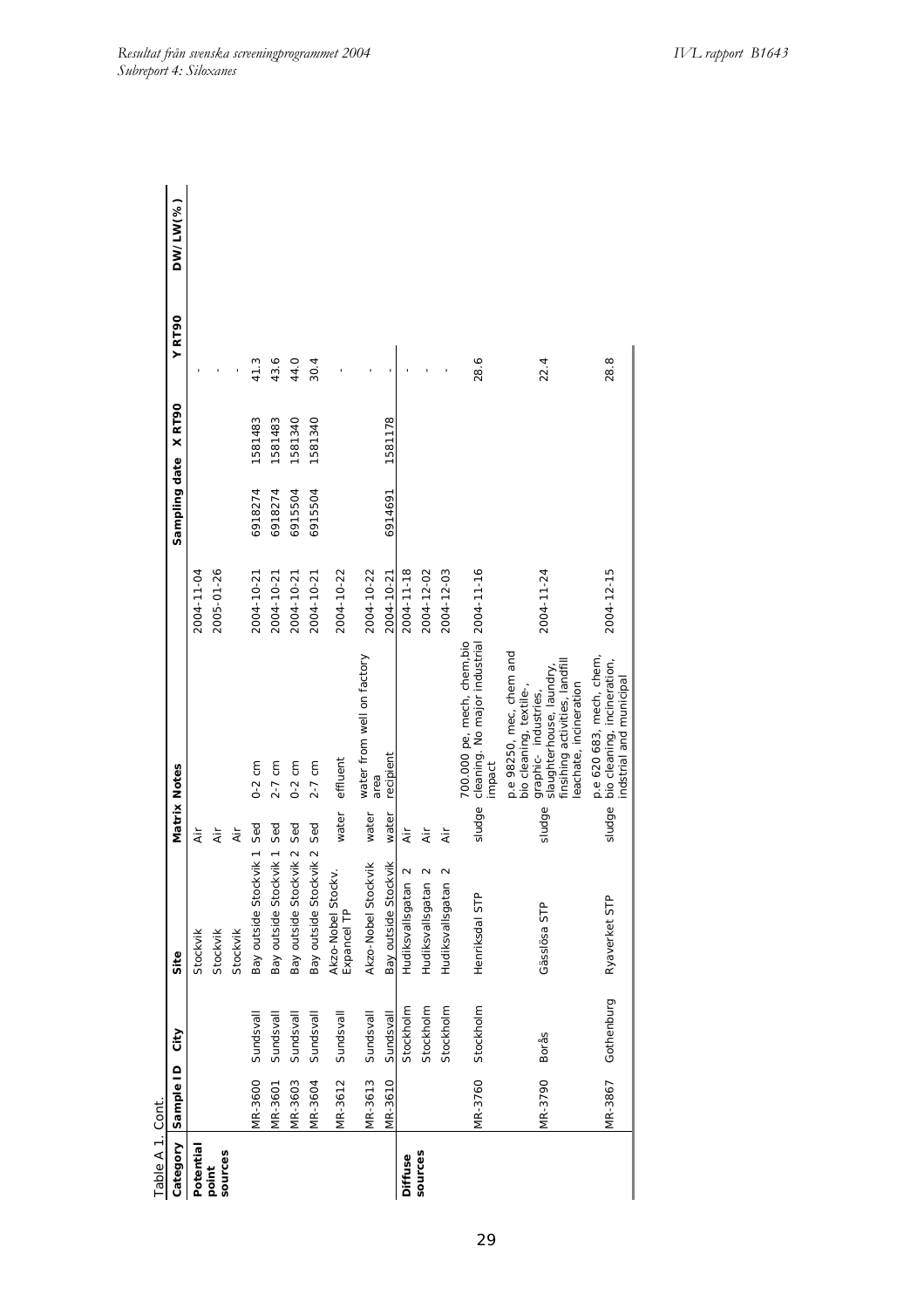|           |              |               |                    | Table A 2 Sample list for regional screening of siloxanes. DW = dry weight (sediment, sludge). LW = lipid weight (biota) |          |              |          |                                  |               |                        |
|-----------|--------------|---------------|--------------------|--------------------------------------------------------------------------------------------------------------------------|----------|--------------|----------|----------------------------------|---------------|------------------------|
| County    | Sample<br>ID | City          | Site               | mation<br>Site infor                                                                                                     | Matrix   | <b>Notes</b> | pe (STP) | Treatment (STP)                  | Sampling date | DW/LW<br>(%)           |
|           | MR-3462      | Karlshamn     | Mörrum landfill    |                                                                                                                          | water    | leachate     |          |                                  | 2004-09-23    |                        |
|           | MR-3468      | Karlshamn     | Mörrum STP         |                                                                                                                          | sludge   |              | 3900     | active sludge, chem, mech        | 2004-09-28    | 26.1                   |
|           | MR-3537      | Karlskrona    | Koholmen STP       |                                                                                                                          | sludge   |              | 40000    | bio, chem post susp. mech.       | 2004-10-07    | 14.7                   |
|           | MR-3529      | Olofström     | Volvo personvagnar |                                                                                                                          | sludge   |              |          |                                  | 2004-10-06    | S<br>28.               |
| Blekinge  | MR-3533      | Ronneby       | Angelskog landfill |                                                                                                                          | water    | leachate     |          |                                  | 2004-10-06    |                        |
|           | MR-3538      | Ronneby       | Angelskog landfill |                                                                                                                          | water    | background   |          |                                  |               |                        |
|           | MR-3531      | Ronneby       | Ronneby STP        |                                                                                                                          | sludge   |              | 15000    | bio, chem, mech.                 | 2004-10-06    | 4<br>15.               |
|           | MR-3487      | Sölvesborg    | STP<br>Sölvesborg  |                                                                                                                          | sludge   |              | 10300    | active sludge with N-elimination | 2004-09-29    | $\infty$<br>18.        |
|           | MR-3498      | Avesta        | Bäsingen           |                                                                                                                          | sediment | lake         |          |                                  | 2004-10-04    | 21.4                   |
|           | MR-3501      | Avesta        | Bäsingen           |                                                                                                                          | fish     |              |          |                                  | 2004-09-29    |                        |
|           | MR-3478      | Avesta        | krylbo             |                                                                                                                          | sludge   | digested     | 17000    | suspension, active sludge        | 2004-09-29    | 24                     |
| Dalarna   | MR-3540      | Borlänge      | Fagersta           |                                                                                                                          | sludge   | digested     | 44000    | suspension, active sludge        | 2004-10-12    | 29                     |
|           | MR-3535      | Mora          | Venjan STP         |                                                                                                                          | sludge   | digested     | 500      | mech, chem                       | 2004-10-06    | 0.7                    |
|           | MR-3496      | Mora          | Venjansjön         |                                                                                                                          | sediment | lake         |          |                                  | 2004-10-03    | 5.19                   |
|           | MR-3500      | Mora          | Venjansjön         |                                                                                                                          | fish     |              |          |                                  | 2004-10-01    |                        |
|           | MR-3584      | Bollnäs       | Bollnäs STP        |                                                                                                                          | sludge   |              |          |                                  | 2004-10-20    | 14.6                   |
|           | MR-3549      | Gävle         | Duvbacken STP      |                                                                                                                          | sludge   |              |          |                                  | 2004-10-12    | 19.9                   |
| Gävleborg | MR-3846      | Hudiksvall    | Resselvans STP     |                                                                                                                          | sludge   |              |          |                                  | 2004-12-07    | 26.6                   |
|           | MR-3555      | Sandviken     | Sandviken STP      |                                                                                                                          | sludge   |              |          |                                  | 2004-10-13    | 22.0                   |
|           | MR-3687      | Berg          | Myrviken STP       | Mun.                                                                                                                     | sludge   | Primary      |          | mech, dehydration, compost       | 2004-11-01    | 19.2                   |
|           | MR-3619      | <b>Bräcke</b> | Bräcke STP         | Mun., ind.                                                                                                               | sludge   | Primary      | 1800     | mech, bio                        | 2004-10-19    | Ю<br>$\overline{10}$ . |
|           | MR-3470      | Härjedalen    | Björnrike STP      | tourist season not according to<br>Mun. (sample taken during<br>sampling instructions)                                   | sludge   | Primary      | 2325     | mech, chem                       | 2004-06-21    | 76.7                   |
|           | MR-3574      | Krokom        | Hissmofors STP     | Mun., ind                                                                                                                | sludge   | Primary      | 3600     | mech, chem, bio                  | 2004-10-19    | 4<br>$\frac{3}{2}$     |
| Jämtland  | MR-3586      | Ragunda       | Överammer STP      | Mun.                                                                                                                     | sludge   | Primary      |          | Dehydration                      | 2004-10-19    | $\infty$<br>28.        |
|           | MR-3625      | Strömsund     | Strömsund STP      | Mun., ind.                                                                                                               | sludge   | Primary      | 7000     | mech, chem, bio                  | 2004-10-27    | 17.6                   |
|           | MR-3469      | Åre           | Åre STP            | Mun. (sample taken during<br>tourist season not according to sludge<br>sampling instructions)                            |          | Primary      | 16000    | mech, chem, bio                  | 2004-04-13    | $\frac{8}{1}$          |
|           | MR-3472      | Östersund     | Göviken STP        | (Dairy)<br>Mun., ind.                                                                                                    | sludge   | digested     | 55900    | mech, chem, bio                  | 2004-09-29    | 27.3                   |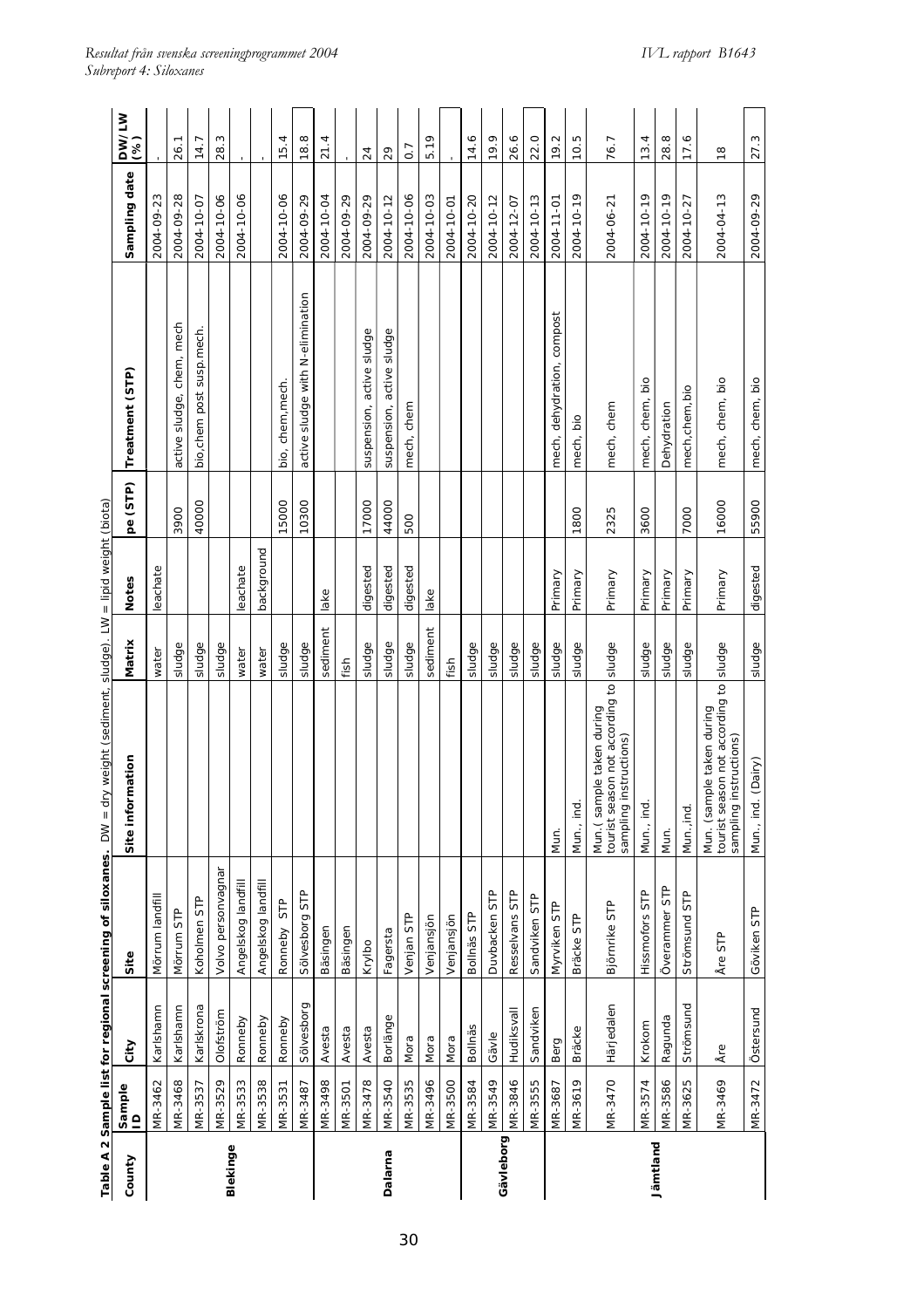| Table A 2. Cont |              |              |                  |                                                        |          |                              |          |                   |                  |                  |
|-----------------|--------------|--------------|------------------|--------------------------------------------------------|----------|------------------------------|----------|-------------------|------------------|------------------|
| County          | Sample<br>ID | City         | Site             | mation<br>Site infor                                   | Matrix   | <b>Notes</b>                 | pe (STP) | Treatmen<br>(STP) | Sampling date    | DW/LW<br>(%)     |
|                 | MR-3733      | Gislaved     | Gislaveds STP    |                                                        | sludge   |                              |          |                   |                  | 16.5             |
|                 | MR-3735      | Gislaved     | Gislaveds STP    |                                                        | water    | effluent                     |          |                   |                  |                  |
|                 | MR-3731      | Gislaved     | Gislaveds STP    |                                                        | water    | influent                     |          |                   |                  |                  |
| Jönköping       | MR-3803      | Vetlanda     | Gröpplebäcken    |                                                        | sediment |                              |          |                   | $2004 - 11 - 24$ | 22,8             |
|                 | MR-3802      | Vetlanda     | Landsbro STP     |                                                        | sludge   |                              |          |                   | 2004-11-24       | 3.87             |
|                 | MR-3807      | Vetlanda     | Landsbro STP     |                                                        | water    | influent                     |          |                   | 2004-11-24       |                  |
|                 | MR-3808      | Vetlanda     | Landsbro STP     |                                                        | water    | effluent                     |          |                   | 2004-11-24       |                  |
|                 | MR-3800      | Hultsfred    | Hulingen         |                                                        | sediment |                              |          |                   | 2004-11-24       | 34.4             |
|                 | MR-3799      | Hultsfred    | Hultsfred STP    |                                                        | sludge   |                              |          |                   | $2004 - 11 - 24$ | 18.8             |
|                 | MR-3809      | Hultsfred    | Hultsfred STP    |                                                        | water    | Effluent                     |          |                   | 2004-11-24       |                  |
|                 | MR-3810      | Hultsfred    | Hultsfred STP    |                                                        | water    | Influent                     |          |                   | 2004-11-24       |                  |
| Kalmar          | MR-3798      | Hultsfred    | Virserum         |                                                        | sediment | Recipient                    |          |                   | 2004-11-24       | Б<br>58.         |
|                 | MR-3805      | Hultsfred    | Virserum STP     |                                                        | water    | Effluent                     |          |                   | 2004-11-24       |                  |
|                 | MR-3797      | Hultsfred    | Virserum STP     |                                                        | sludge   |                              |          |                   | 2004-11-24       | 14.5             |
|                 | MR-3804      | Hultsfred    | Virserum STP     |                                                        | water    | Influent                     |          |                   | 2004-11-24       |                  |
|                 | MR-3627      | Oskarshamn   | Mouth of Emån    |                                                        | sediment | Recipient                    |          |                   | 2004-10-27       | 22.7             |
|                 | MR-3466      | Bromölla     | Bromölla STP     |                                                        | sludge   |                              |          |                   | 2004-09-28       | 25.7             |
|                 | MR-3679      | Bromölla     | Ivösjön          |                                                        | sediment |                              |          |                   | 2004-10-19       | 6.68             |
|                 | MR-3682      | Bromölla     | Ivösjön          |                                                        | fish     | Perch                        |          |                   | 2004-10-19       | $\overline{1}$ . |
|                 | MR-3459      | Helsingborg  | Helsingborg STP  |                                                        | sludge   |                              |          |                   | 2004-09-22       | 25               |
|                 | MR-3706      | Helsingborg  | Coast            | 55 59 110-12 44 265                                    | sediment |                              |          |                   | 2004-11-03       | 43.4             |
|                 | MR-3708      | Helsingborg  | Coast            | 915-12 44 313<br>58<br>55                              | fish     | Flounder                     |          |                   | 2004-10-15       | $\overline{1}$   |
| Skåne           | MR-3677      | Kristianstad | Hammarsjön       |                                                        | sediment |                              |          |                   | 2004-10-19       | 14.2             |
|                 | MR-3681      | Kristianstad | Hammarsjön       |                                                        | fish     | Flounder                     |          |                   | 2004-10-19       |                  |
|                 | MR-3514      | Kristianstad | Kristianstad STP | <b>STP</b><br>oxane contamination from<br>Possible sil | sludge   |                              |          |                   | 2004-10-05       | $\sim$<br>18.    |
|                 | MR-3489      | Landskrona   | Lundåkraverket   | $\frac{0}{d}$                                          | sludge   |                              |          |                   | 2004-09-29       | 22               |
|                 | MR-3464      | Lund         | Källby STP       |                                                        | sludge   | Thermophilic<br>incineration |          |                   | 2004-09-27       | 26.1             |
|                 | MR-3456      | Malmö        | Sjölunda STP     |                                                        | sludge   |                              |          |                   | 2004-09-22       | 23.8             |
|                 | MR-3623      | Perstorp     | Perstorp STP     |                                                        | sludge   |                              |          |                   | 2004-10-26       | 18.7             |

*Resultat från svenska screeningprogrammet 2004 IVL rapport B1643 Subreport 4: Siloxanes*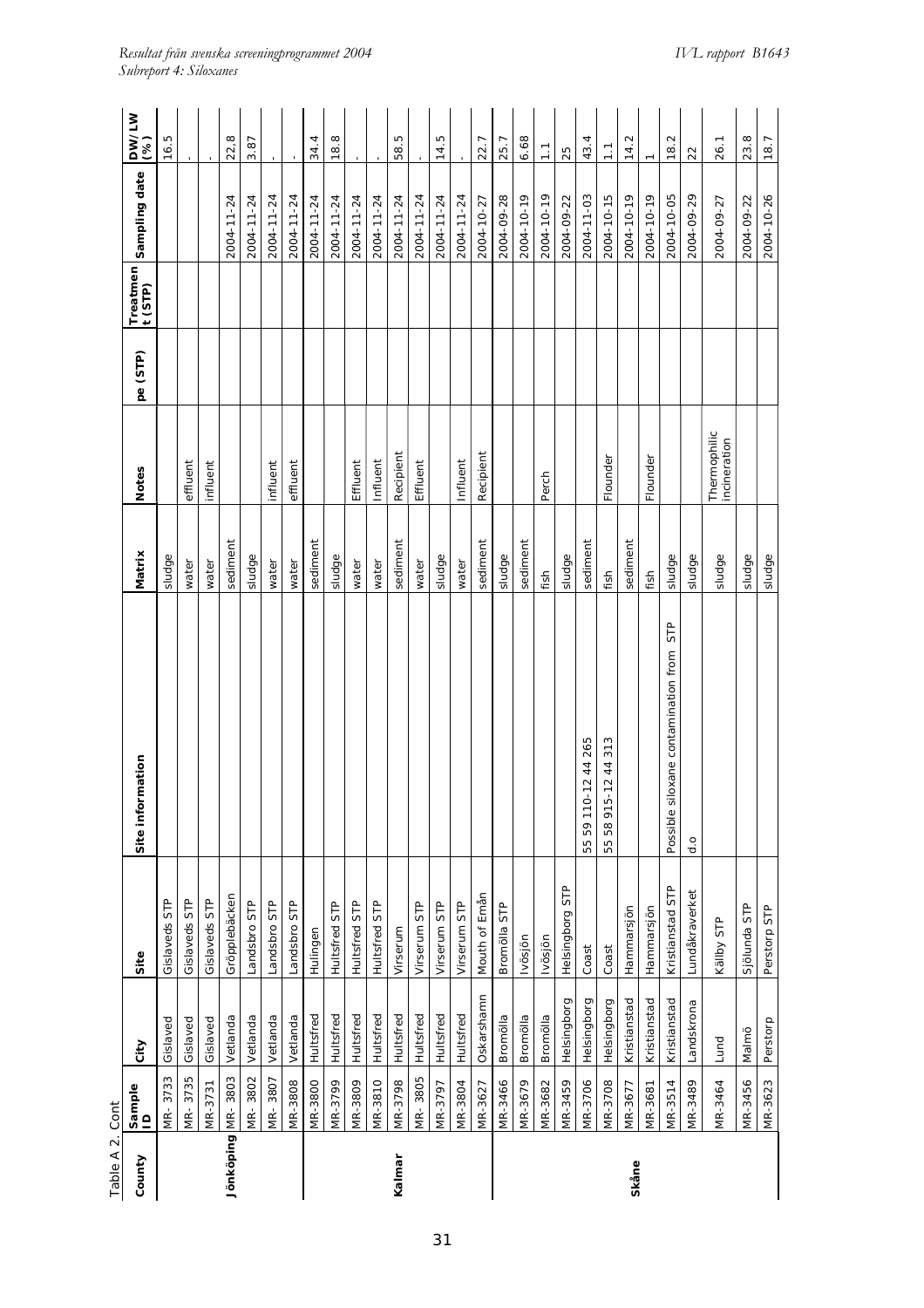| $\overline{\mathbf{C}}$<br>Table A | Cont         |              |                        |                                                                            |          |                                    |          |                          |                                |                          |
|------------------------------------|--------------|--------------|------------------------|----------------------------------------------------------------------------|----------|------------------------------------|----------|--------------------------|--------------------------------|--------------------------|
| County                             | Sample<br>ID | City         | Site                   | Site information                                                           | Matrix   | Notes                              | pe (STP) | Treatment (STP)          | Sampling date                  | DW/LW<br>$\mathcal{S}$   |
|                                    | MR-3670      | Perstorp     | Storarydsdammen        |                                                                            | sediment |                                    |          |                          | 2004-10-22                     | 9.66                     |
| Skåne                              | MR-3672      | Perstorp     | Storarydsdammen        |                                                                            | fish     | Perch                              |          |                          | 2004-10-22                     | $\overline{\phantom{0}}$ |
|                                    | MR-3453      | Ystad        | Ystad STP              |                                                                            | slam     |                                    |          |                          | 2004-09-22                     | ${}^{\circ}$<br>15.      |
|                                    | MR-3480      | Botkyrka     | Himmerfjärdsverket     |                                                                            | water    | Effluent                           |          |                          |                                |                          |
|                                    | MR-3482      | Botkyrka     | Himmerfjärdsverket     |                                                                            | sludge   | Mixed sample<br>$(3 \text{ days})$ |          |                          | 2004-09-28 till<br>2004-100930 | S<br>23.                 |
| Stock-<br>holm                     | MR-3449      | Botkyrka     | Himmerfjärden          | Y:161021<br>X: 654978                                                      | sediment |                                    |          |                          | 2004-09-01                     | 24.4                     |
|                                    | MR-3450      | Botkyrka     | Himmerfjärden          |                                                                            | fish     | Perch                              |          |                          | 2004-09-01                     |                          |
|                                    | MR-3448      | Södertälje   | St Envättern           | Y:158793<br>X:655613                                                       | sediment |                                    |          |                          | 2004-09-01                     | 3.75                     |
|                                    | MR-3451      | Södertälje   | St Envättern           |                                                                            | fish     | Perch                              |          |                          | 2004-07-22                     |                          |
|                                    | MR-3551      | Flen         | Flen STP               | GB                                                                         | sludge   | Primary                            | 10200    | mech, chem, biol         | 2004-10-11                     | 27.8                     |
|                                    | MR-3576      | Gnesta       | Gnesta STP             | Chem., technical ind                                                       | sludge   | Digested                           | 5200     | mech, chem               | 2004-10-19                     | $\frac{8}{2}$            |
|                                    | MR-3568      | Eskilstuna   | Eskilstuna STP         | Stormwater (possibly containing<br>siloxanes), car repair shops            | sludge   | Digested                           | 54763    | mech, chem, bio. Wetland | 2004-10-18                     | Ю<br>20.                 |
|                                    | MR-3578      | Katrineholm  | Katrineholm STP        | I., concrete ind.,<br>printing ind., concrete in<br>chicken slaughterhouse | sludge   | Primary                            | 32000    | mech, chem, bio          | 2004-10-20                     | 17.2                     |
| manland<br>Söder-                  | MR-3570      | Nyköping     | <b>STP</b><br>Nyköping |                                                                            | sludge   | Mesophilic<br>incineration         | 44500    | mech, chem, bio          |                                | 24.4                     |
|                                    | MR-3637      | Oxelösund    | Oxelösund STP          | SSAB, harbour, mechanical ind<br>(no process water)                        | sludge   | Digested                           | 12000    | mech, wetland            | 2004-10-27                     | 23                       |
|                                    | MR-3572      | Strängnäs    | Strängnäs STP          | Mun.                                                                       | sludge   | Primary                            | 25000    | mech, chem, bio          |                                | $^\infty$<br>15.         |
|                                    | MR-3553      | Trosa        | Vagnhärad STP          | Mun., chemical, technical ind                                              | sludge   | Digested                           | 4100     | mech, chem, wetland      | 2004-10-13                     | 27.3                     |
|                                    | MR-3557      | Vingåker     | Vingåker STP           |                                                                            | sludge   | Digested                           | 7000     | mech, chem, bio, wetland | 2004-10-13                     | 19.5                     |
|                                    | MR-3709      | Arvika       | VIK STP                | ing ind.<br>Mun., varyi                                                    | sludge   | Digested                           | 19500    | mech, chem, bio          | 2004-11-02                     | 14.5                     |
|                                    | MR-3711      | Arvika       | Vik STP                | $\frac{0}{d}$                                                              | water    | Effluent                           | 19500    | mech, chem, bio          | 2004-11-02                     |                          |
|                                    | MR-3502      | Grums        | Vänern, Åsfjorden      | Pulp and paperind., viscous<br>manufacturing                               | sediment |                                    |          |                          | 2004-09-30                     | o<br>$\frac{8}{18}$      |
|                                    | MR-3506      | Grums        | Vänern, Åsfjorden      | $\overline{d}$ .o                                                          | fish     | Perch                              |          |                          | 2004-09-30                     | $\mathbf{I}$             |
| Värmland                           | MR-3507      | Hammarö      | Vänern, Kattfjorden    | pulp and paper ind., chlorine/<br>alkali and pesticide ind.                | fish     | Perch                              |          |                          | 2004-09-30                     |                          |
|                                    | MR-3504      | Hammarö      | Vänem, Kattfjorden     | $\sigma$ .                                                                 | sediment |                                    |          |                          | 2004-09-30                     | 13.1                     |
|                                    | MR-3580      | Karlstad     | Skåre STP              | Mun., varying ind.                                                         | water    | Effluent                           | 4005     | mech, chem, bio          | 2004-10-19                     |                          |
|                                    | MR-3582      | Karlstad     | Skåre STP              | $\overline{d}$ .o                                                          | sludge   | Primary                            | 4005     | mech, chem, bio          | 2004-10-19                     | 14.5                     |
|                                    | MR-3629      | Kristinehamn | Fiskartorpet STP       | Mun.                                                                       | sludge   | Digested                           | 16109    | mech, chem, bio          | 2004-10-26/28                  | 29.9                     |
|                                    | MR-3631      | Kristinehamn | Fiskartorpet STP       | $\overline{d}$ .o                                                          | water    | Effluent                           | 16109    | mech, chem, bio          |                                |                          |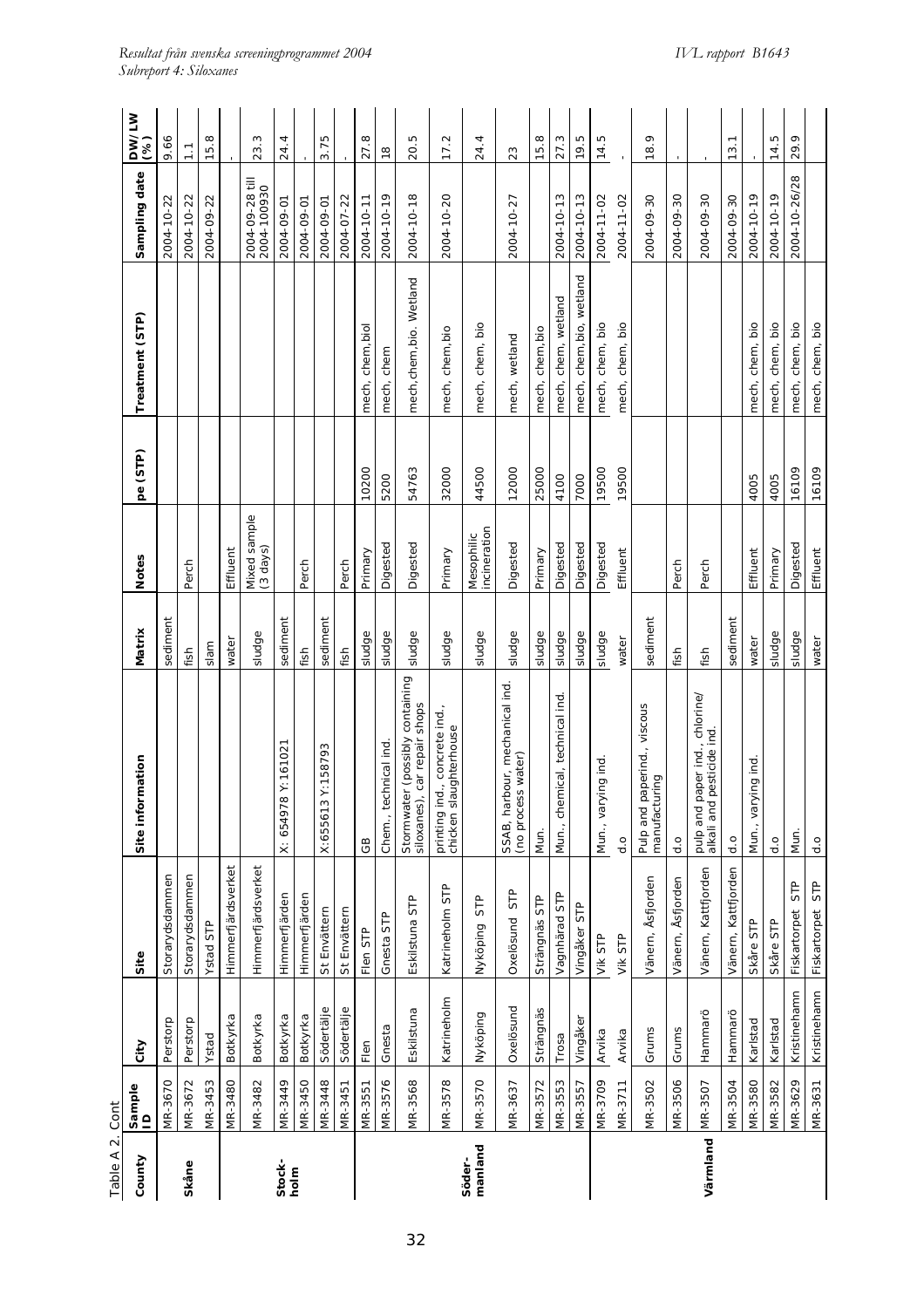| Table A 2. Cont |                          |              |               |                                                |          |              |          |                  |                  |               |
|-----------------|--------------------------|--------------|---------------|------------------------------------------------|----------|--------------|----------|------------------|------------------|---------------|
| County          | Sample<br>$\overline{a}$ | City         | Site          | Site information                               | Matrix   | <b>Notes</b> | pe (STP) | Treatment (STP)  | Sampling date    | DW/LW<br>(%)  |
|                 | MR-3754                  | Sundsvall    | Tivoliverket  |                                                | sludge   |              |          |                  |                  | $\frac{6}{1}$ |
| Väster-         | MR-3615                  | Timrå        | SCA Östrand   |                                                | sediment |              |          |                  |                  | 24.0          |
| norrland        | MR-3756                  | Timrå        | SCA Östrand   |                                                | water    |              |          |                  |                  | í,            |
|                 | MR-3726                  | Örnsköldsvik | Bodum STP     |                                                | sludge   |              |          |                  | $2004 - 11 - 10$ | 51            |
|                 | MR-3508                  | Lidköping    | Lidköping STP | Mun.                                           | water    | Effluent     | 28000    |                  | ᠭ                |               |
|                 | MR-3510                  | Lidköping    | -idköping STP | $\frac{0}{0}$                                  | sludge   | Primary      | 28000    |                  | ᠭ                | 19.5          |
| Västra          | MR-3512                  | Vara         | Vara STP      | Mun., laundry                                  | sludge   | Digested     | 6360     | mech, chem, biol | 2004-10-04       | $\frac{6}{1}$ |
| Götaland        | MR-3474 Amål             |              | Åmål STP      | municipal, car treatment plants,<br>work shops | water    | Effluent     | 10000    | mech, chem       | 2004-09-29       |               |
|                 | MR-3476                  | Åmål         | Åmål STP      | o.b                                            | sludge   |              | 10000    | mech, chem       | 2004-09-29       | 20.2          |
|                 | MR-3633                  | Finspång     | Finspångs STP |                                                | sludge   |              |          |                  | 2004-10-26       | 5.4           |
|                 | MR-3635                  | Finspång     | Finspångs STP |                                                | water    |              |          |                  | 2004-10-27       |               |
| Öster-          | MR-3683                  | Finspång     | Skuten        |                                                | sediment |              |          |                  | 2004-10-29       | 7.65          |
| götland         | MR-3728                  | Linköping    | Linköping STP |                                                | water    |              |          |                  | 2004-11-09       |               |
|                 | MR-3729                  | Linköping    | Linköping STP |                                                | sludge   |              |          |                  | 2004-11-09       | 27.6          |
|                 | MR-3685                  | Linköping    | Roxen         |                                                | sediment |              |          |                  | 2004-10-21       | 12.7          |
|                 |                          |              |               |                                                |          |              |          |                  |                  |               |

#### *Resultat från svenska screeningprogrammet 2004 IVL rapport B1643 Subreport 4: Siloxanes*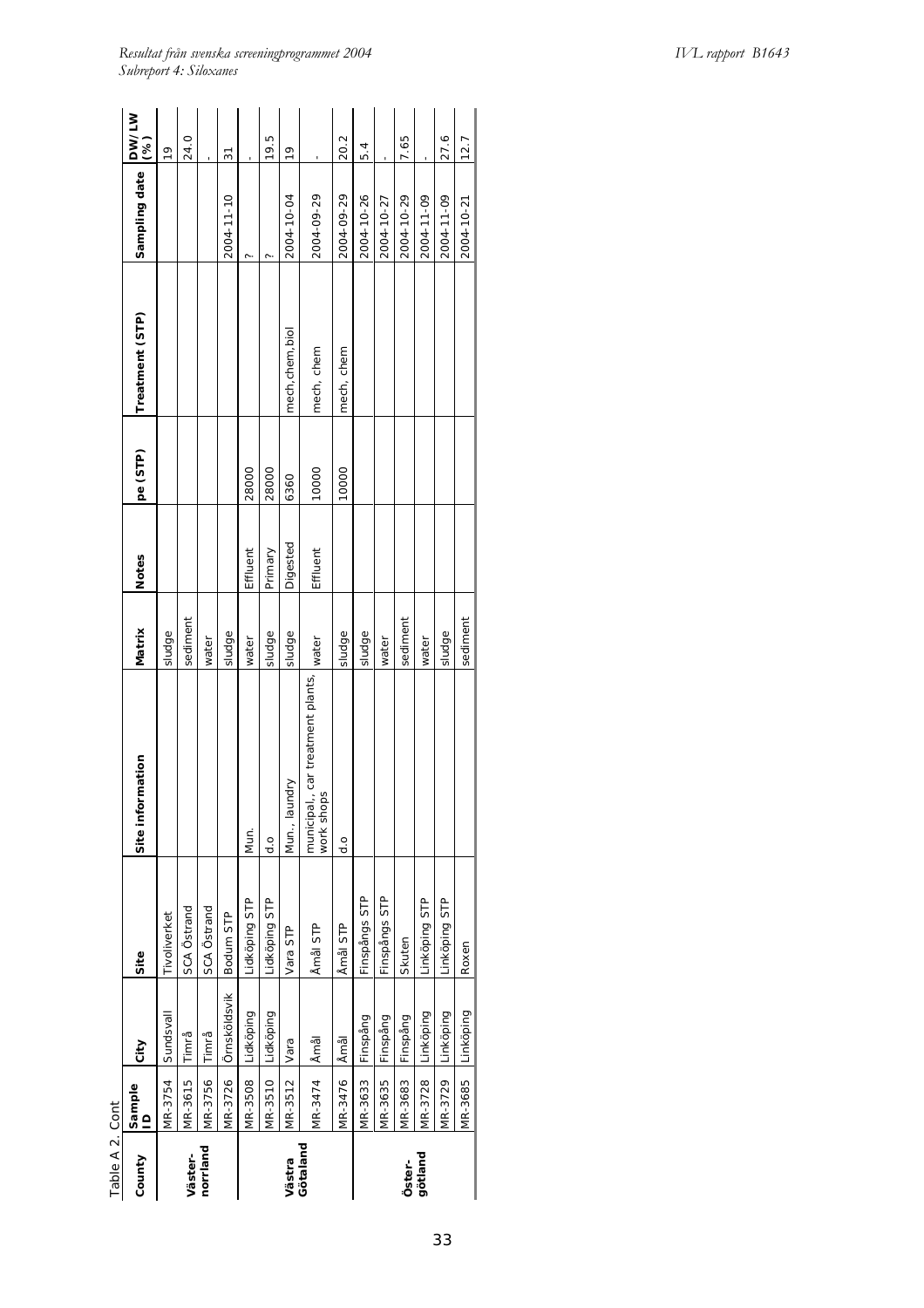|                    |              | $\mathsf{I}$<br>Sum D<br>Table A 3. Results from the national programme. | D4+D5+D6. Sum M= MM+MDM+MD2M+MD3M. Values below the detection limit are not included in the sum |                   |                      |                       |                       |                 |               |                       |                            |                |                |
|--------------------|--------------|--------------------------------------------------------------------------|-------------------------------------------------------------------------------------------------|-------------------|----------------------|-----------------------|-----------------------|-----------------|---------------|-----------------------|----------------------------|----------------|----------------|
| Category           | Sample<br>ID | Site                                                                     | Matrix                                                                                          | Ï                 | 24                   | 50                    | ρę                    | Š               | <b>MDM</b>    | <b>MD2M</b>           | MD3M                       | ≏<br>Sum       | Σ<br>Sum       |
|                    |              | Råö                                                                      | Air                                                                                             | ng/m <sup>3</sup> | 78                   | o                     | $\frac{2}{3}$         | 00 <sup>2</sup> | م<br>V        | $\frac{5}{5}$         | Ю                          | 87             |                |
|                    |              | Råö                                                                      | Air                                                                                             | ng/m <sup>3</sup> | 35                   | 30                    | $\overline{a}$        | < 26            | 45            | 5 >                   | م<br>⊽                     | 76             |                |
|                    |              | Råö                                                                      | Air                                                                                             | ng/m <sup>3</sup> | 300                  | 170                   | 77                    | 73              | $\sim$        | $\frac{6}{5}$         | $\frac{6}{5}$              | 547            | 73             |
|                    | MR-3750      | Ö Gotlandsdjupet                                                         | Sediment                                                                                        | ng/g dw           | 22                   | $\frac{6}{5}$         | $\sqrt{3}$            | 2               | 2             | $\overline{\sqrt{2}}$ | 7                          |                |                |
| Background MR-3751 |              | Ö Öland                                                                  | Sediment                                                                                        | mg/g dw           | < 44                 | $\frac{1}{2}$         | $\frac{6}{5}$         | $\sqrt{2}$      | 7             | $\sqrt{2}$            | 2                          |                |                |
|                    | MR-3752      | Norrköpingsdjupet                                                        | Sediment                                                                                        | mg/g dw           | $\frac{4}{5}$        | $\frac{4}{5}$         | $\frac{2}{\sqrt{2}}$  | 2               | 7             | $\overline{\sqrt{2}}$ | 7                          |                |                |
|                    | MR-3639      | V.Fladen                                                                 | Biota                                                                                           | ww 6/6u           | 45                   | 5 ک                   | 45                    | 50.4            | 0.3           | 0.4                   | 0.5                        |                |                |
|                    | MR-3640      | Ängsskärsklubb                                                           | Biota                                                                                           | ww 6/6u           | 5>                   | 5 >                   | م<br>V                | 0.4             | 0.3           | 0.4                   | 0.5                        |                |                |
|                    | MR-3641      | Landsort                                                                 | Biota                                                                                           | ww 6/6u           | $\frac{5}{5}$        | $\frac{5}{5}$         | сD<br>У               | 0.4             | 0.3           | 0.4                   | 0.5                        | $\blacksquare$ | $\blacksquare$ |
| Potential          |              | Stenungsund                                                              | Äir                                                                                             | ng/m <sup>3</sup> | 57                   | 37                    | $\frac{3}{2}$         | 79              | $\frac{5}{2}$ | $\frac{5}{2}$         | 47                         | š              | 79             |
| point              |              | Stenungsund                                                              | Air                                                                                             | ng/m <sup>3</sup> | 120                  | 95                    | 27                    | $\ddot{4}$      | 45            | 45                    | 45                         | 242            | 44             |
| sources            |              | Stenungsund                                                              | Air                                                                                             | ng/m <sup>3</sup> | 230                  | 140                   | 42                    | 57              | $\sim$        | $\sim 6$              | $\frac{6}{5}$              | 412            | 57             |
|                    | MR-3872      | Stenungsund                                                              | Sediment                                                                                        | ng/g dw           | $\frac{6}{\sqrt{2}}$ | $\overline{\sqrt{2}}$ | $\frac{6}{5}$         | 50.1            | $-0.1$        | $10 - 1$              | $10 - 1$                   | $\blacksquare$ |                |
|                    | MR-3874      | Stenungsund                                                              | Sediment                                                                                        | wp 6/6u           | $\frac{4}{5}$        | $\overline{\sqrt{2}}$ | $\frac{6}{5}$         | 0.2             | 0.2           | 0.2                   | 0.2                        |                |                |
|                    | MR-3876      | Stenungsund                                                              | Sediment                                                                                        | ng/g dw           | $\frac{8}{18}$       | $\frac{6}{1}$         | $\overline{\sqrt{2}}$ | 0.2             | 0.2           | 0.2                   | 0.2                        |                |                |
|                    | MR-3878      | Stenungsund                                                              | Water                                                                                           | 1/Brl             | 0.06                 | 0.03                  | 0.038                 | 0.0005          | &0.0005       | 0.0005                | &0.0005                    | 0.038          |                |
|                    | MR-3880      | Stenungsund                                                              | Water                                                                                           | T/6rl             | &0.06                | &0.03                 | &0.03                 | 0.0005          | &0.0005       | &0.0005               | &0.0005                    |                |                |
|                    | MR-3882      | Stenungsund                                                              | Water                                                                                           | Trān              | &0.06                | &0.03                 | &0.03                 | 0.0005          | &0.0005       | &0.0005               | 0.0005                     |                |                |
|                    | MR-4053      | Stenungsund                                                              | Biota                                                                                           | ww 6/6u           | $\frac{5}{2}$        | $\frac{5}{5}$         | $\frac{5}{5}$         | 0.4             | 0.3           | 0.4                   | 0.5                        |                |                |
|                    | MR-4054      | Stenungsund                                                              | Biota                                                                                           | ww 6/6u           | 45                   | Ю                     | 47                    | 0.4             | 0.3           | 0.4                   | 0.5                        |                |                |
|                    | MR-4055      | Stenungsund                                                              | Biota                                                                                           | ww 6/6u           | 5>                   | Ю<br>٧                | 5 >                   | 0.4             | 0.3           | 0.4                   | 0.5                        |                |                |
|                    | MR-4050      | Sundsvallsbukter                                                         | Biota                                                                                           | ww 6/6u           | $\frac{5}{2}$        | Ю<br>٧                | с<br>У                | 0.4             | 0.3           | 0.4                   | 0.5                        |                |                |
|                    | MR-4051      | Sundsvallsbukter                                                         | Biota                                                                                           | ww 6/6u           | $\frac{5}{5}$        | ഥ                     | ى<br>⊽                | 0.4             | 0.3           | 0.4                   | LO<br>$\frac{0}{\sqrt{2}}$ |                |                |
|                    | MR-4052      | Sundsvallsbukter                                                         | Biota                                                                                           | ww b/bu           | $\frac{5}{5}$        | $\frac{5}{5}$         | сD<br>У               | 0.4             | &0.3          | 0.4                   | Ю<br>$\frac{1}{\sqrt{2}}$  |                |                |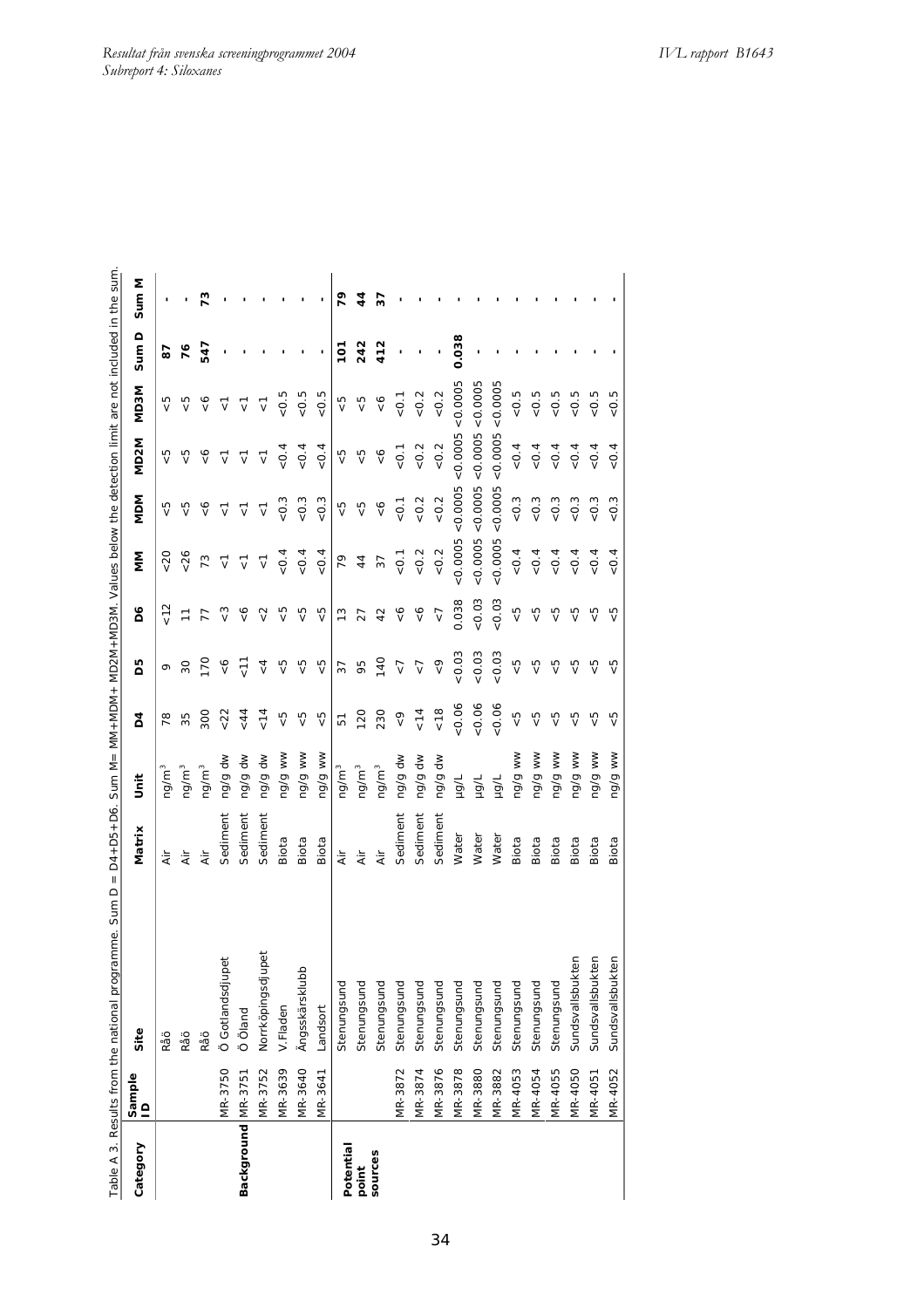| Table A 3. Cont               |                          |                                        |          |                   |                      |                      |                |                                     |                      |                  |                  |       |               |
|-------------------------------|--------------------------|----------------------------------------|----------|-------------------|----------------------|----------------------|----------------|-------------------------------------|----------------------|------------------|------------------|-------|---------------|
| Category                      | Sample<br>$\overline{a}$ | Site                                   | Matrix   | İ                 | 24                   | 50                   | δ              | Š                                   | <b>MDM</b>           | MD2M             | MD3M             | Sum D | Sum M         |
| Potential<br>sources<br>point |                          | Stockvik                               | Äir      | ng/m <sup>3</sup> | $\overline{1}$       | $\frac{6}{1}$        | 12             | 50 <sup>2</sup>                     | 22                   | $\frac{3}{5}$    | $\sqrt{3}$       | 06    |               |
|                               |                          | Stockvik                               | Äir      | ng/m <sup>3</sup> | $\frac{8}{1}$        | $\overline{40}$      | 38             | $rac{6}{5}$                         | $\sqrt{3}$           | $\frac{3}{5}$    | $\frac{3}{2}$    | 96    |               |
|                               | MR-3600                  | Bay outside Stockvik                   | Sediment | ng/g dw           | $\frac{1}{2}$        | $\frac{6}{5}$        | 45             | 0.2                                 | 0.2                  | 0.2              | 0.2              |       |               |
|                               | MR-3601                  | Bay outside Stockvik 1                 | Sediment | ng/g dw           | 22                   | $\frac{1}{\sqrt{2}}$ | $\frac{0}{x}$  | 0.3                                 | 0.3                  | $\overline{0}$ . | $\overline{1}$ . |       | $\frac{6}{2}$ |
|                               | MR-3603                  | Bay outside Stockvik 2                 | Sediment | ng/g dw           | $\frac{1}{\sqrt{2}}$ | $\frac{6}{5}$        | 45             | 0.2                                 | 0.2                  | 0.2              | 0.3              |       |               |
|                               | MR-3604                  | Bay outside Stockvik 2                 | Sediment | mg/g dw           | $\frac{2}{3}$        | $\frac{6}{5}$        | $\frac{6}{5}$  | 0.2                                 | 0.2                  | 0.2              | $\overline{0}$ . |       |               |
|                               | MR-3612                  | Akzo-Nobel Stocky. STP                 | Water    | 1/Brl             | &0.06                | &0.03                | 0.06           | 0.00063 < 0.0005 < 0.0005           |                      |                  | 0.0005           |       | 0.0006<br>m   |
|                               |                          | MR-3613 Akzo-Nobel Stockvik            | Water    | T/6rl             | 0.06                 | &0.03                | 0.06           | < 0.0005 < 0.0005 < 0.0005 < 0.0005 |                      |                  |                  |       |               |
|                               | MR-3610                  | Bay outside Stockvik                   | Water    | T/6rl             | &0.06                | &0.03                | &0.06          | < 0.0005 < 0.0005 < 0.0005          |                      |                  | 0.0005           | ı     |               |
|                               |                          | $\sim$<br>Hudiksvallsgatan             | Äir      | ng/m <sup>3</sup> | 84                   | 54                   | $\overline{2}$ | $rac{9}{6}$                         | $\frac{3}{5}$        | $\frac{3}{5}$    | δ                | 160   |               |
|                               |                          | $\scriptstyle\sim$<br>Hudiksvallsgatan | Air      | ng/m <sup>3</sup> | $<23$                | $\frac{2}{3}$        | $\frac{2}{3}$  | < 26                                | ೆ                    | δ,               | ೆ                |       |               |
| Diffuse                       |                          | Hudiksvallsgatan                       | Äir      | ng/m <sup>3</sup> | 5                    | $< 13$               | $\frac{2}{3}$  | < 26                                | ి                    | ვ<br>ა           | $\frac{3}{5}$    | 66    |               |
| sources                       | MR-3760                  | Henriksdal STP                         | Sludge   | mg/g DW           | 280                  | 22000                | 3100           | $\frac{2}{\sqrt{2}}$                | $\frac{2}{\sqrt{2}}$ | $\frac{6}{1}$    | 46               | 25000 | 3             |
|                               | MR-3790                  | Gässlösa STP                           | Sludge   | NG 6/6u           | 310                  | 10000                | 2400           | $\frac{2}{\sqrt{2}}$                | $\frac{2}{\sqrt{2}}$ | $\infty$         | $\overline{24}$  | 13000 | 32            |
|                               | MR-3867                  | Ryaverket STP                          | Sludge   | mg/g DW           | 430                  | 19000                | 2600           | $\frac{2}{\sqrt{2}}$                | $\frac{2}{\sqrt{2}}$ | ≌                | $\overline{Q}$   | 22000 | 53            |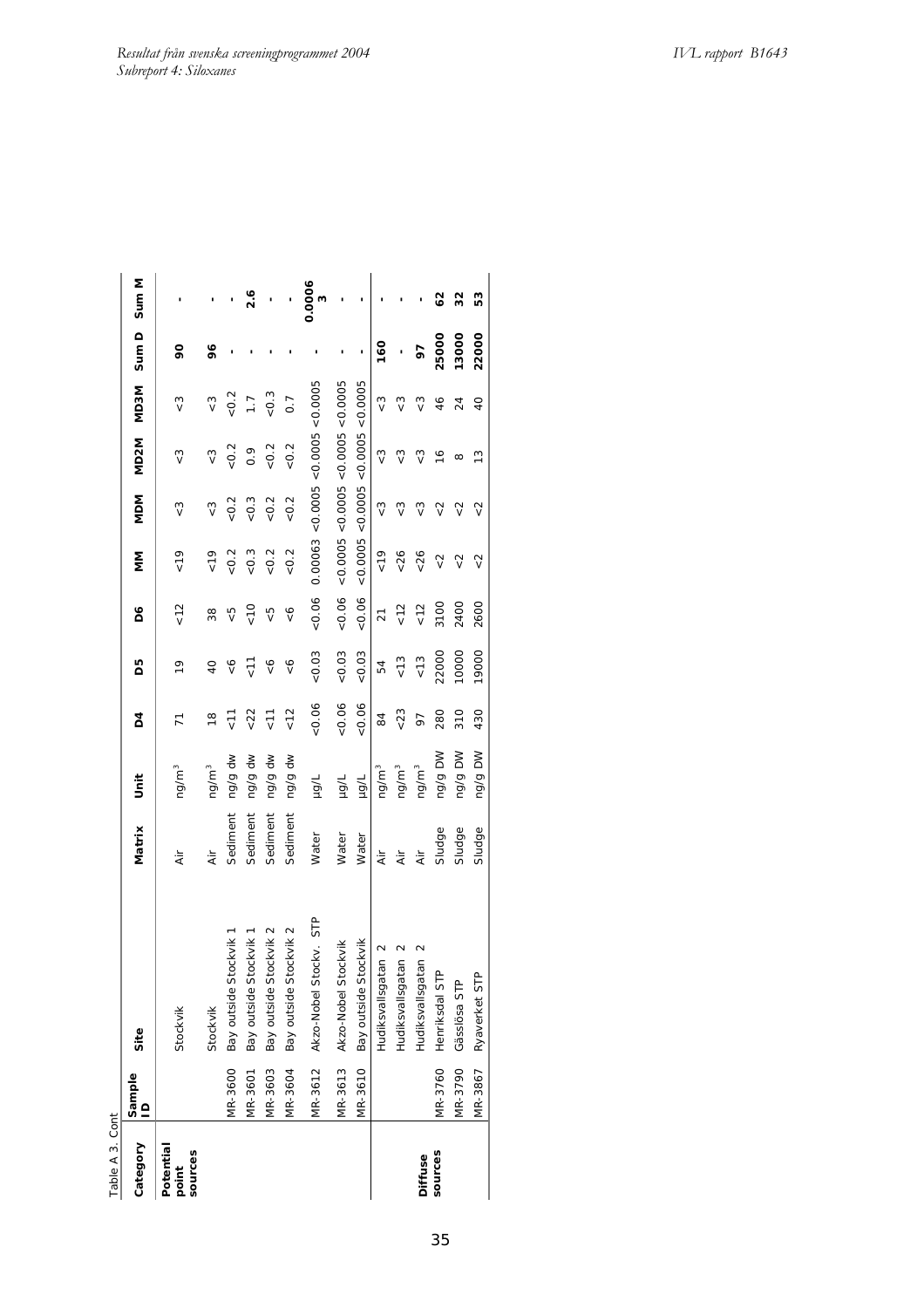|  | Ù<br>ì<br>i<br>١<br>ç<br>¢<br>í | nes. Sum I<br>loxa  | $\frac{1}{2}$<br>$\frac{1}{2}$<br>ローロ | $\ddot{\phantom{a}}$<br>$\overline{\phantom{a}}$ |    | $\frac{1}{2}$ |   |     | i<br>C | an limit art |       | ì<br>C |
|--|---------------------------------|---------------------|---------------------------------------|--------------------------------------------------|----|---------------|---|-----|--------|--------------|-------|--------|
|  | Site                            | ر:<br>;<br>$\vdots$ | Jnit<br>5                             | 24                                               | 50 | δő            | Š | MDM | MD2M   | MD3M         | Sum D | Sur    |

|           | Table A 4 Results from regional screening of siloxanes. Sum D = D4+D5+D6. Sum M= MM+MDM+MD2M-WD2M. Values below the detection limit are not included in the sum. |                                          |          |          |               |               |                |                      |                   |                  |                          |                          |                   |
|-----------|------------------------------------------------------------------------------------------------------------------------------------------------------------------|------------------------------------------|----------|----------|---------------|---------------|----------------|----------------------|-------------------|------------------|--------------------------|--------------------------|-------------------|
| County    | Sample ID                                                                                                                                                        | Site                                     | Matrix   | İ        | 24            | 50            | δq             | Š                    | <b>MDM</b>        | MD2M             | MD3M                     | Sum D                    | Sum M             |
|           | MR-3468                                                                                                                                                          | Karlshamn STP                            | Sludge   | Ma 6/6u  | 150           | 5000          | 900            | 0.5                  | 0.5               | 6.0              | ∘                        | 6100                     | $\frac{2}{3}$     |
|           | MR-3462                                                                                                                                                          | Mörrum landfill                          | Water    | T/6rl    | 0.07          | 0.04          | & 0.04         | 0.0015               | 0.0005            | 0.0005           | 0.0005                   |                          | 0.0015            |
|           | MR-3537                                                                                                                                                          | Karlskrona STP                           | Sludge   | Ma 6/6u  | 300           | 0000          | 1200           | 0.5                  | $-0.5$            | 7.8              | $\overline{1}$           | 12000                    | 19                |
|           | MR-3529                                                                                                                                                          | Volvo cars STP                           | Sludge   | Ma 6/6L  | < 120         | $<28$         | 16             | 500                  | 0.5               | 0.5              | $\infty$                 | $\blacksquare$           | S                 |
| Blekinge  | MR-3533                                                                                                                                                          | Angelskogs landfill                      | Water    | T/brl    | 0.07          | 0.04          | &0.04          | 0.058                | 0.00085           | 0.0005           | 0.0005                   |                          | 0.059             |
|           | MR-3538                                                                                                                                                          | landfill, Water<br>Angelskogs<br>Angleán |          | T/6rl    | 0.07          | 0.04          | 0.076          | 0.0005               | 0.0005            | &0.0005          | 0.0005                   | 0.08                     | ı.                |
|           | MR-3531                                                                                                                                                          | Ronneby STP                              | Sludge   | mg/g DW  | < 250         | 7600          | 1100           | 0.5                  | 0.5               | 6.8              | $\infty$                 | 8700                     | $\frac{10}{1}$    |
|           | MR-3487                                                                                                                                                          | Sölvesborg STP                           | Sludge   | mg/g DW  | 230           | 7800          | 930            | $\overline{\vee}$    | 2.8               | 7.3              | $\overline{4}$           | 8900                     | $\frac{0}{1}$     |
|           | MR-3498                                                                                                                                                          | Lake Bäsingen                            | Sediment | ng/g dw  | $rac{1}{2}$   | 5.6           | 2 < 7.2        | 0.2                  | 0.2               | 0.2              | 0.2                      |                          |                   |
|           | MR-3501                                                                                                                                                          | Lake Bäsingen                            | Fish     | ww p/pn  | $\frac{5}{5}$ | $\frac{5}{2}$ | $\frac{5}{2}$  |                      |                   |                  |                          |                          |                   |
|           | MR-3478                                                                                                                                                          | Krylbo STP                               | Sludge   | NG 6/6u  | 130           | 5300          | 430            | $\sqrt{2}$           | $\overline{\vee}$ | 1.4              | ${}^{\circ}$             | 5800                     | $\frac{1}{2}$     |
| Dalarna   | MR-3540                                                                                                                                                          | Fagersta STP                             | Sludge   | Ma 6/6u  | 590           | 54000         | 8400           | $50 - 5$             | 1.4               | $\overline{0}$   | $\sqrt{3}$               | 63000                    | $\frac{2}{3}$     |
|           | MR-3535                                                                                                                                                          | Venjan STP                               | Sludge   | Ma 6/6u  | < 470         | 6500          | 740            | 5.00                 | 5.00              | 5.7              | $\overline{1}$           | 7300                     | 20                |
|           | MR-3496                                                                                                                                                          | Lake Venjan                              | Sediment | ng/g dw  | 547           | $< 23$        | $\frac{8}{18}$ | 0.48                 | &0.48             | & 0.48           | 0.48                     | ı                        | ı                 |
|           | MR-3500                                                                                                                                                          | Lake Venjan                              | Fish     | ww p/pn  | $\frac{5}{5}$ | $\frac{5}{2}$ | $\frac{5}{5}$  | 0.4                  | &0.3              | 0.4              | 50.5                     |                          | ٠                 |
|           | MR-3584                                                                                                                                                          | Bollnäs STP                              | Sludge   | NG 6/6u  | < 280         | 6500          | 950            | 0.5                  | 6.4               | $\overline{37}$  | 120                      | 7500                     | 163               |
|           | MR-3549                                                                                                                                                          | Duvbacken STP                            | Sludge   | ng/g DW  | 200           | 10000         | 1300           | 0.5                  | 0.5               | 4.0              | $\overset{4}{\triangle}$ | 12000                    | 4                 |
| Gävleborg | MR-3846                                                                                                                                                          | Resselvans STP                           | Sludge   | wa 6/6u  | 490           | 19000         | 2000           | 0.5                  | 3.51              | 6.9              | $\overline{0}$           | 21000                    | 29                |
|           | MR-3555                                                                                                                                                          | Sandviken STP                            | Sludge   | ng/g DW  | 350           | 11000         | 1600           | $\frac{2}{\sqrt{2}}$ | 0.5               | $3.\overline{3}$ | $\overline{4}$           | 13000                    | S                 |
|           | MR-3687                                                                                                                                                          | Myrviken STP                             | Sludge   | NG 6/6u  | 150           | 2300          | 320            | 0.5                  | 0.5               | 2.9              | $\sim$                   | 2600                     | ю                 |
|           | MR-3619                                                                                                                                                          | Bräcke STP                               | Sludge   | Ma 6/6u  | 430           | 23000         | 2500           | 0.5                  | 6.9               | 7.0              | 26                       | 26000                    | $\frac{1}{2}$     |
|           | MR-3470                                                                                                                                                          | Björnrike STP                            | Sludge   | Ma 6/6u  | $< 78$        | 54            | 37             | 0.5                  | 0.5               | 500              | $50 - 5$                 | $\overline{\phantom{0}}$ | $\frac{2}{3}$     |
| Jämtland  | MR-3574                                                                                                                                                          | Hissmofors STP                           | Sludge   | Ma 6/6u  | 370           | 14000         | 1700           | 0.5                  | 0.5               | 4.0              | $\overline{a}$           | 16000                    | $\frac{1}{2}$     |
|           | MR-3586                                                                                                                                                          | Ragunda STP                              | Sludge   | Ma 6/6u  | 210           | 3100          | 350            | 0.5                  | 0.5               | 0.5              | $\sim$                   | 3700                     | $\mathbf{\Omega}$ |
|           | MR-3625                                                                                                                                                          | Strömsund STP                            | Sludge   | NAD 6/6u | 260           | 12000         | 1200           | 0.5                  | 5.0               | 6.6              | $\overline{C}$           | 13000                    | $\overline{2}$    |
|           | MR-3469                                                                                                                                                          | Åre STP                                  | Sludge   | Ma 6/6u  | 310           | 6500          | 1600           | 5.00                 | 0.5               | 7.2              | 56                       | 8500                     | $\mathbf{63}$     |
|           | MR-3472                                                                                                                                                          | Östersund STP                            | Sludge   | ng/g DW  | 140           | 10000         | 2100           | 0.5                  | 0.5               | 7.7              | $\overline{c}$           | 12000                    | 27                |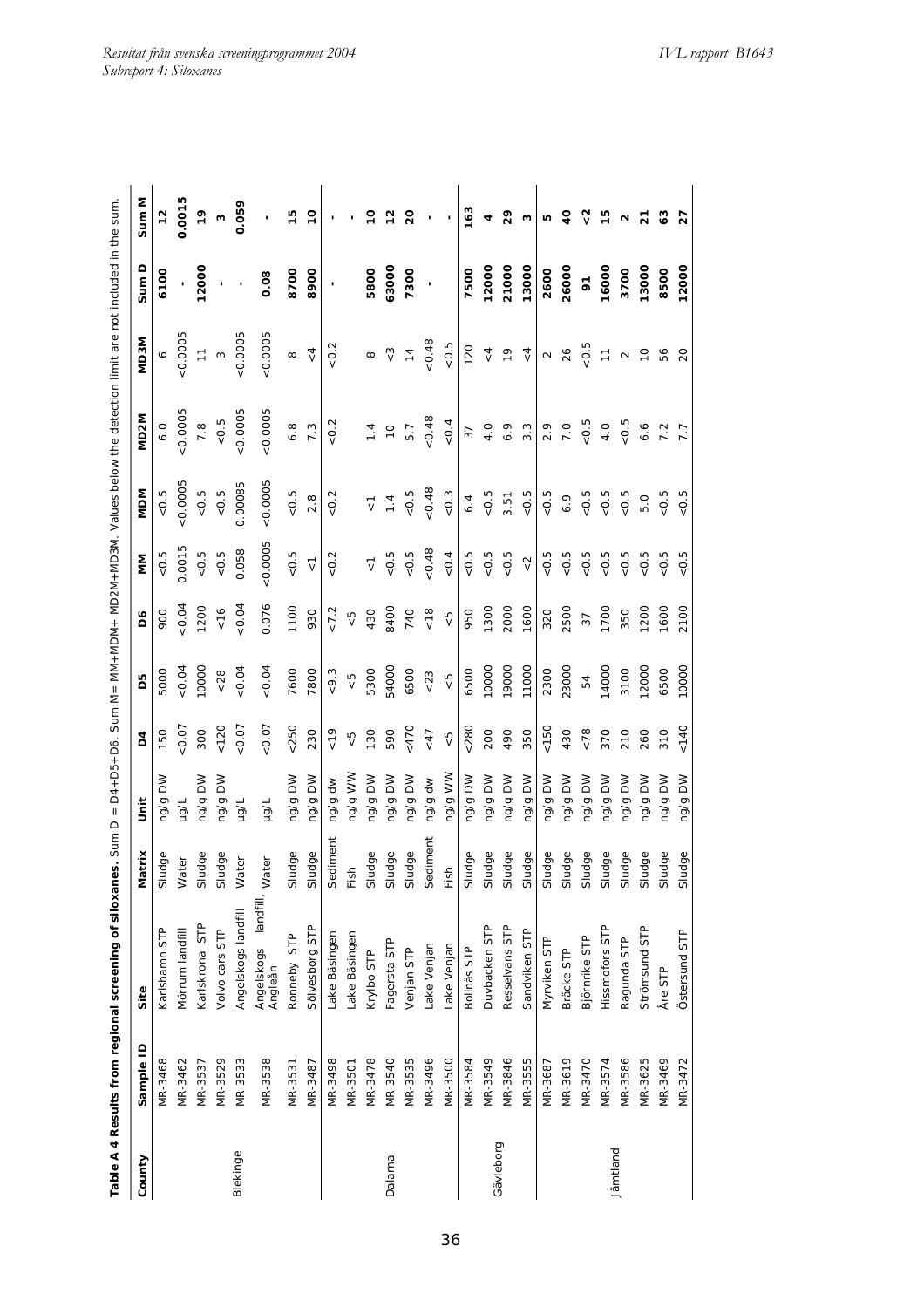| Table A 4. Cont |            |                  |          |         |               |                          |               |                                                           |                                         |               |                 |                |                |
|-----------------|------------|------------------|----------|---------|---------------|--------------------------|---------------|-----------------------------------------------------------|-----------------------------------------|---------------|-----------------|----------------|----------------|
| County          | Sample ID  | Site             | Matrix   | İ       | <b>D4</b>     | 50                       | ۵ó            | Š                                                         | <b>MDM</b>                              | MD2M          | MD3M            | Sum D          | Sum M          |
|                 | MR-3733    | Gislaveds STP    | Sludge   | Ma 6/6u | 270           | 7200                     | 1100          | 0.5                                                       | 0.5                                     | 3.0           | $\overline{4}$  | 8300           | 17             |
|                 | MR-3735    | Gislaveds STP    | Water    | 1/Br    | 0.07          | $\frac{1}{2}$            | 0.27          | < 0.0005                                                  | 0.0005                                  | $-0.0005$     | 0.0005          | 1.37           |                |
|                 | MR-3731    | Gislaveds STP    | Water    | T/6rl   | 0.07          | 0.051                    | 0.23          | 50005                                                     | 20005                                   | :0.0005       | 20.0005         | 0.28           |                |
| Jönköping       | MR-3803    | Gröpplebäcken    | Sediment | NG 6/6u | 16            | 17.2                     | < 6.1         | 0.16                                                      | 0.16                                    | 0.16          | 0.16            | 17.2           |                |
|                 | MR-3802    | Landsbro STP     | Sludge   | Ma b/bu | 680           | 13000                    | 1400          | 0.5                                                       | 0.5                                     | 0.6           | $\frac{15}{2}$  | 15000          | 10             |
|                 | MR-3807    | Landsbro STP     | Water    | T/6rl   | 0.06          | 0.03                     | 0.055         | &0.0005                                                   | 0.0005                                  | 0.0005        | < 0.0005        | 0.055          |                |
|                 | MR-3808    | Landsbro STP     | Water    | T/6rl   | 0.06          | 0.03                     | 0.046         | 0.0005                                                    | &0.0005                                 | &0.0005       | &0.0005         | 0.046          |                |
|                 | MR-3800    | Hulingen         | Sediment | NG 6/6u | < 44          | $<22$                    | $\frac{1}{2}$ | 0.5                                                       | 0.5                                     | 0.5           | 0.5             |                |                |
|                 | MR-3799    | Hultsfred STP    | Sludge   | Ma 6/6u | < 210         | 5400                     | 790           | 0.5                                                       | 0.5                                     | 4.1           | $\overline{c}$  | 6200           | ≗              |
|                 | MR-3809    | Hultsfred STP    | Water    | T/6rl   | 0.07          | 0.04                     | 0.04          | &0.0005                                                   | < 0.0005                                | 0.0005        | < 0.0005        |                |                |
| Kalmar          | MR-3810    | Hultsfred STP    | Water    | T/6rl   | 0.08          | 0.21                     | 0.069         | 0.0005                                                    | 0.0005                                  | 0.0005        | < 0.0005        | 0.28           |                |
|                 | MR-3798    | Virserum         | Sediment | wp 6/6u | 5.9           | & 3.4                    | < 2.6         | $10 - 1$                                                  | $10 - 5$                                | $10 - 1$      | $10 - 5$        |                |                |
|                 | MR-3805    | Virserum STP     | Water    | T/6rl   | 0.06          | 0.04                     | 0.04          | &0.0005                                                   | 0.0005                                  | 50005         | &0.0005         |                |                |
|                 | MR-3797    | Virserum STP     | Sludge   | wb 6/6u | 380           | 5900                     | 1200          | 0.5                                                       | 0.5                                     | $\frac{1}{2}$ | $\circ$         | 7500           | $\overline{2}$ |
|                 | MR-3804    | Virserum STP     | Water    | T/Brl   | 0.08          | 0.099                    | 0.076         | &0.0005                                                   | 0.0005                                  | < 0.0005      | 0.0005          | 0.18           |                |
|                 | MR-3627    | Mouth of Emân    | Sediment | ng/g dw | $\frac{2}{3}$ | $\frac{6}{5}$            | $\frac{5}{2}$ | $\overline{0}$ .                                          | $10 - 1$                                | $10 - 1$      | $10 - 1$        |                |                |
|                 | MR-3466    | Bromölla STP     | Sludge   | ng/g dw | 190           | 14000                    | 1900          | $\stackrel{\textstyle\phantom{0}}{\textstyle\phantom{0}}$ | 2.6                                     | 20            | 23              | 16000          | 45             |
|                 | MR-3679    | Ivösjön          | Sediment | ng/g dw | $60 -$        | < 29                     | $< 23$        | 0.6                                                       | 0.6                                     | 0.6           | 0.6             |                |                |
|                 | MR-3682    | Ivösjön          | Fish     | ww 6/6u | $\frac{5}{2}$ | $\frac{5}{5}$            | $\frac{5}{2}$ | 0.4                                                       | &0.3                                    | 0.4           | 0.5             |                |                |
|                 | MR-3459/60 | Öresunds STP     | Sludge   | ng/g dw | 450           | 12000                    | 1200          | $\overline{\vee}$                                         | $\sqrt{2}$                              | 5.8           | $\overline{20}$ | 13000          | $\frac{26}{5}$ |
|                 | MR-3706    | Helsingborg      | Sediment | ng/g dw | 16            | $_\mathrm{V}^\mathrm{0}$ | $\leq 6$      | 0.2                                                       | 0.2                                     | $< 0.2$       | 0.2             | $\blacksquare$ |                |
|                 | MR-3708    | Helsingborg      | Fish     | ww 6/6u | $\frac{5}{5}$ | $\frac{5}{\sqrt{2}}$     | $\frac{5}{2}$ | 0.4                                                       | 0.3                                     | 0.4           | 0.5             |                |                |
|                 | MR-3677    | Hammarsjön       | Sediment | ng/g dw | < 20          | $\frac{1}{2}$            | $\frac{8}{5}$ | 0.2                                                       | 0.2                                     | 0.2           | 0.2             |                |                |
| Skåne           | MR-3681    | Hammarsjön       | Fish     | ww 6/6u | $\frac{5}{2}$ | $\frac{5}{2}$            | $\frac{5}{5}$ | 0.4                                                       | $< 0.3$                                 | 0.4           | 0.5             |                |                |
|                 | MR-3514    | Kristianstad STP | Sludge   | wp 6/6u | 2300          | 21000                    | 2500          | LO                                                        | 22                                      | 27            | 38              | 26000          | 92             |
|                 | MR-3489    | Lundåkrav. STP   | Sludge   | wp 6/6u | 270           | 6700                     | 770           | $\stackrel{\textstyle\phantom{0}}{\mathsf{v}}$            | $\stackrel{\textstyle\centerdot}{\vee}$ | $\frac{2}{8}$ | $\overline{c}$  | 7700           | $\overline{c}$ |
|                 | MR-3464    | Källby STP       | Sludge   | wb 6/6u | 130           | 9300                     | 2100          | $\sqrt{2}$                                                | $\sqrt{2}$                              | 5.8           | 20              | 12000          | 26             |
|                 | MR-3456/57 | Sjölunda STP     | Sludge   | wp 6/6u | 300           | 9800                     | 1500          | $\sqrt{2}$                                                | $\stackrel{\textstyle\centerdot}{\vee}$ | 6.7           | $\frac{5}{1}$   | 12000          | ត              |
|                 | MR-3623    | Perstorp STP     | Sludge   | wb 6/6L | 1220          | 12000                    | 1600          | 5.00                                                      | 0.02                                    | 3.7           | $\overline{C}$  | 14000          | $\frac{4}{4}$  |
|                 | MR-3670    | Storarydsdammen  | Sediment | wp 6/6L | ${}_{<}28$    | $rac{4}{\sqrt{2}}$       | $\frac{0}{x}$ | 0.3                                                       | & 0.3                                   | 0.3           | 0.3             | ı              |                |
|                 | MR-3672    | Storarydsdammen  | Fish     | ww 6/6u | $\frac{5}{5}$ | $\frac{5}{2}$            | $\frac{5}{5}$ | 0.4                                                       | &0.3                                    | 0.4           | 0.5             |                |                |
|                 | MR-3453/54 | Ystad STP        | Sludge   | ng/g dw | 330           | 6800                     | 420           | $\sqrt{2}$                                                | $\sqrt{3}$                              | 5.2           | 22              | 7500           | 27             |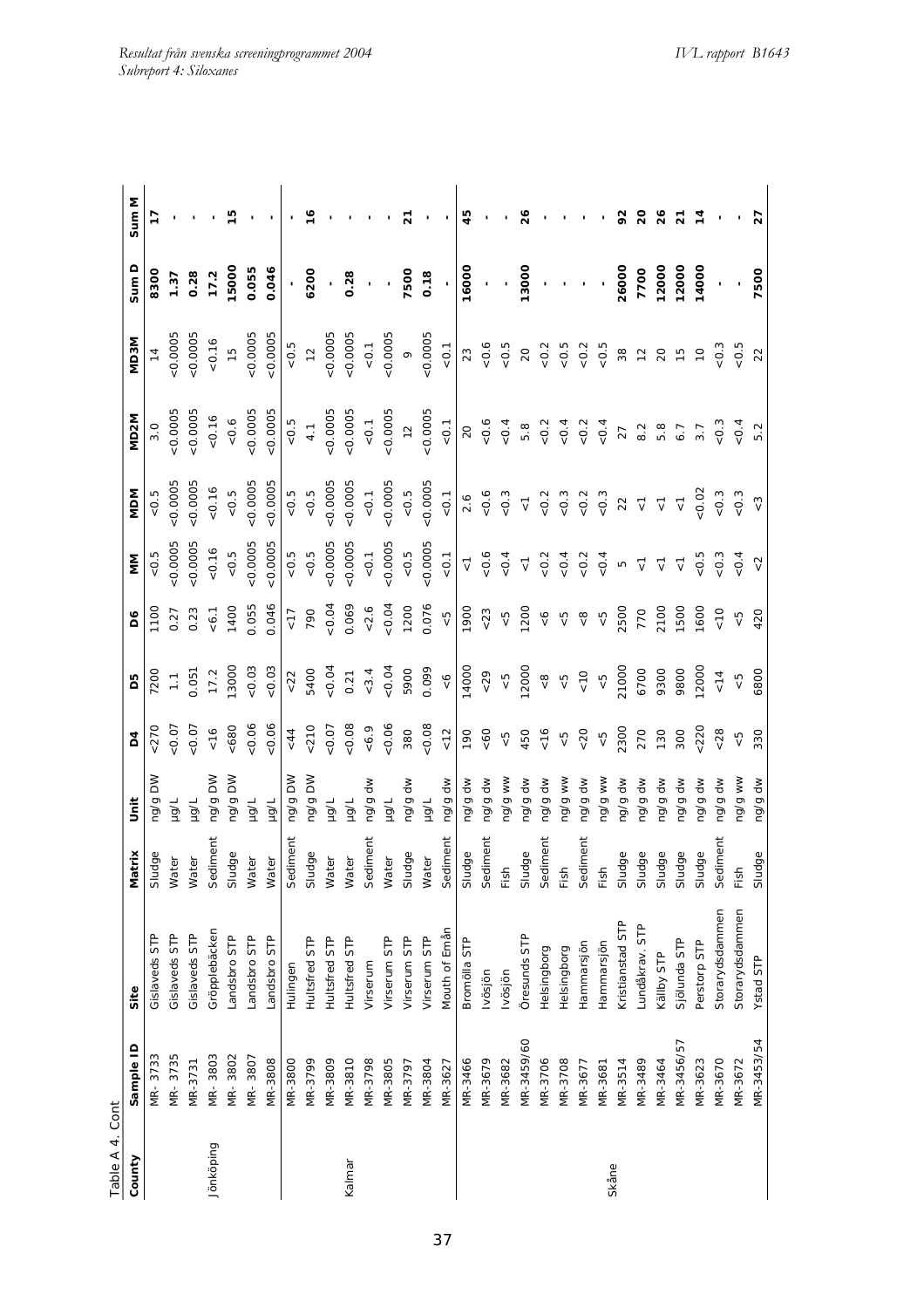| Table A 4. Cont        |               |                            |                                    |         |               |                           |                      |                                                           |                 |                                         |                  |                |                 |
|------------------------|---------------|----------------------------|------------------------------------|---------|---------------|---------------------------|----------------------|-----------------------------------------------------------|-----------------|-----------------------------------------|------------------|----------------|-----------------|
| County                 | Sample ID     | Site                       | Matrix                             | ii<br>5 | Δ4            | 50                        | δq                   | Š                                                         | <b>MDM</b>      | MD <sub>2</sub> M                       | MD3M             | Sum D          | Sum M           |
|                        | MR-3480       | Himmerfjärdsverket         | 'ater<br>$\geq$                    | T/6r1   | 50.06         | 0.04                      | 20.04                | 0.0005                                                    | 50005           | 0.0005                                  | 0.0005           |                |                 |
|                        | MR-3482/84/86 | Himmerfjärdsverket         | ludge<br>$\bar{\bar{\mathcal{Q}}}$ | wb 6/6u | 140           | 5000                      | 940                  | $\stackrel{\textstyle\phantom{0}}{\textstyle\phantom{0}}$ |                 | $\stackrel{\textstyle\centerdot}{\vee}$ |                  | 7100           | œ               |
| Stockholm              | MR-3449       | Himmerfjärden              | Sediment                           | ng/g dw | < 23          | 190                       | 51                   | 0.2                                                       | 0.2             | 1.2                                     | 0.4              | 240            | $\ddot{\bm{6}}$ |
|                        | MR-3450       | Himmerfjärden              | Fish                               | ww 6/6u | $\frac{5}{2}$ | $\frac{5}{5}$             | $\frac{5}{\sqrt{2}}$ | 0.4                                                       | $< 0.3$         | 0.4                                     | $50 - 5$         |                |                 |
|                        | MR-3448       | St Envättern               | Sediment                           | ng/g dw | 115           | 57                        | < 44                 | $\frac{2}{3}$                                             | 1.2             | 1.2                                     | < 1.2            |                |                 |
|                        | MR-3451       | St Envättern               | Fish                               | ww 6/6c | 47            | 5 >                       | 4>                   | 0.4                                                       | 0.3             | 0.4                                     | 0.5              |                |                 |
|                        | MR-3551       | Flen STP                   | Sludge                             | wb 6/6u | < 130         | 570                       | 170                  | $\frac{2}{3}$                                             | 0.5             | $\sqrt{2}$                              | $\sqrt{3}$       | 740            | ۰               |
|                        | MR-3576       | Gnesta STP                 | Sludge                             | ng/g dw | 1100          | 10000                     | 1500                 | 0.5                                                       | 3.4             | 3.1                                     | 24               | 13000          | 30              |
|                        | MR-3568       | Eskilstuna STP             | Sludge                             | hg/g dw | 280           | 13000                     | 2000                 | 0.5                                                       | 0.5             | 6.6                                     | $\overline{4}$   | 15000          |                 |
|                        | MR-3578       | Katrineholm STP            | Sludge                             | wp 6/6u | 460           | 23000                     | 6200                 | 0.5                                                       | 0.5             | $\frac{6}{2}$                           | 160              | 30000          | $\frac{5}{18}$  |
| manland<br>Söder-      | MR-3570       | Nyköping STP               | ludge<br>5                         | wp 6/6u | 490           | 15000                     | 2100                 | 0.5                                                       | 4               |                                         | 57               | 17000          | 58              |
|                        | MR-3637       | Oxelösund STP              | Sludge                             | wb 6/6u | 180           | 5800                      | 680                  | 0.5                                                       | 0.5             | $4.\overline{3}$                        | Б                | 6600           | o               |
|                        | MR-3572       | Strängnäs STP              | Sludge                             | ng/g dw | < 260         | 9900                      | 1200                 | $\sim$                                                    | 0.00            | 7.0                                     | 5                | 11000          | $\overline{5}$  |
|                        | MR-3553       | Vagnhärad STP              | Sludge                             | ng/g dw | 370           | 17000                     | 1500                 | $\frac{2}{3}$                                             | $50 - 5$        | $\frac{2}{3}$                           | $\sqrt{3}$       | 18000          | $\tilde{c}$     |
|                        | MR-3557       | Vingåker STP               | Sludge                             | wb b/bu | 410           | 13000                     | 2100                 | 0.5                                                       | $\overline{12}$ | $\frac{3}{2}$                           | $\overline{2}$   | 16000          | 45              |
|                        | MR-3709       | Vik STP                    | Sludge                             | NG 6/6u | 008 >         | 5500                      | 570                  | 0.5                                                       | 0.5             | $\frac{6}{1}$                           | 44               | 6000           | 63              |
|                        | MR-3711       | Vik STP                    | Water                              | T/6rl   | 0.06          | &0.04                     | 0.04                 | 0.0098                                                    | 0.0005          | 0.0005                                  | 0.0005           | 0.0098         |                 |
|                        | MR-3502       | Vänern, Åsfjorden          | Sediment                           | ng/g DW | $< 28$        | 37                        | 196                  | $< 0.3$                                                   | 0.3             | $< 0.3$                                 | $0.\overline{5}$ | 230            | $\overline{0}$  |
|                        | MR-3506       | Vänem, Åsfjorden           | Fish                               | ww p/pn | $\frac{5}{5}$ | $\frac{5}{5}$             | $\frac{5}{5}$        | 0.4                                                       | < 0.3           | 0.4                                     | 0.5              |                |                 |
| Värmland               | MR-3507       | Vänern, Kattfjorden        | Fish                               | ww p/pn | $\frac{5}{5}$ | $\frac{5}{2}$             | $\frac{5}{\sqrt{2}}$ | 0.4                                                       | & 0.3           | 0.4                                     | 0.5              |                |                 |
|                        | MR-3504       | Vänern, Kattfjorden        | Sediment                           | NG 6/6u | $<23$         | $\overline{\overline{a}}$ | $< 8.8$              | 0.2                                                       | 0.2             | $< 0.2$                                 | $1.\overline{3}$ |                | <u>ო</u>        |
|                        | MR-3580       | Skåre STP                  | Water                              | T/6rl   | 0.06          | 0.04                      | 0.04                 | 0.0005                                                    | 0.0005          | 0.0005                                  | 0.0005           |                |                 |
|                        | MR-3582       | Skåre STP                  | Sludge                             | Na b/bu | 340           | 19000                     | 2000                 | 0.5                                                       | 0.5             | 8.3                                     | $\frac{6}{2}$    | 21000          | 25              |
|                        | MR-3629       | <b>STP</b><br>Fiskartorpet | Sludge                             | NG 6/6u | 130           | 3400                      | 400                  | $\frac{2}{\sqrt{2}}$                                      | $\frac{3}{5}$   | $\overset{4}{\triangle}$                | $\circ$          | 4000           | ∘               |
|                        | MR-3631       | <b>STP</b><br>Fiskartorpet | Water                              | 1/Dri   | &0.06         | &0.04                     | 0.04                 | &0.0005                                                   | 50005           | 20005                                   | :0.0005          | $\blacksquare$ |                 |
| Västernorrland MR-3754 |               | Tivoliverket               | Sludge                             | mg/g DW | 270           | 9700                      | 1300                 | 0.5                                                       | $50 - 5$        | 4.1                                     | $\overline{4}$   | 11000          | $\infty$        |
|                        | MR-3615       | SCA Östrand                | Sediment                           | NG 6/6u | 16            | $5 - 7.8$                 | 6.0                  | 0.2                                                       | 0.2             | 0.2                                     | 0.2              | í,             |                 |
|                        | MR-3756       | SCA Östrand                | ater<br>≥                          | T/6rl   | 0.07          | 0.059                     | 0.15                 | 0.0005                                                    | 0.0005          | 0.0005                                  | 0.0005           | 0.21           |                 |
|                        | MR-3726       | Bodum STP                  | Sludge                             | wa 6/6u | 180           | 7400                      | 1100                 | 0.5                                                       | $5.00 - 5$      | 5.5                                     | $\infty$         | 8700           | $\tilde{c}$     |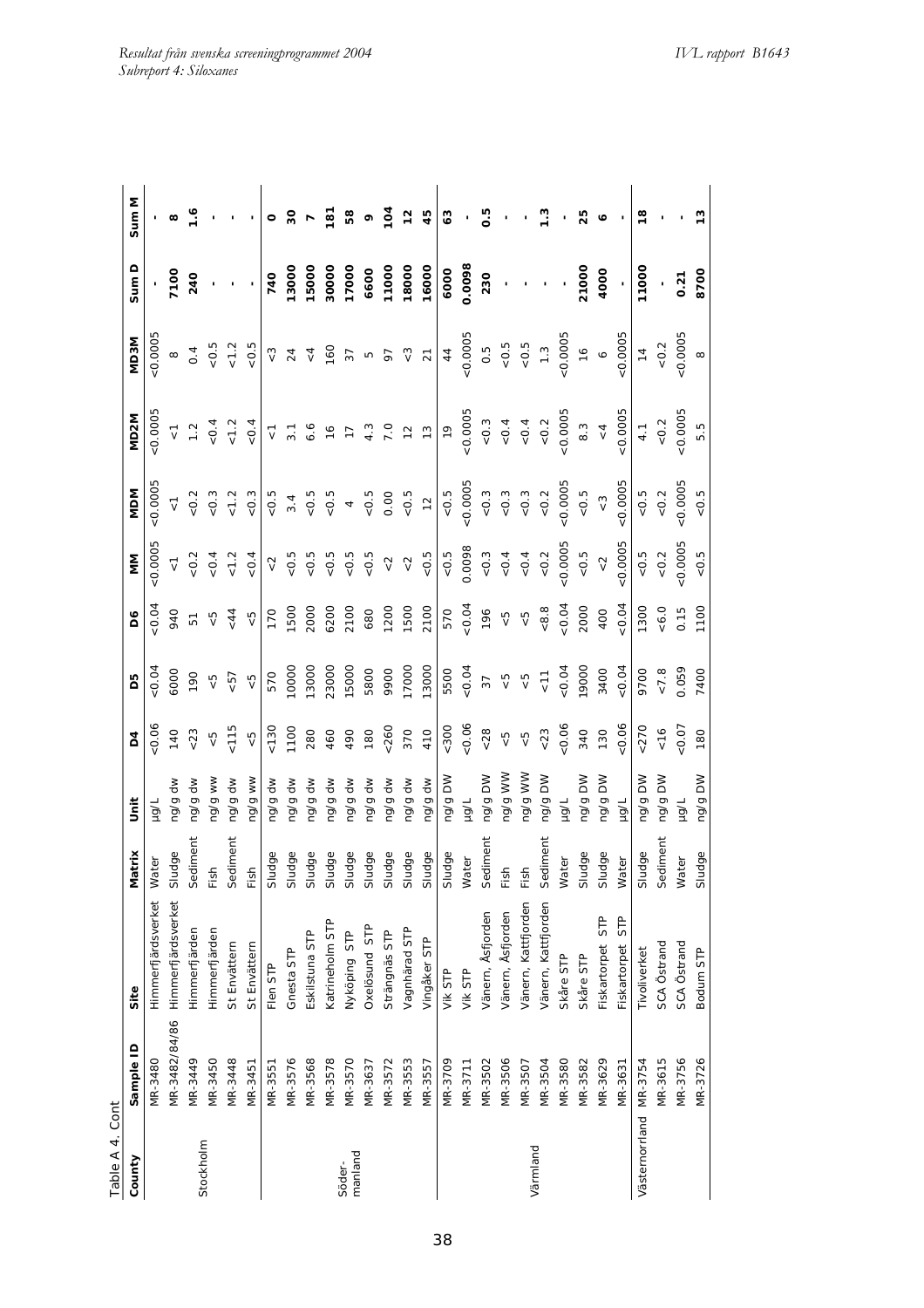| Table A 4. Cont    |           |               |              |              |       |        |                      |           |            |               |                           |                |               |
|--------------------|-----------|---------------|--------------|--------------|-------|--------|----------------------|-----------|------------|---------------|---------------------------|----------------|---------------|
| County             | Sample ID | Site          | atrix        | Ï            | 54    | 50     | ρé                   | Š         | <b>MDM</b> | <b>MD2M</b>   | MD3M                      | Sum D          | Sum M         |
|                    | MR-3508   | -idköping STP | Water        | lgr          | 0.06  | 0.04   | 50.04                | $-0.0005$ | 0.0005     | 0.0005        | 0.0005                    |                |               |
|                    | MR-3510   | -idköping STP | adae<br>ಕ    | ng/g DW      | 1000  | 22000  | 1500                 | 8.2       |            | 20            | 23                        | 25000          | 52            |
| Götaland<br>Västra | MR-3512   | Vara STP      | Sludge       | ng/g DW      | 350   | 6800   | 1100                 | 2.2       | 9.0        | 8.8           | $\overline{\overline{z}}$ | 8200           |               |
|                    | MR-3474   | Åmål STP      | Water        | T/Brl        | 0.06  | 0.04   | & 0.04               | 0.0005    | 20005      | 0.0005        | 0.0005                    | Ċ,             |               |
|                    | MR-3476   | Åmål STP      | ludge        | ng/g DW      | 061 > | 9300   | 1700                 | 0.5       | < 0.5      | 4.5           | $\circ$                   | 11000          | 13            |
|                    | MR-3633   | Finspångs STP | udge<br>ಕ    | mg/g DW      | < 840 | 9100   | 1100                 | 0.5       | $5.00 - 5$ | 5.05          | 5.05                      | 10000          |               |
|                    | MR-3635   | -inspångs STP | Water        | T/brl        | 0.07  | 0.04   | & 0.04               | 0.0005    | 0.0005     | 0.0005        | 0.0005                    |                |               |
| Östergötland       | MR-3683   | Skuten        | diment<br>တိ | ≳ີ<br>l 6/6u | & 28  | 26     | $\frac{1}{\sqrt{2}}$ | 0.3       | & 0.3      | & 0.3         | 0.3                       | $\frac{26}{5}$ |               |
|                    | MR-3728   | inköping STP  | Water        | T/6rt        | 0.06  | & 0.03 | & 0.04               | 20005     | 20005      | 20005         | 0.0005                    | ı              |               |
|                    | MR-3729   | inköping STP  | udge<br>ಕ    | ng/g DW      | 220   | 10000  | 1400                 | $-0.5$    | 0.5        | $\frac{3}{2}$ | $\frac{6}{2}$             | 12000          | $\frac{2}{3}$ |
|                    | MR-3685   | Roxen         | diment<br>S  | wa b/bu      | 45    | < 22   | $-17$                | 0.5       | $-0.5$     | 0.5           | $-0.5$                    |                |               |
|                    |           |               |              |              |       |        |                      |           |            |               |                           |                |               |